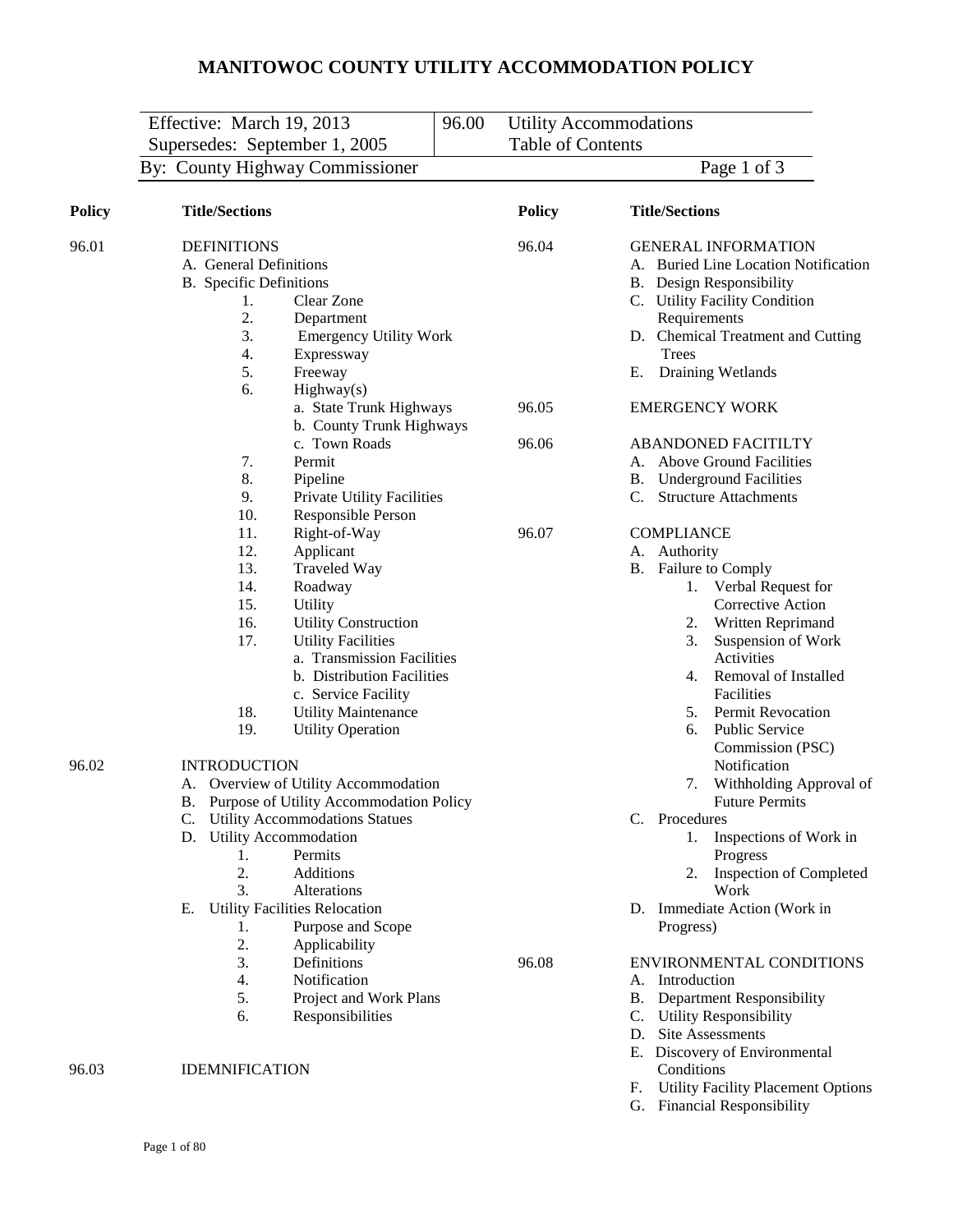| <b>Policy</b> | <b>Title/Sections</b>                                        | <b>Policy</b> | <b>Title/Sections</b>                              |
|---------------|--------------------------------------------------------------|---------------|----------------------------------------------------|
|               |                                                              | 96.26         | <b>SCENIC CONSIDERATIONS</b><br>A. General Policy  |
|               |                                                              |               | B. Scenic Areas                                    |
| 96.10         | PERMIT REQUIREMENTS<br>A. Need for a Permit                  |               |                                                    |
|               |                                                              |               |                                                    |
|               | B. Permit Authorization to Use and/or<br>Occupy Right-of-Way | 96.30-35      | <b>FREEWAYS</b>                                    |
| 96.11         |                                                              | 96.40-44      | <b>EXPRESSWAYS</b>                                 |
|               | REQUIRED INFORMATION                                         |               |                                                    |
|               | A. General Policy                                            | 96.50         | CONSTRUCTION REQUIREMENTS<br>A. Permit at Job Site |
|               | <b>B.</b> Permit Application Forms                           |               |                                                    |
|               | C. Permit Limits                                             |               | B. Use of Highway Median                           |
|               | D. Permit Drawings                                           |               | C. Use of Temporary Guard Poles                    |
|               | Installation Information<br>Е.                               |               | D. Unexpected Field Conditions                     |
|               | <b>English Units</b><br>F.                                   |               | Е.<br><b>Blasting</b>                              |
|               |                                                              |               | F.<br><b>Survey Markers</b>                        |
| 96.12         | ANNUAL SERVICE CONNECTION                                    |               | G. Vegetation                                      |
|               | PERMITS (ASCP)                                               |               | H. Completion Notice                               |
|               | A. General Policy                                            |               | I.<br><b>Highway Signs</b>                         |
|               | B. Application Information                                   |               |                                                    |
|               | C. Coverage                                                  | 96.51         | <b>TRAFFIC CONTROL</b>                             |
|               | D. Implementation                                            |               | A. Authority                                       |
|               | <b>Work Restrictions</b><br>E.                               |               | General Policy<br>B.                               |
|               |                                                              |               | <b>Traffic Control Selection</b><br>$C_{\cdot}$    |
| 96.13         | <b>APPLICATION MODIFICATION</b>                              |               | Factors<br>1.                                      |
|               |                                                              |               | <b>Long Term Duration</b><br>2.                    |
| 96.20         | <b>LOCATIONS REQUIREMENTS</b>                                |               | <b>Short Term Duration</b><br>3.                   |
|               | A. General Location                                          |               |                                                    |
|               | <b>B.</b> Crossing Location                                  | 96.52         | <b>WORK SITE SAFETY</b>                            |
|               | C. Underground Longitudinal Location                         |               | General<br>А.                                      |
|               | D. Above ground Longitudinal Location                        |               | B. Equipment/Material Storage                      |
|               | E. Existing utilities                                        |               | $\mathbb{C}$ .<br>Vehicle/Equipment Visibility     |
|               | Subsurface Utility<br>F.                                     |               | <b>Individual Conduct</b><br>D.                    |
| 96.21         | <b>APPURTENANCES</b>                                         | 96.53         | <b>SPECIAL PROVISIONS</b>                          |
|               | A. General Policy                                            |               | <b>Trenched Construction</b><br>A.                 |
|               | <b>B.</b> Buildings                                          |               | <b>Untrenched Construction</b><br>В.               |
|               | $\mathbf{C}$ .<br>Cabinets                                   |               | C. Non-Metallic Lines                              |
|               | D. Manholes                                                  |               | D. Casing                                          |
| 96.22         | <b>VERTICAL LOCATIONS</b>                                    | 96.54         | <b>CLEANUP AND RESTORATION</b>                     |
|               | A. Underground                                               |               | Work Site Cleanup<br>A.                            |
|               | B. Overhead                                                  |               | <b>Highway Restoration</b><br>В.                   |
| 96.23         | <b>INSTALLATION ON STRUCTURES</b>                            | 96.55         | EROSION CONTROL AND STORM                          |
|               | A. General Definitions                                       |               | <b>WATER MANAGEMENT</b>                            |
|               | <b>B.</b> Installation Location Requirements                 |               | A. Authority                                       |
|               | C. Installation Openings                                     |               | Implementation<br>В.                               |
|               |                                                              |               | C. Major Projects                                  |
| 96.24         | <b>MEDIAN INSTALLATIONS</b>                                  |               | Definition<br>1.                                   |
|               | A. General Policy                                            |               | 2.<br><b>Specific Guidelines</b>                   |
|               | B. Median Work                                               |               | <b>Minor Projects</b><br>D.                        |
|               |                                                              |               | 3. Definition                                      |
| 96.25         | <b>BREAKAWAY CONSTRUCTION</b>                                |               | 4. Guidelines for Erosion                          |
|               |                                                              |               | Control                                            |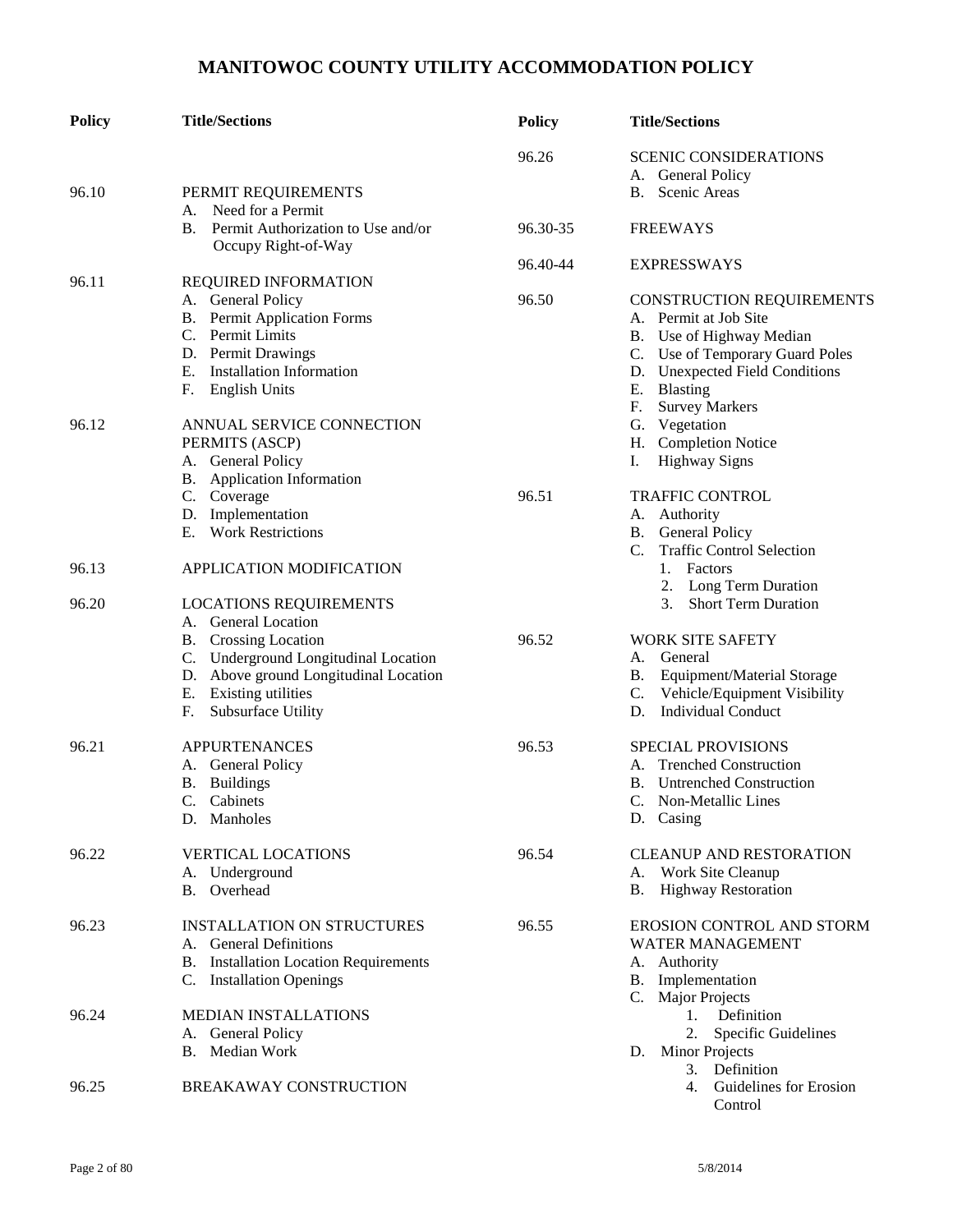| <b>Policy</b> | <b>Title/Sections</b>                                     |               | Requirements for Appurtenances<br><b>Special Treatment of Pipelines</b><br>1. General Policy |
|---------------|-----------------------------------------------------------|---------------|----------------------------------------------------------------------------------------------|
| 96.60         | SPECIFIC REQUIREMENTS                                     |               | <b>Special Treatment</b><br>2.                                                               |
|               |                                                           |               | <b>Attachments to Structures</b><br>E.                                                       |
| 96.61         | <b>COMMUNICATIONS</b>                                     |               | Maintenance Activities<br>F.                                                                 |
|               | <b>Standards</b><br>A.                                    | <b>Policy</b> | <b>Title/Sections</b>                                                                        |
|               | Type of Construction<br><b>B.</b>                         |               |                                                                                              |
|               | 1. Single Pole                                            | 96.64         | PRIVATE UTILITY FACILITIES                                                                   |
|               | Joint Use<br>$2^{1}$                                      |               | General<br>А.                                                                                |
|               | Down Guy Locations<br>C.                                  |               | <b>Occupation Fees</b><br>В.                                                                 |
|               | <b>Maintenance Activities</b><br>D.                       |               | <b>Additional Requirements</b>                                                               |
| 96.62         | <b>ELECTRIC</b>                                           | 96.90         | <b>APPENDICES</b>                                                                            |
|               | <b>Standards</b><br>A.                                    |               |                                                                                              |
|               | <b>Additional Permit Information</b><br>B.                |               |                                                                                              |
|               | Type of Construction                                      |               |                                                                                              |
|               | 1. Single Pole                                            |               |                                                                                              |
|               | D. Down Guy Locations                                     |               |                                                                                              |
|               | Maintenance Activities<br>Е.                              |               |                                                                                              |
| 96.63         | <b>FLUIDS AND GASSES</b>                                  |               |                                                                                              |
|               | <b>Standards</b><br>А.                                    |               |                                                                                              |
|               | Irrigation and Drainage Pipes<br>В.<br>Ditches and Canals |               |                                                                                              |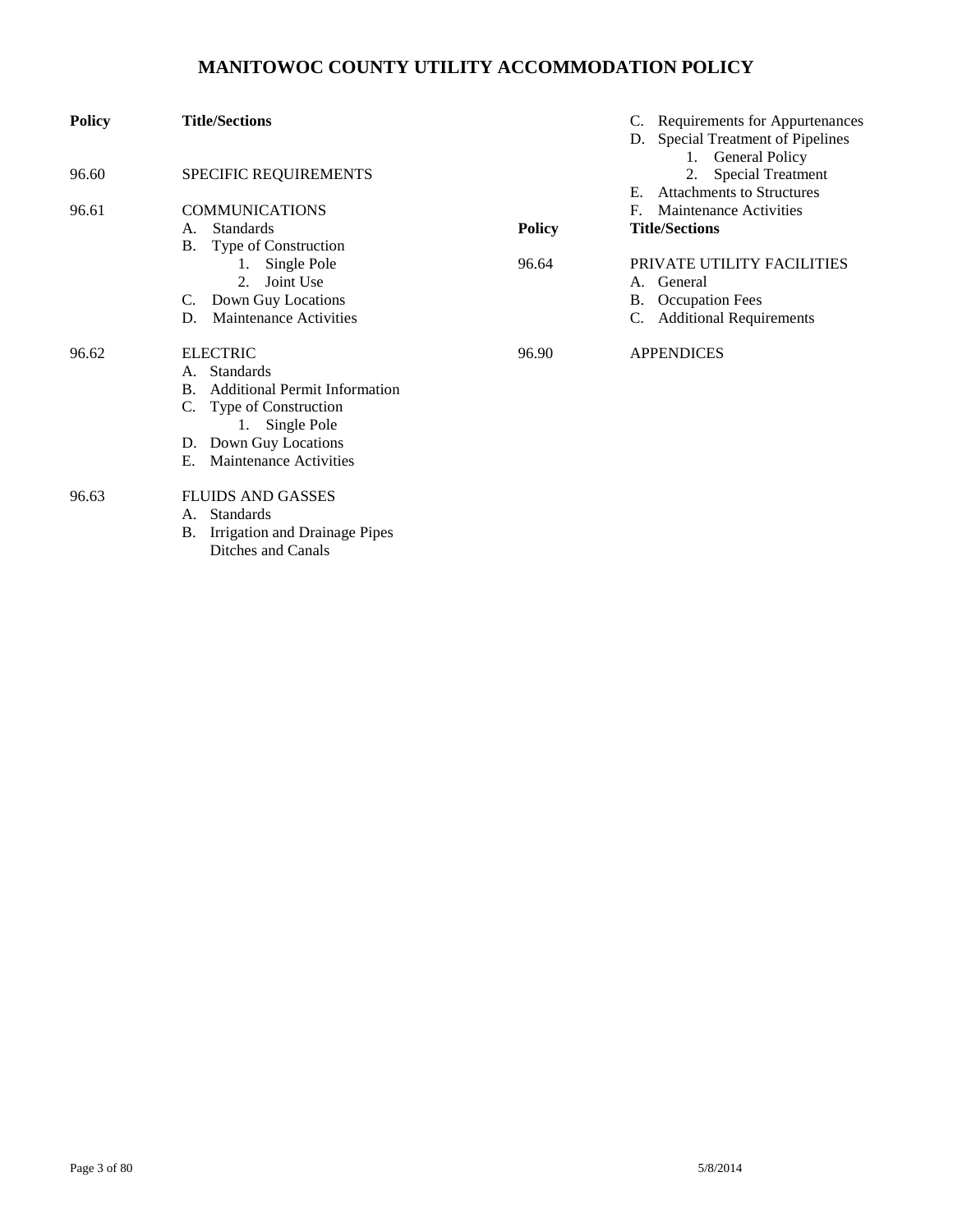| Effective: March 19, 2013       |       | 96.00 Utility Accommodations |  |
|---------------------------------|-------|------------------------------|--|
| Supersedes: September 1, 2005   | 96.01 | Definitions                  |  |
| By: County Highway Commissioner |       | Page 1 of 4                  |  |

#### **A. General Definitions**

Unless otherwise provided herein, the definitions accepted by the American Association of State Highway and Transportation Officials (AASHTO) can be used as a guide.

#### **B. Specific Definitions**

#### **1. Clear Zone**

That portion of the right-of-way free of nontraversable hazards and fixed objects. These areas provide drivers a reasonable opportunity to stop safely or otherwise regain control of their vehicle when it leaves the traveled way. The clear zone generally varies with the type of highway, terrain traversed, road geometrics, and operating conditions.

Chapter 11 of the Wisconsin Department of Transportation Facilities Development manual should be used as a guide for establishing clear zones.

#### **2. Department=COUNTY**

#### **3. Emergency Utility Work**

Unforeseen action by a utility deemed necessary to restore an existing utility facility to service and/or protect the general public.

#### **4. Expressway**

A divided highway with limited access control, at grade intersections in rural areas, and generally having grade separations at major intersections.

#### **5. Freeway**

A divided highway with full access control and with grade separations or interchanges at all intersections.

#### **6. Highway(s)**

A. State Trunk Highways

The State Trunk Highway system as authorized under Section 84.02, Wisconsin Statutes. This includes the entire area within the highway right-of-way.

1. Federally marked highways, such as "U.S." or "I", are part of the State Trunk Highway System and are designated by letters and numbers such as I-94, USH 12, or STH 54.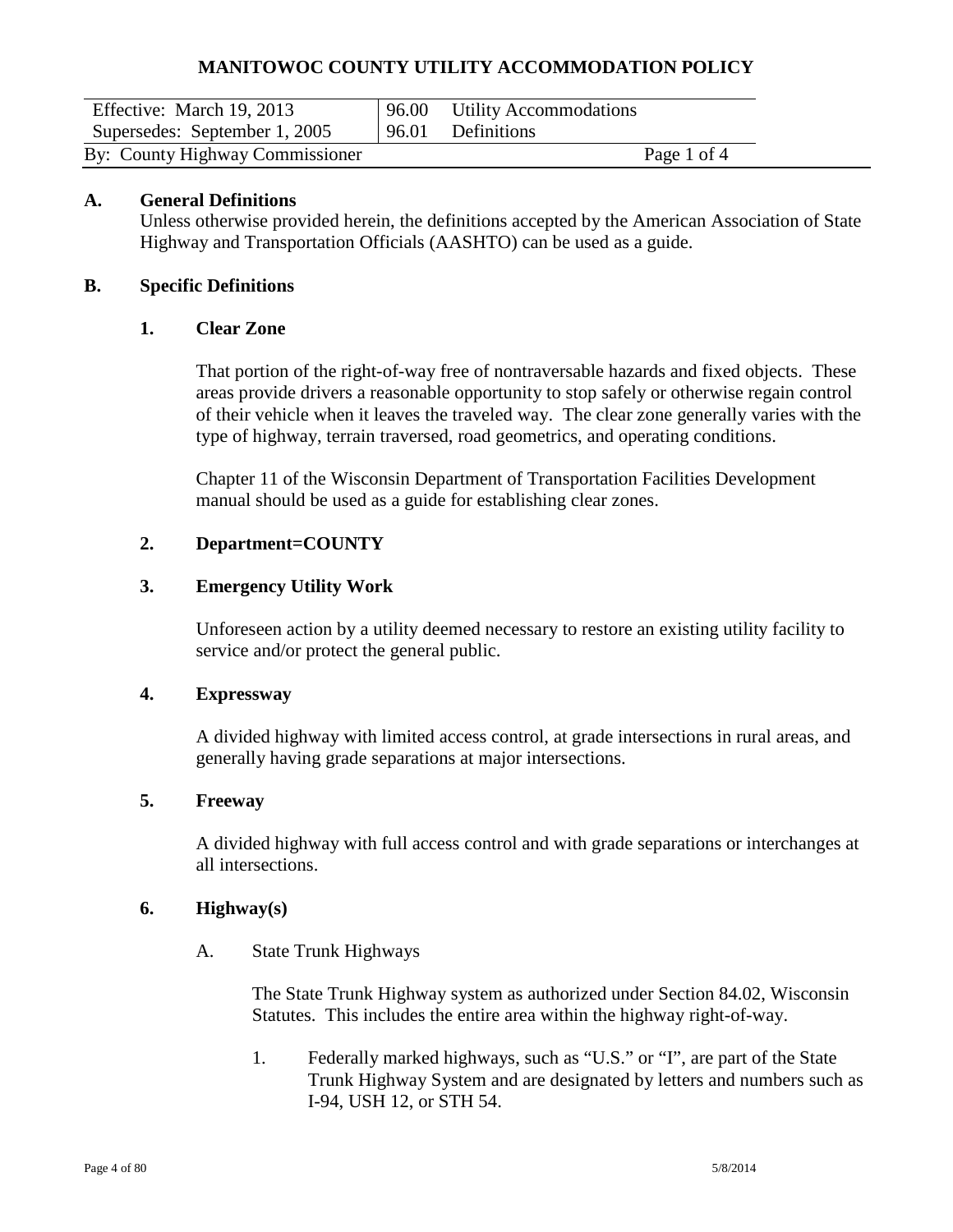2. "Connecting Highways" in Section 86.32, Wisconsin Statutes, are actually local jurisdictional streets and not part of the State Trunk Highway System.

*Note: The Department's "Official State Trunk Highway System Maps" denote all connecting highways within Wisconsin. Call (608) 266-2782 for more information.*

B. County Trunk Highways

The County Trunk Highways as authorized under Section 83.025, Wisconsin Statutes. This includes the entire area within the highway right-of-way.

- 1. County marked highways are a part of the County Trunk Highway (CTH) system and are designated by letters such as CTH "A", or CTH "BB".
- C. Town Roads

The Town Roads as authorized under Section 80.07 (1), Wisconsin Statutes. This includes the entire area within the highway right-of-way

 1. Town Roads marked by each township and are designated by names such as Smith Road, Maple Lane, or Pine View Drive.

### **7. Permit**

The document by which the Department grants a utility permission to work within, use, occupy, or cross the highway.

#### **8. Pipeline**

A utility facility installed to carry or convey a fluid, gas, or other material, generally underground, including the casing and the product being conveyed.

#### **9. Private Utility Facilities**

Facilities which convey or transmit the commodities as defined by utility (see #15), but are owned and operated by an individual(s) or non-utility business and are not accessible to the public.

#### **10. Responsible Person**

A person having control over a utility project that is not administered by the Department.

#### **11. Right-of-Way**

A general term denoting acquired interests or rights in land (either all or partial) that are necessary to build, maintain, and operate a highway facility. It is not just a fee interest or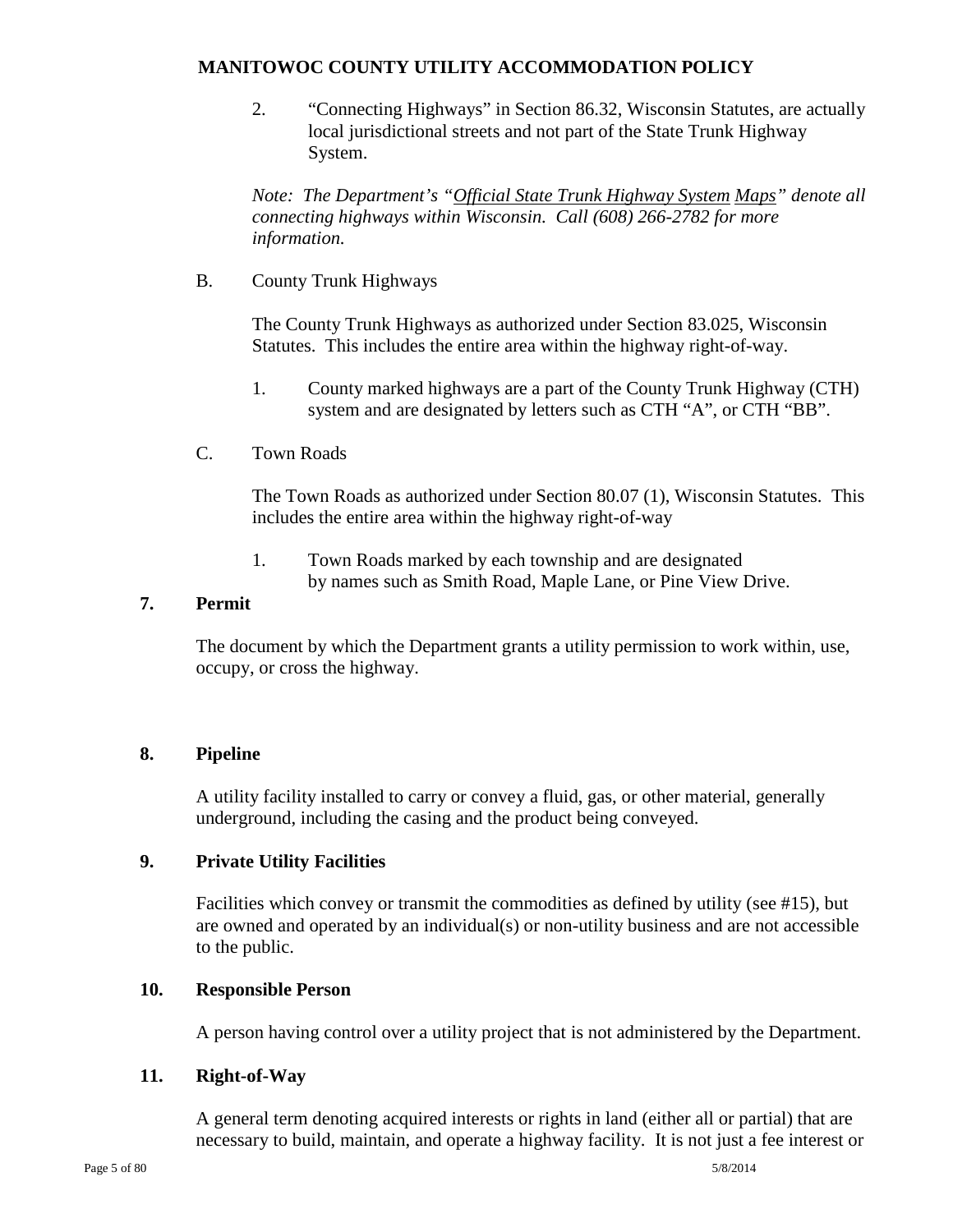a permanent highway interest by encompasses all necessary rights of both a permanent and temporary nature.

#### **12. Applicant**

The individual or entity that will own the utility facility which is to be placed In Department right-of –way.

### **13. Traveled Way**

The portion of the roadway for the movement of vehicles which includes auxiliary lanes and ramps but excludes the shoulders. The traveled way usually lies between the edge line striping.

#### **14. Roadway**

Traveled way plus shoulders.

### **15. Utility**

Any corporation, company, individual or association, including their lessees, trustees or receivers, or any sanitary district, cooperative association, town, village or city that owns, operated, manages, or controls any plant of fixed equipment within this state for the conveyance of communications, electric power, light, heat, fuel, gas, oil, petroleum products, water, steam, fluids, sewerage, drainage, irrigation, or similar facilities.

The owners or operators of cable television systems, cellular phone and paging (wireless) systems, publicly owned fire or police signal systems, traffic and street lighting facilities or privately owned facilities which perform any of the utility functions above.

#### **16. Utility Construction**

Any use by a utility of labor or materials to install or to provide for the installation of a new or upgraded utility facility or to replace all or a significant portion of an existing facility.

#### **17. Utility Facilities**

a. Transmission Facilities

A utility facility which generally carries the product from the source to the distribution network. Additional terms are "communications feeder", "toll", and "trunk lines".

b. Distribution Facilities

A utility facility which distributes the utility product from a transmission facility to points convenient for their customers.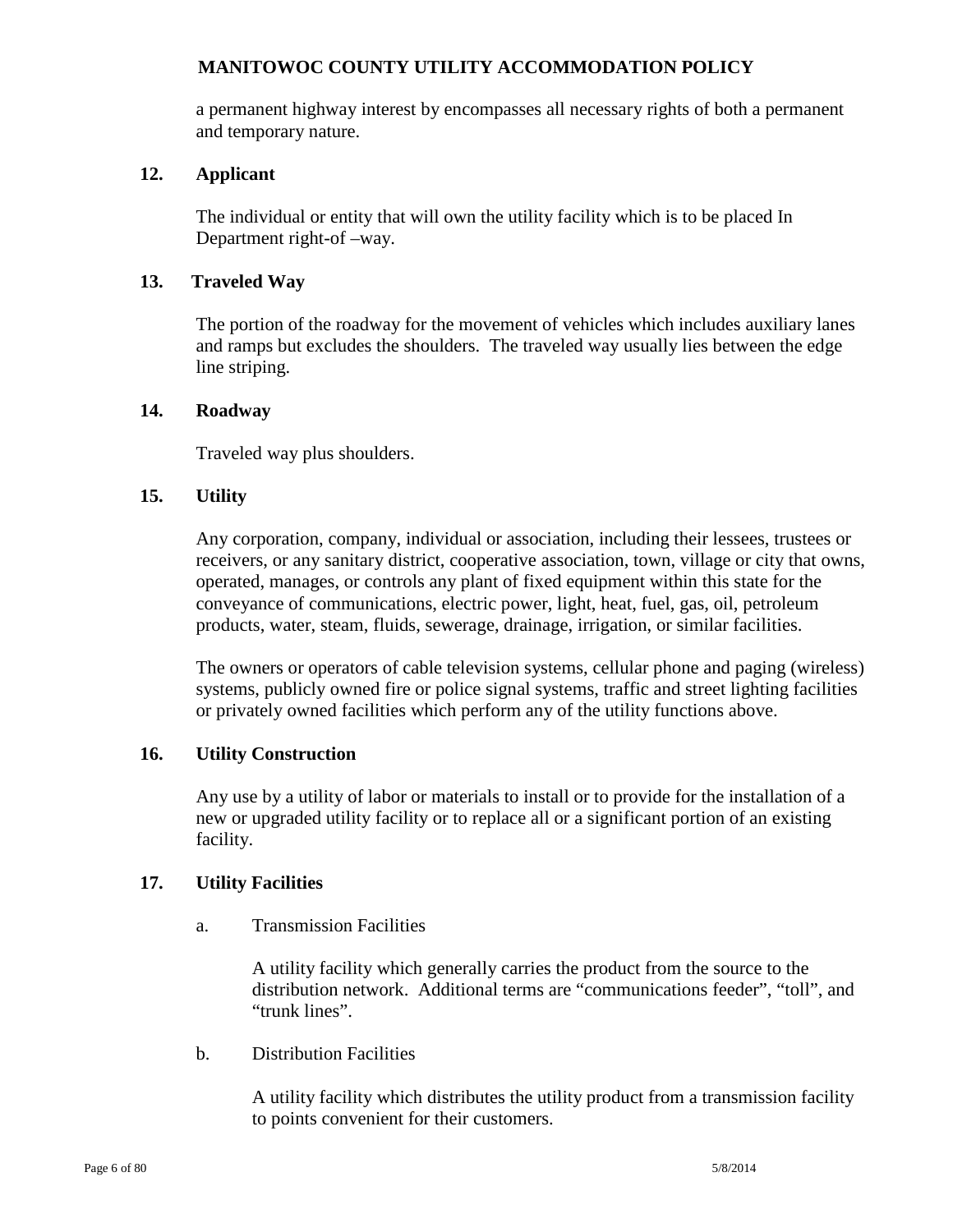### c. Service Facility

A utility facility which serves a single customer via a connection with a distribution line. Additional terms for a service line include "lateral" and "drop".

### **18. Utility Maintenance**

Any use by a utility of labor or materials for repairs or replacement of parts or an existing utility facility to retain its use as intended, limited to the work types as further defined herein.

### **19. Utility Operation**

Any activity by a utility to assure the function of an existing utility for its intended purpose.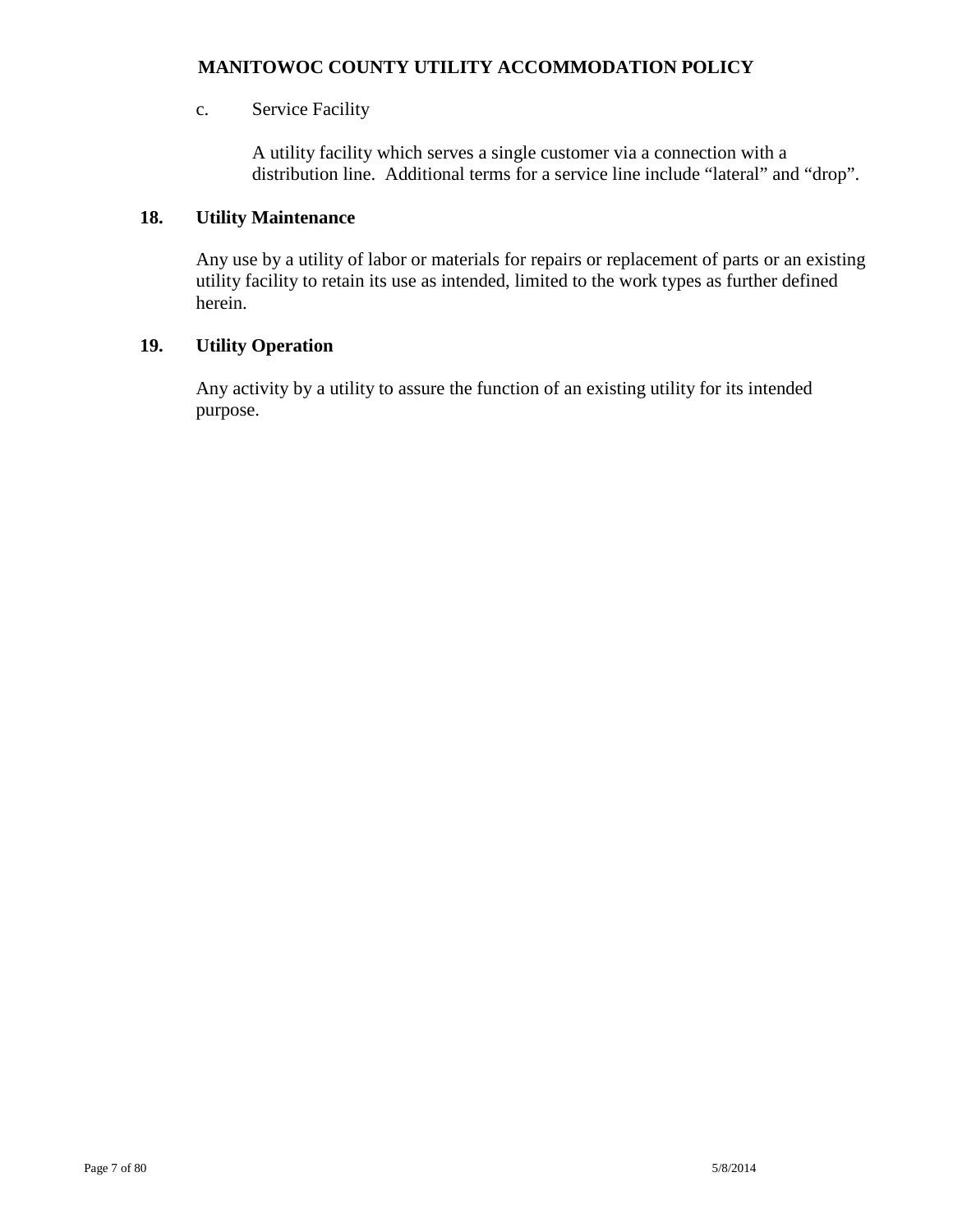| Effective: March 19, 2013       | 96.00 Utility Accommodations |  |
|---------------------------------|------------------------------|--|
| Supersedes: September 1, 2005   | 96.02 Introduction           |  |
| By: County Highway Commissioner | Page 1 of 10                 |  |

#### **A. Overview of Utility Accommodation**

The Department operates the highway system under its jurisdiction to provide a safe and convenient means for the vehicular transportation of people and goods, and utility companies provide essential services to the public. Both the Department and utility companies typically provide facilities which consider present as well as future needs. Cooperation between these two entities is essential if the public is to be served at the lowest possible cost consistent with their respective public service needs, obligations, and interests. Although the Department strives to accommodate utility facilities whenever possible, the permitted use and occupancy of highway right-of-way for non-highway purposes is subordinate to the primary interests and safety of the traveling public.

#### **B. Purpose of the Utility Accommodations Policy**

The purpose of the Utility Accommodation Policy is to prescribe the policies and procedures that shall be met by any utility whose facility currently occupies, or will occupy in the future, any highway right-of-way of bridge over which the Department has jurisdiction.

The Policy applies to all public and private utilities as defined in 96.01 (B) (9) and (15). It also applies to all existing utility facilities retained, relocated, replaced or altered, and to new utility facilities installed on Department right-of –way.

Highway facilities (e.g. lighting, traffic signals, changeable message boards, etc.) operated by the Department for the purpose of ensuring motorist safety shall not be bound be the policies and procedures contained within the Policy.

#### **C. Utility Accommodations Statues**

The Department regulates the use, occupation, and utility accommodations of the county trunk highway system under sec. 66.047, 84.08, 85.15, 86.07 (2), 86.16, and 182.017, Wis. Stats.

#### **D. Utility Accommodation**

Typically, the Department utilizes the following Policy when handling requests for utility accommodation or managing facilities that are already located on the right-of-way:

#### **1. Permits**

The Department permits utility facilities on its highways when:

a. Such use and occupancy does not adversely affect the primary functions of the highways or materially impair their safety, operational, or visual qualities.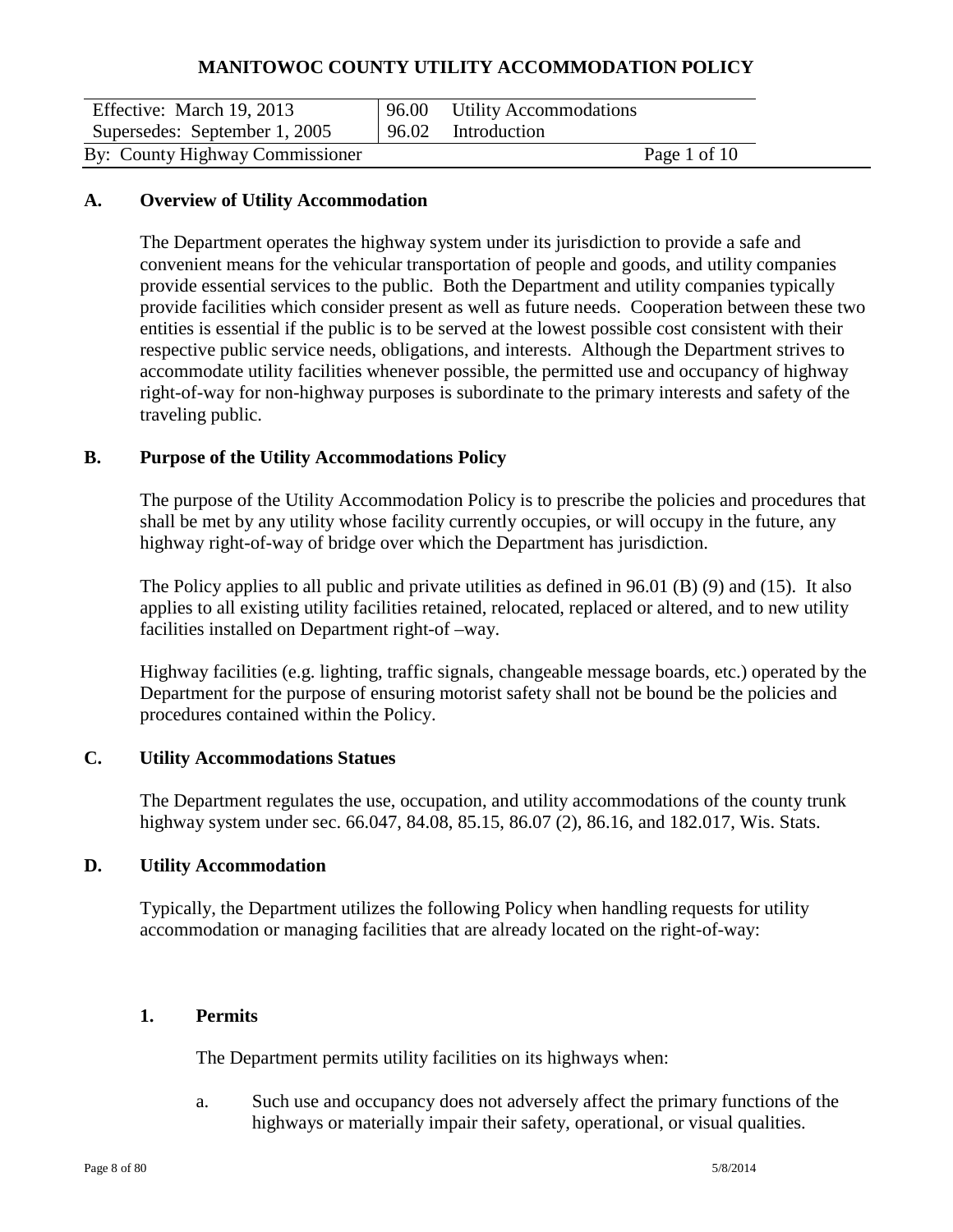- b. There would be no conflict with the provisions of Federal, State, or local laws or regulations of the accommodation provisions stated herein.
- c. The occupancies would not be significantly increase the difficulty or future cost of highway construction or maintenance. A utility shall abide by current version of the Policy each time a permit is authorized for its work. When future changes are made to the Policy, an existing utility facility is not required to meet the new version unless proposed changes to that facility require a new permit from the Department.

### **2. Additions**

Nothing in the Policy shall be constructed as limiting the rights of the Department to impose restrictions or requirements in addition to and/or deviations from those stated herein in any permit where the Department deems it advisable to do so.

### **3. Alterations**

The permitted facilities shall, if necessary by the utility to facilitate alterations, improvement, safety control, or maintenance of the highway as may be ordered after permit approval. All costs for construction, maintaining, altering, and relocating the permitted facilities shall be the obligation of the applicant, unless a specific Departmentexecuted utility parcel or agreement otherwise provides.

### **E. Utility Facilities Relocation**

#### **1. Purpose and Scope**

The purpose of this chapter is:

- a. To establish administrative procedures to prevent delays to proposed county trunk and local highway improvement projects and contractor delay and expense due to uncertain scheduling of utility relocations.
- b. To define a process and scheduling procedure to deal with utility conflicts with county trunk and local road construction and arrange for their timely resolution.
- c. To integrate the utility facility relocation process for county trunks and local roads as outlined in s. 84.063, Stats. For state trunk highways, with several pre-existing statutes and regulations including the following:
	- 1. The obligations of utilities and highway planners and contractors under s. 182.0175, Stats.
	- 2. The obligations of utilities to pay the cost of protection or changes to utility facilities to accommodate highway work under s. 66.047 Stats. and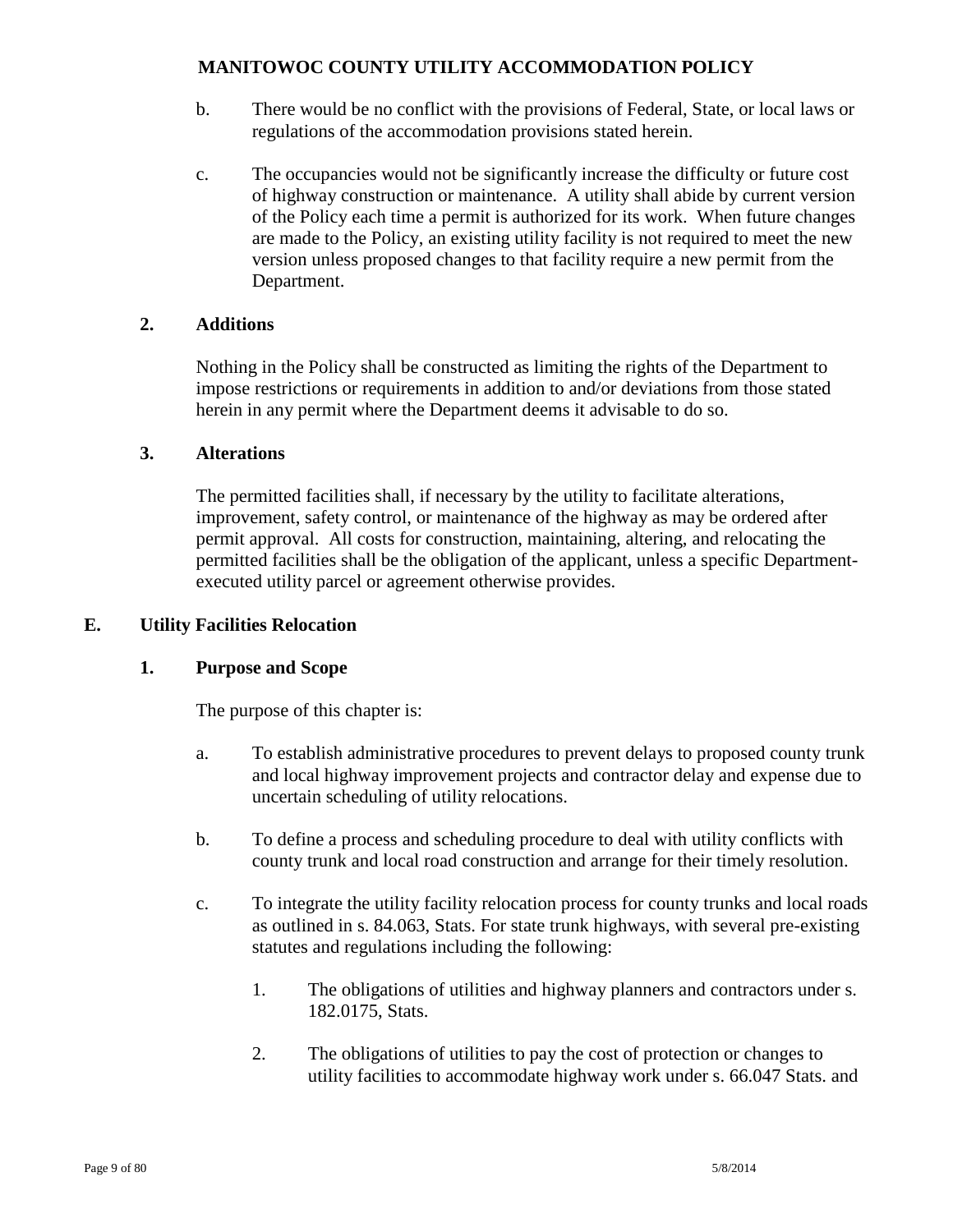- 3. The obligations of utilities to comply with the conditions of permits issued for the location of utilities within highways under s. 86.07(2) Stats., 23 CFR part 645 (April 1, 1993)
- d. To comply with federal law regarding utility accommodations when the project is on any right-of-way of any federal-aid highway and funded in whole or in part with federal funds (23USC 109 (1) (1993).
- e. To make it clear that this chapter is not applicable to rail road facility relocations or adjustments.

### **2. Applicability**

- a. This chapter applies to county trunk and local road improvements projects which have utility facilities located on them and are let for construction, or to be constructed by local forces, after this chapter has been published and for which the Department has mailed the notifications and plans prescribed in ss. Trans. 220.04 and 220.05.
- b. The Department shall begin sending the notification and plans prescribed in ss. 220.04 and 220.05 for all county trunk and local road improvement projects for which the design process is initiated after this chapter is published. The Department will not be required to resend the notification and plans if it has already done so prior to this chapter being published.
- c. This chapter does not apply to the alteration or relocation of railroad facilities.

# **3. Definitions**

The definition of words and phrases in s. 84.063, Stats., apply to this chapter. In this chapter:

- a. **"Business Day"** means any calendar day of the year exclusive of Saturdays, Sundays, and legal holidays.
- b. **"Calendar Day"** means any day of the year; if more than one day, it means any consecutive days of any year or years.
- c. **"Compensable Work"** means utility facility alteration or relocation work for which the Department will reimburse the utility facility owner under programs or policies of the Department, including. 84.295 (4m), Stats.
- d. **"Contractor"** means the person or entity that enters into an improvement project contract with the Department under s. 84.06 Stats., and subcontractors or suppliers to the contractor.
- e. **"Department"** means the County Highway Department or other local unit of government.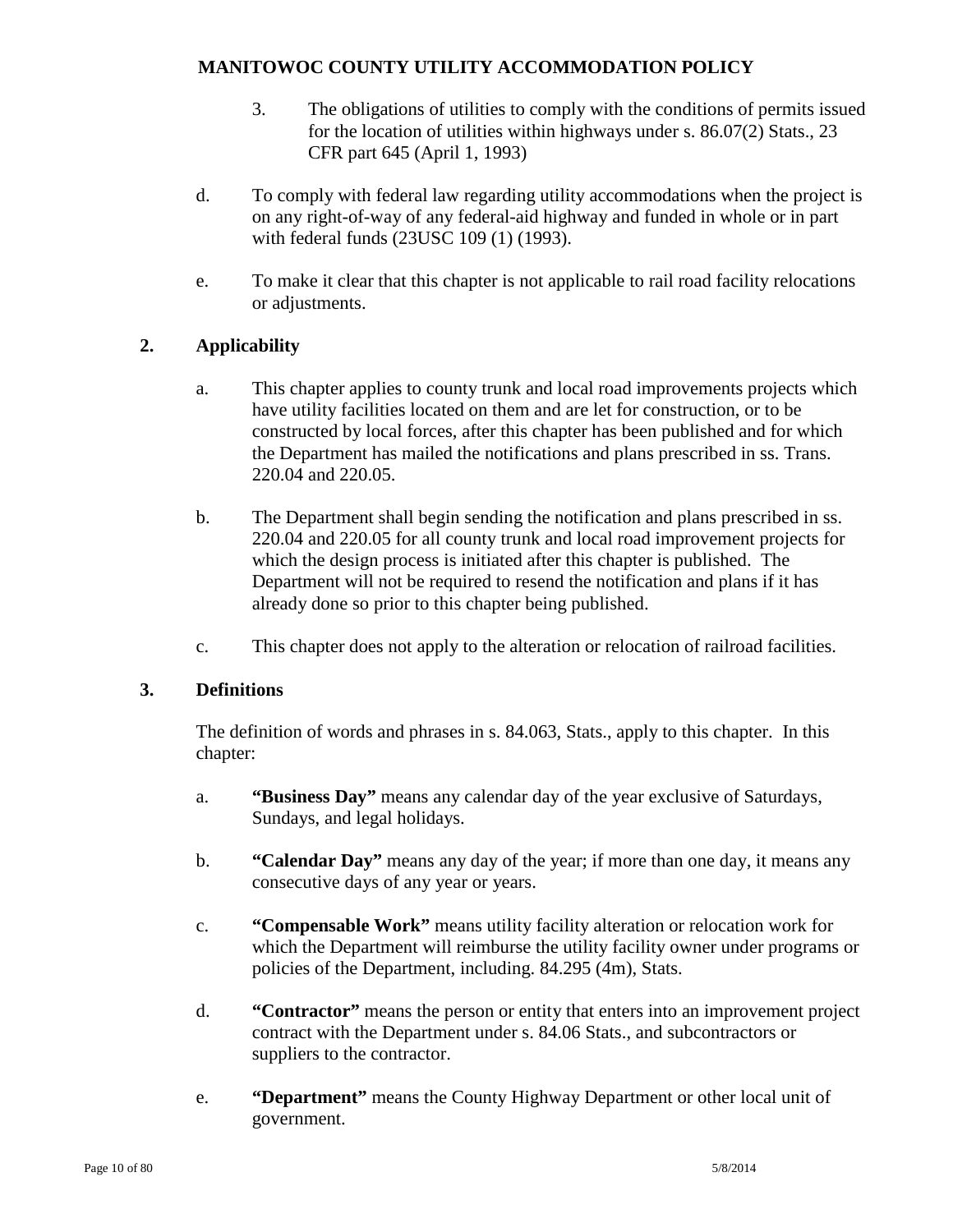- f. **"Highway"** has the meaning given in s 340.01 (22), Stats.
- g. **"Improvement"** has the meaning given in s 84.06 (1), Stats.
- h. **"Letting Date"** means the date the Department receives and opens bids for improvement or 60 days prior to commencing construction with local forces.
- i. **"Mail"** means a written transmittal currently dated and sent to the addressee by regular or certified, return receipt requested United States postal service mail or other means.
- j. "**Major Reconditioning"** means an improvement project which included pavement resurfacing or minor reconditioning plus shoulder widening, ditch restoration, reduction of curvature or grades and intersection improvements.
- k. **"Minor reconditioning"** means an improvement project which includes pavement resurfacing, pavement widening, shoulder paving and intersection improvements.
- l. **"No compensable Work"** means utility facility alteration or relocation work which the owner must carry out without cost to the Department.
- m. **"Owner"** means the owner of a utility facility.
- n. **"Project Plan"** means a plan for a highway improvement suitable for the design of utility facility alterations or relocations which the Department sends to the owner.
- o. **"Reconstruction"** means an improvement project which rebuilds an existing facility and may include reducing curvature or grades and widening pavement and shoulders.
- p. **"Resurfacing"** means an improvement project which provides a new roadway surface on an existing pavement and may include base patching, intersection paving, shoulder gravel and selective beam guard.
- q. **"County Trunk and Local Roads"** are all non-state highways open to public travel.
- r. **"Utility Facility"** includes cable service.
- s. **"Work Plan"** means a plan of the owner to carry out utility facility alteration or relocation work to accommodate an improvement project of the Department.
- t. **"Working Day"** means a business day on which weather and other conditions not under the control of the owner will permit utility facility alteration and relocation work to proceed for at least 8 hours of the day with the normal working force of the owner engaged in performing the controlling item of work in accordance with the owner's approved work plan. In determining the normal working force of the owner, consideration shall be given for any diversion of the owner's working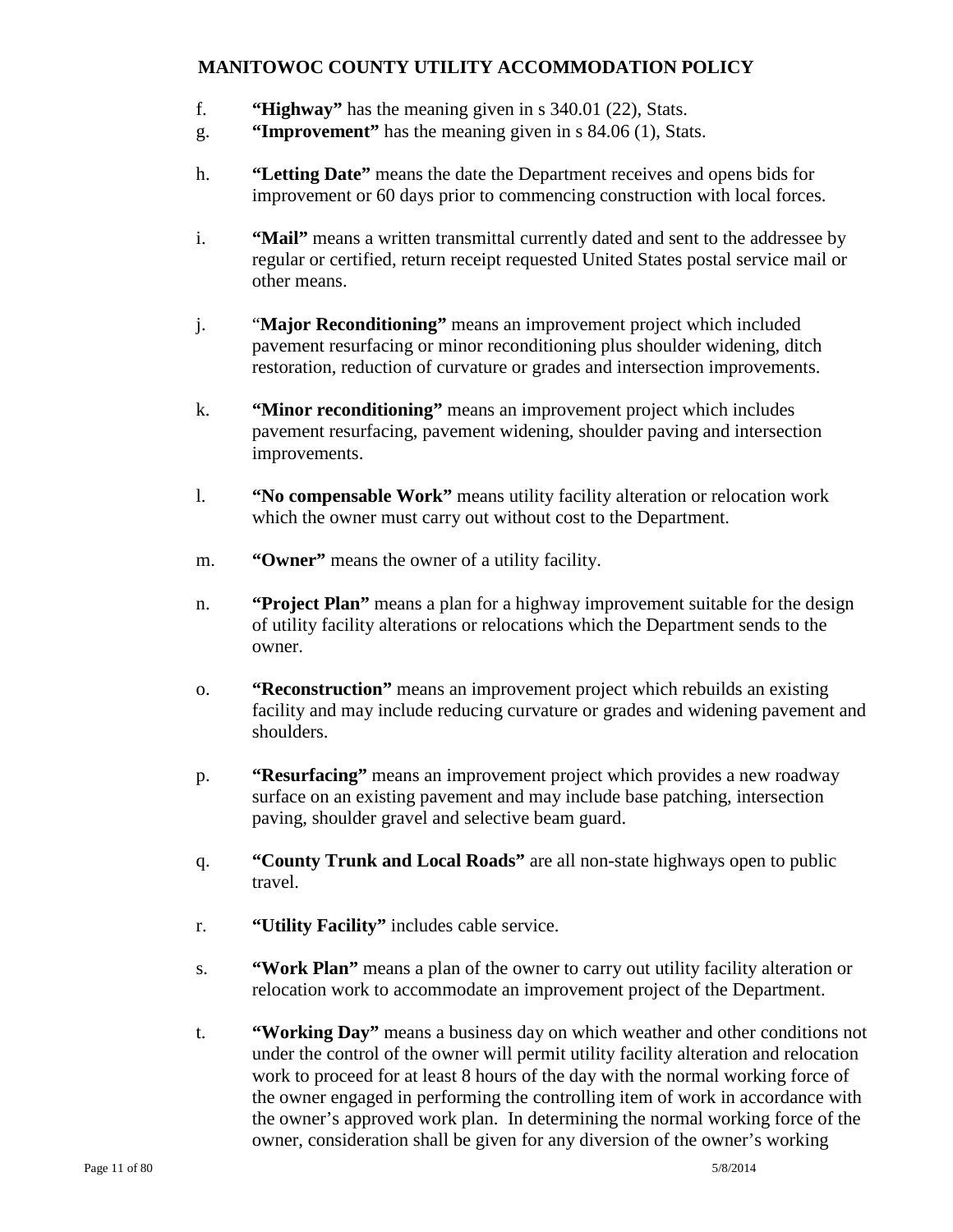force that is required to respond to an emergency involving restoration of critical utility service.

#### 4. **Notification**

- a. The Department shall make a reasonable effort to determine what utility facilities are located within the right-of-way of a proposed improvement project by researching permit files, reviewing map files maintained by the Department, field investigation or contact with one call locating services and through contacts with local government units.
- b. The Department shall identify the owner of facilities determined in sub. (1) by name.
- c. The Department shall notify the owner of the proposed improvement by mail. The Department may include a receipt of mailing form with the notification, in which case the owner shall complete the form and mail it back to the Department within 7 calendar days of receipt.
- d. The notification shall include the name or route number, or both, of the highway, the geographical limits of the improvement, general description of the work to be done desired date for completion of utility coordination and anticipated year of construction of the improvement.
- e. Within 60 calendar days of mailing the notification referred to in sub (3), the owner shall provide the information specified in s 84.063 (2) (b), Stats. By mail; that is, a description and the general location of each utility facility in the vicinity of the improvement. The utility shall reply whether or not it has facilities in the vicinity.

Note: Section 84.063 (2) (b) reads as follows: (2) (b) Within a specified period after the date the notice is received, the utility facility owner shall provide the Department with a description and the general location of each utility facility in the proposed highway improvement right-ofway.

*History***:** Cr. Register, February 1994, No. 458, eff, 3-1-94

#### **5. Project and Work Plans**

- a. After the owner responds with the information specified in s. 84.063 (2) (b) Stats., the Department shall mail the owner at least one set of the available project plan. The project plan shall show all existing utility facilities known to the Department that are located in the right-of-way where they will conflict with the improvement.
- b. The Department may include a receipt of mailing form. If a receipt of mailing form is sent, the owner shall complete the form and mail it back to the Department within 7 calendar days of receipt.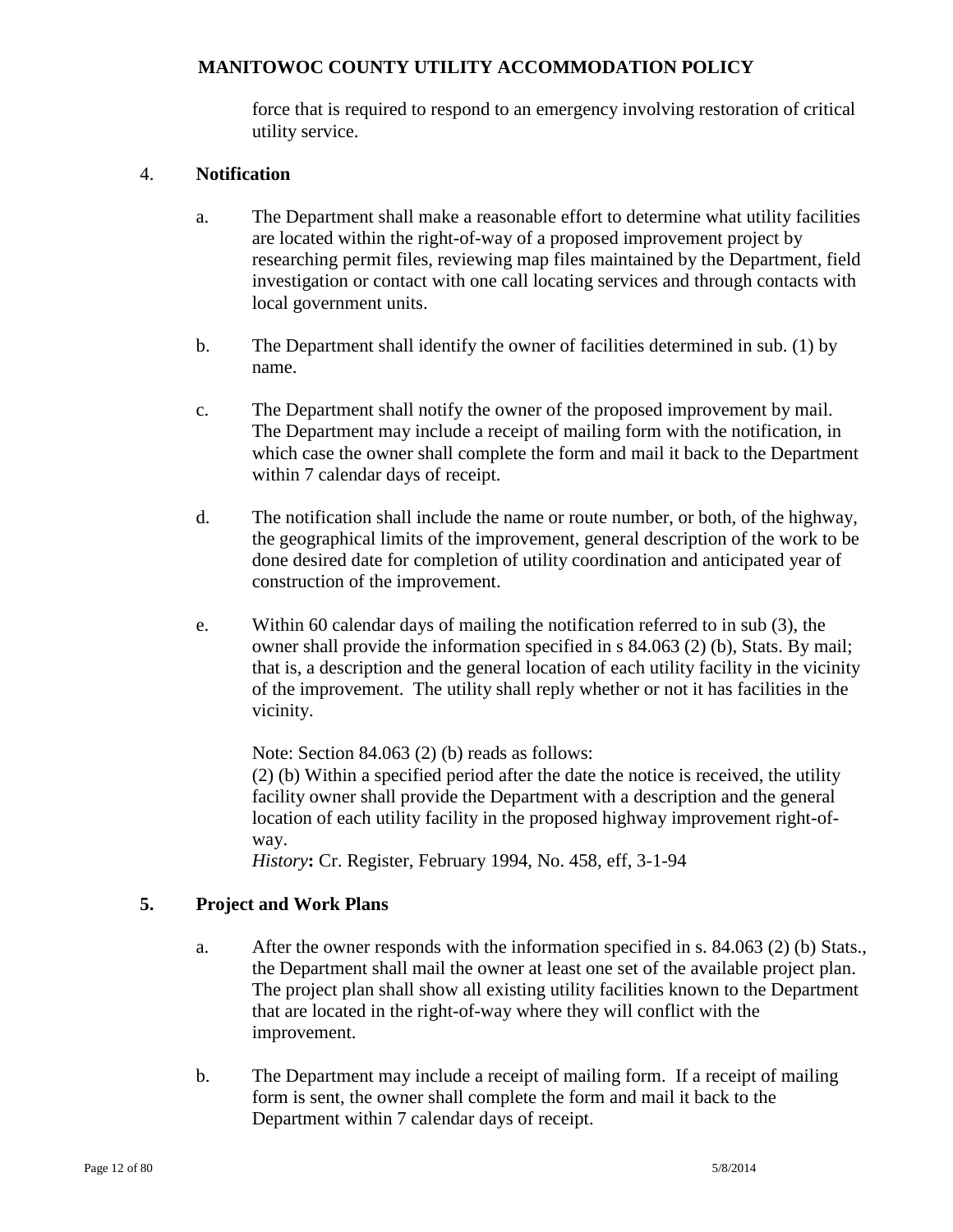- c. The project plan need only show those portions of the improvement which give the project location. The owner's existing utility facilities and how those facilities will be affected by the improvement. The Department will also provide any additional and duplicate plan information needed by the owner to design and layout the removal, relocation or adjustment of existing utility facilities and the placement of relocated or additional facilities within the project limits.
- d. The owner shall provide the Department with a work plan. The work plan shall be furnished within 60 calendar days after the date of mailing of the project plan by the Department for resurfacing projects; within 90 calendar days for minor reconditioning projects; and within 120 calendar days for major reconditioning, reconstruction or new construction projects. Upon owner request or its own initiative, when the Department determines there is a potential for conflict between work plans, the Department will schedule a meeting that the owners are required to attend to coordinate the work. An additional 30 calendar days will be allowed to furnish the work plan if coordination is required with other utility facility owners or if the work is compensable.
- e. For compensable work, the work plan shall include, in addition to the information required in s. 84.063 (3) (b), Stats. a narrative description of what work will be done; whether the work will be done prior to highway construction and which work will be necessary to coordinate with the work of the contractor; when the work will be started and the length of time in working days to complete the work. A listing of approvals required by government agencies and the expected time to schedule to obtain those approvals shall be provided. The project plan furnished by the Department shall be reviewed by the owner to verify that the owner's utility facilities are shown. If the facilities are not shown, the owner shall mark their location and return the marked up project plan to the Department with a dated transmittal. If the utility facilities are shown, the owner shall advise the Department by mail and need not return the project plan.
- f. For compensable work, in addition to the items specified in sub (5), the work plan shall include an estimate of cost for utility facilities relocation including appropriate credits for betterments, used life and salvage. An executed conveyance of rights or quitclaim deed to the property occupied by the owner's facilities if one is required by the improvement project may be submitted at this time.
- g. The Department shall review the work plan to ensure compatibility with permit requirements, the improvement plans and construction schedule, the reasonableness of cost for compensable work. If the work plan submitted by the owner is not compatible or reasonable, the Department shall advise the owner by mail as soon as practicable. If sent through regular mail, the Department may include a receipt of mailing form. If a receipt of mailing form is sent, the owner shall complete the form and mail it back to the Department within 7 calendar days of receipt. The owner shall submit a revised work plan with 30 calendar days of receipt of advice by the Department that the work plan is not compatible or reasonable.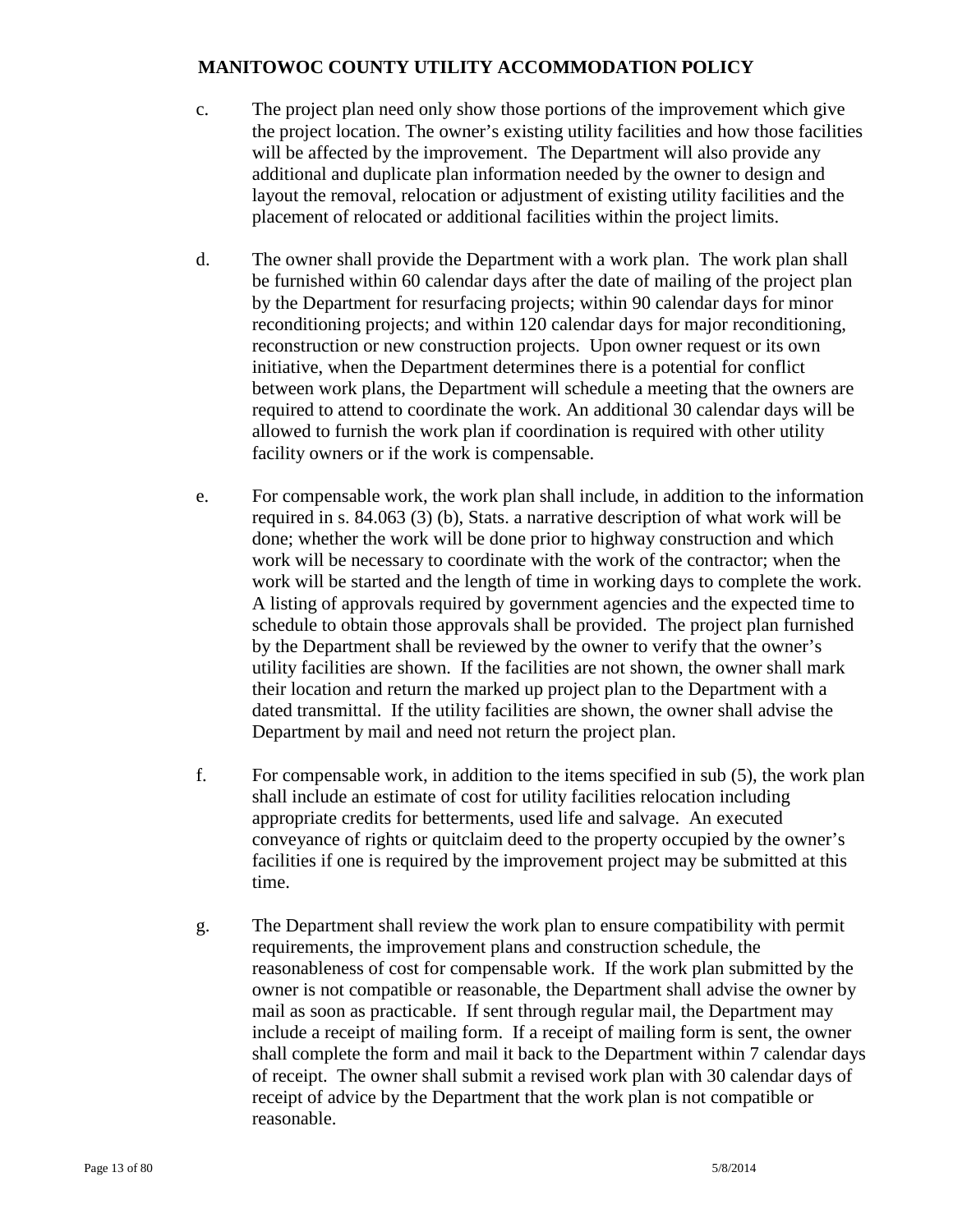- h. The Department shall review the revised work plan and if the work plan is still not compatible or reasonable, the work plan revision process shall be repeated. When the work plan is compatible and reasonable, the Department shall advise the owner by mail of its approval.
- i. The owner shall notify the Department by mail within 15 calendar days of receiving all required approvals from government agencies.
- j. The Department shall notify the owner by mail not less than 30 calendar days before the owner is required to begin the work provided for in the approved work plan. The Department may include a receipt of mailing form which the owner shall complete and return within 7 calendar days of receipt.
- k. If the owner's approved work plan is dependent on work by the contractor, the contractor shall provide the Department and the owner a good faith notice 14 to 16 calendar days before the work is expected to be complete and ready for the owner to begin its work. The contractor shall follow up with a confirmation notice to the Department and the owner not less the 3 working days before the work will be ready for the owner to begin its work.
- l. The owner shall notify the Department when its work has stated. The owner shall complete its work within the time frame described in its work plan. The owner shall notify the Department when the work is complete. Notices of work start and work completion shall be sent by mail within 15 calendar days of starting and completing the work respectively.
- m. If, prior to the letting date of the highway improvement project plan is changed so that additional utility relocation or adjustment work is found necessary, the Department shall furnish revised project plan per subs. (10 to (3), and the owner shall provide the Department with a revised work plan per subs (4) and (5), except that the time allowed for the owner to submit the revised work plan after receipt of the revised project plan shall not exceed 60 calendar days. Revisions to the project plan shall be identified to the owner.
- n. If, after the letting date of the highway improvement projects, additional utility relocation or adjustment work is found necessary, the Department shall notify the owner. The Department and the owner shall agree on revised work plan.
- o. If additional utility relocation of adjustment work is found necessary after the owner has been notified per sub. (9), refer to s. Trans 220.06.

# 6. **Responsibilities**

a. If the Department requires additional work to a utility facility after the facility has been relocated or adjusted in accordance with a work plan approved by the Department, the Department shall bear the reasonable cost of the additional work.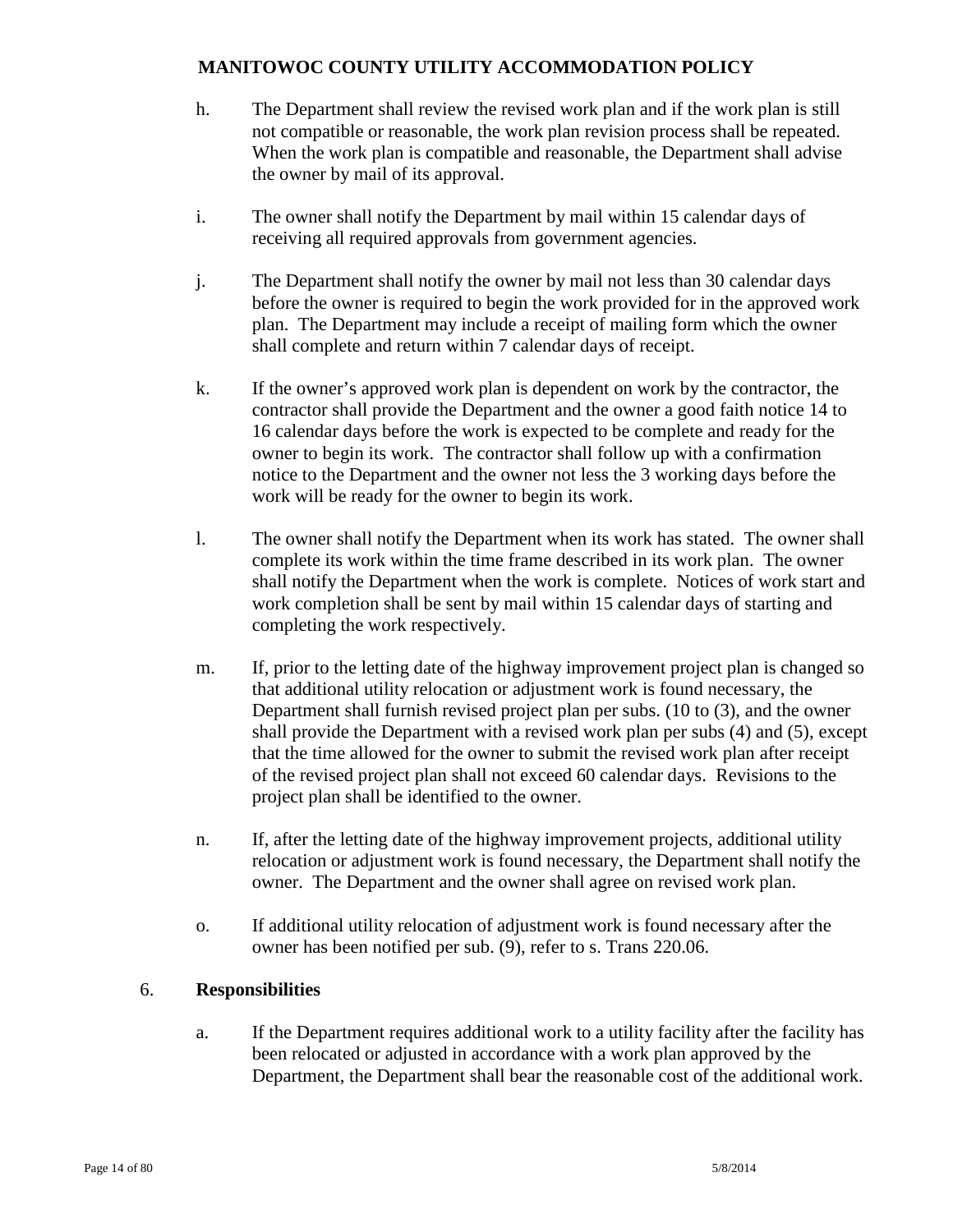- b. If the Department requires relocation or adjustment of a no compensable utility facility that was originally determined, per the work plan, to not need relocation or adjustment, the owner shall bear the cost of the relocation or adjustment.
- c. If the Department requires relocation or adjustment of a compensable utility facility that was originally determined, per the work plan, to no need relocation or adjustment, the Department shall bear the reasonable cost of the relocation or adjustment.
- d. The owner shall bear the cost of additional work to any portion of its facilities after the facilities have been relocated of adjusted in accordance with a work plan approved by the Department if additional work is required by the Department due to error by the owner in preparation of work plans for, field location of, or construction of the relocation of adjustment of its facilities.
- e. The contractor shall be responsible for compliance with s. 182.0175(2) Stats., with respect to precautions to be taken to avoid and prevent damage to utility facilities.
- f. 1) The owner shall complete alteration of its utility facilities in accordance with the work plan approved by the Department. 2) The work shall be completed by the owner within the time frame of the approved work plan.
- g. 1) If the owner has complied with ss. 66.047, 84.063 and 182.0175, Stats., and this chapter and the utility facilities are damaged by the contractor, the contractor shall be responsible to the owner for damages if the contractor has not complied with s. 182.0175(2), Stats. 2) The contractor shall not be responsible for damage to the utility facilities if it has complied with ss. 182.0175 (2) and 66.047, Stats. 3) If the owner fails to provide a work plan as provided in s Trans 220.05, or fails to complete the alteration or relocation of its facilities in accordance with the work plan approved by the Department as provided in Trans 220.05, the owner shall be liable to the contractor for all delay costs and liquidated damaged incurred by the contractor which are caused by or which grow out of failure of the owner to carry out and complete the work in accordance with the approved work plan.
- h. If one year or more has passed since the Department approved a work plan, the owner may submit a revised work plan that must be considered be the Department if it is submitted prior to the letting date and does not affect the letting date.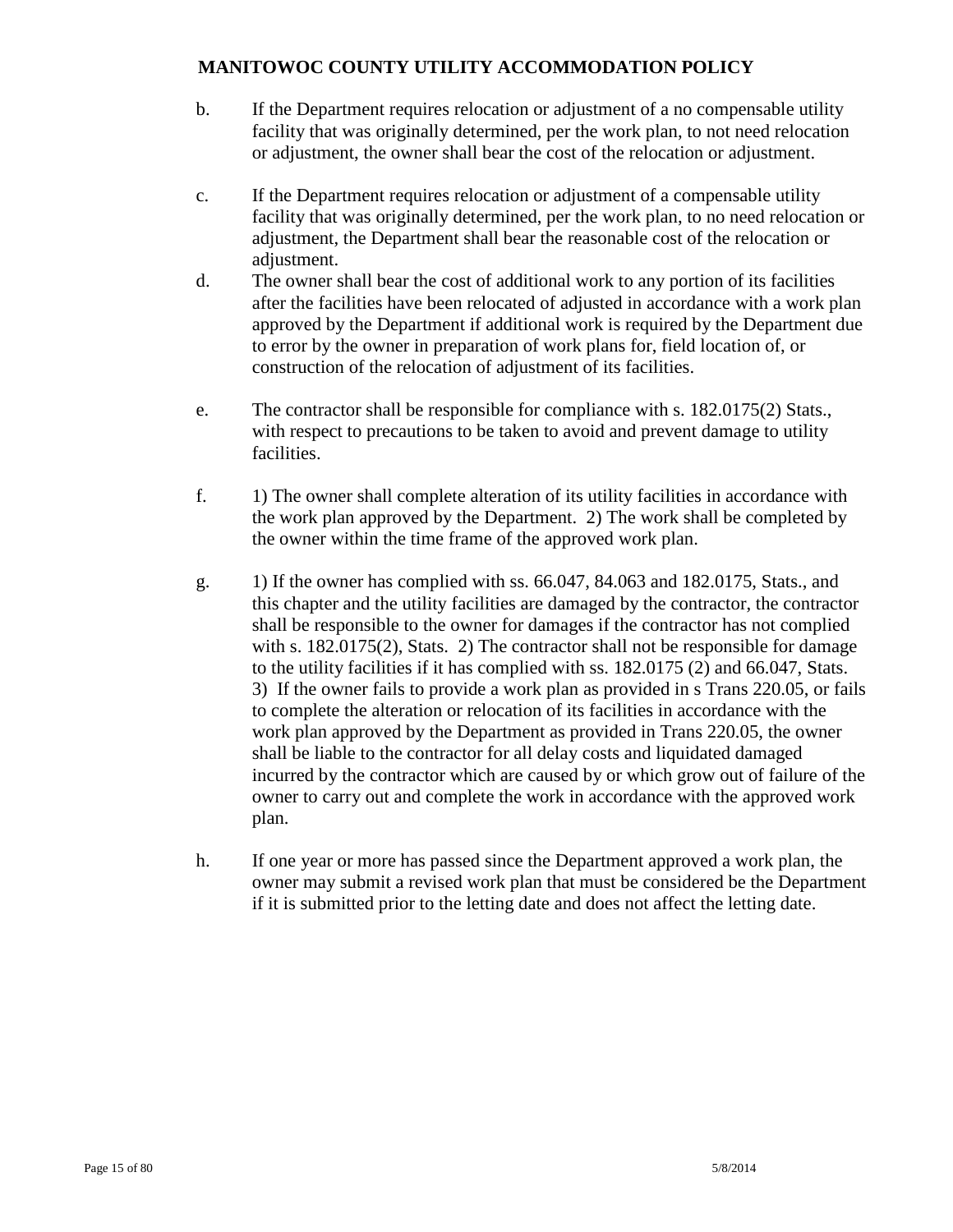| Effective: March 19, 2013       | 96.00 Utility Accommodations |             |  |
|---------------------------------|------------------------------|-------------|--|
| Supersedes: September 1, 2005   | 96.03 Indemnification        |             |  |
| By: County Highway Commissioner |                              | Page 1 of 1 |  |

The Applicant shall save and hold the Department its officers, employees, and agents harmless from all liability, damage, loss, expense, claims, demands, and actions of any nature whatsoever arising out of any acts or omissions of Applicant in any way connected with the work to be preformed pursuant to this permit or the construction or maintenance of facilities be the Applicant, in the Department of right-ofway which is the subject of this permit. Notwithstanding the foregoing, Applicant shall not be obligated to indemnify the Department or its officers, employees, or agents for that portion of any liability damage, loss, expense, claims, demands, or actions caused by the negligent, wanton, intentional, or otherwise wrongful acts or omissions of the Department, or its officers, employees, or agents.

The Department remains responsible for issues relating to road design but will not incur liability on behalf of Utility simply by granting a permit unless the grant of that permit is other wise negligent or improper.

Applicant, including successors and/or assigns, shall mean the individual or entity which will own the utility facility which is to be placed in the County right-of-way.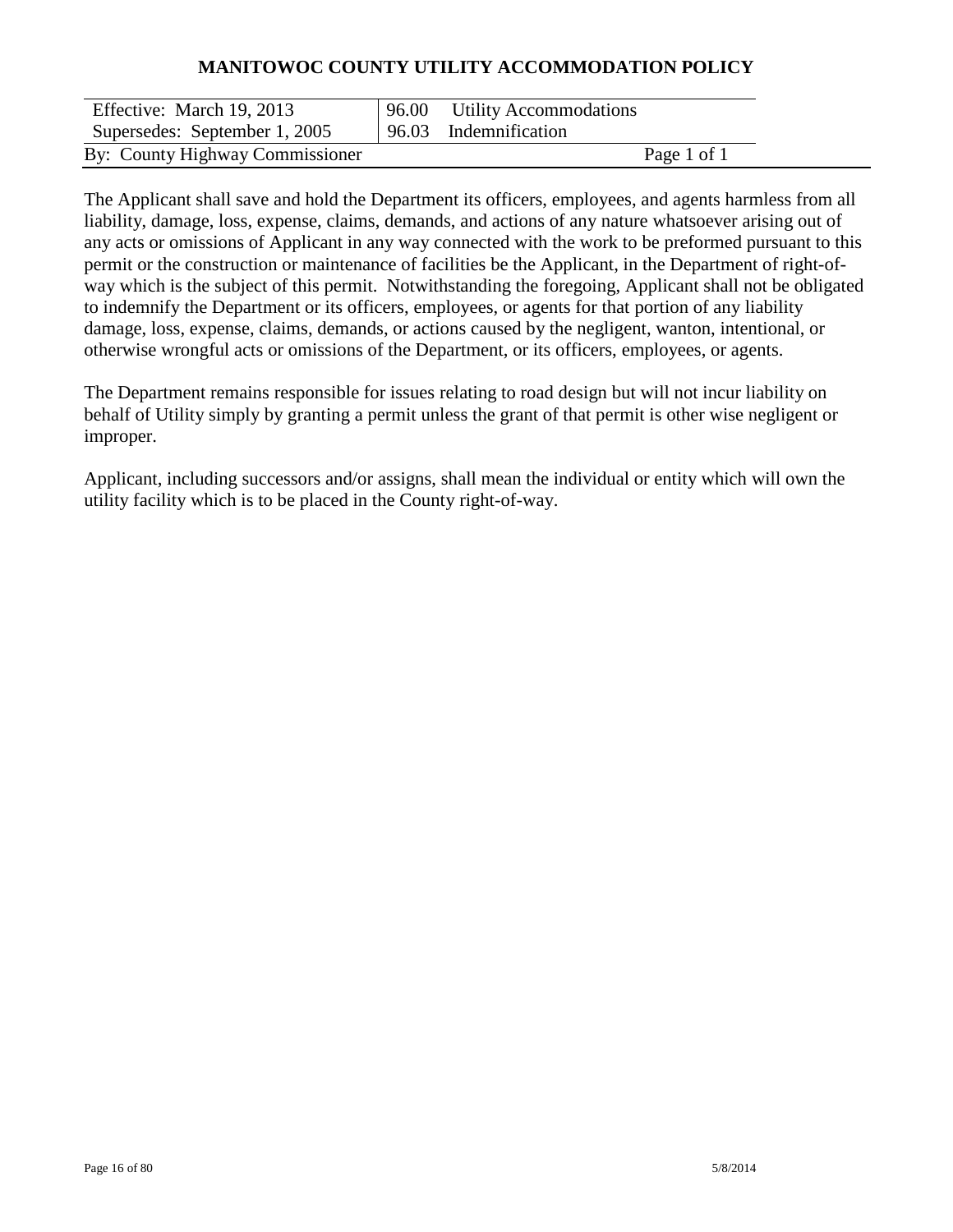| Effective: March 19, 2013       | 96.00 Utility Accommodations |             |  |
|---------------------------------|------------------------------|-------------|--|
| Supersedes: September 1, 2005   | 96.04 General Information    |             |  |
| By: County Highway Commissioner |                              | Page 1 of 2 |  |

### **A. Buried Line Locating Notification**

Each applicant for a permit to work on a Department's highway shall provide a reliable linelocate notification service by either or both of the following means:

- 1. If the Applicant has membership in a one-call utility notification service, it shall enter the current phone number(s) for the service on the face of each Department permit application. The applicant shall also provide written notification to the Department upon or in advance of any subsequent changes in the one-call contact information such as cessation of membership, changes in the contact phone number(s), etc.
- 2. If the applicant lacks membership in a one-call utility notification service at the time of applications for a Department permit, or has membership but desires to provide a second resource for line locates, they shall:
	- a. Provide operational are maps which accurately specify the area(s) in which the applicant has lines or a franchise to install lines. A minimum of one such map shall be furnished to the Department. The applicant shall advise the Department of any future changes in its operational area(s) and supply updated maps showing the current conditions, and
	- b. Enter on the face of each permit application the phone number(s) to be called to obtain specific line locates from the applicant. The applicant should notify the Department of any change to these phone numbers.

#### **B. Design Responsibility**

The utility shall be responsible for the design of the facility to be installed or adjusted within the right-of-way. The Department shall be responsible for review of the utility's proposal and for permit approval.

### **C. Utility Facility Condition Requirements**

All utility facilities shall be kept in good state of repair both structurally and from the standpoint of appearance.

### **D. Chemical Treatment and Cutting of Trees**

Utilities shall be prohibited from chemical treatment or cutting of trees on Department highways without a permit from the Department except as provided under maintenance type activities (see policies 96.61 through96.64) and the utility shall provide the Department with MSDS sheets for chemicals being used along with an annual spraying plan.

### **E. Draining Wetlands**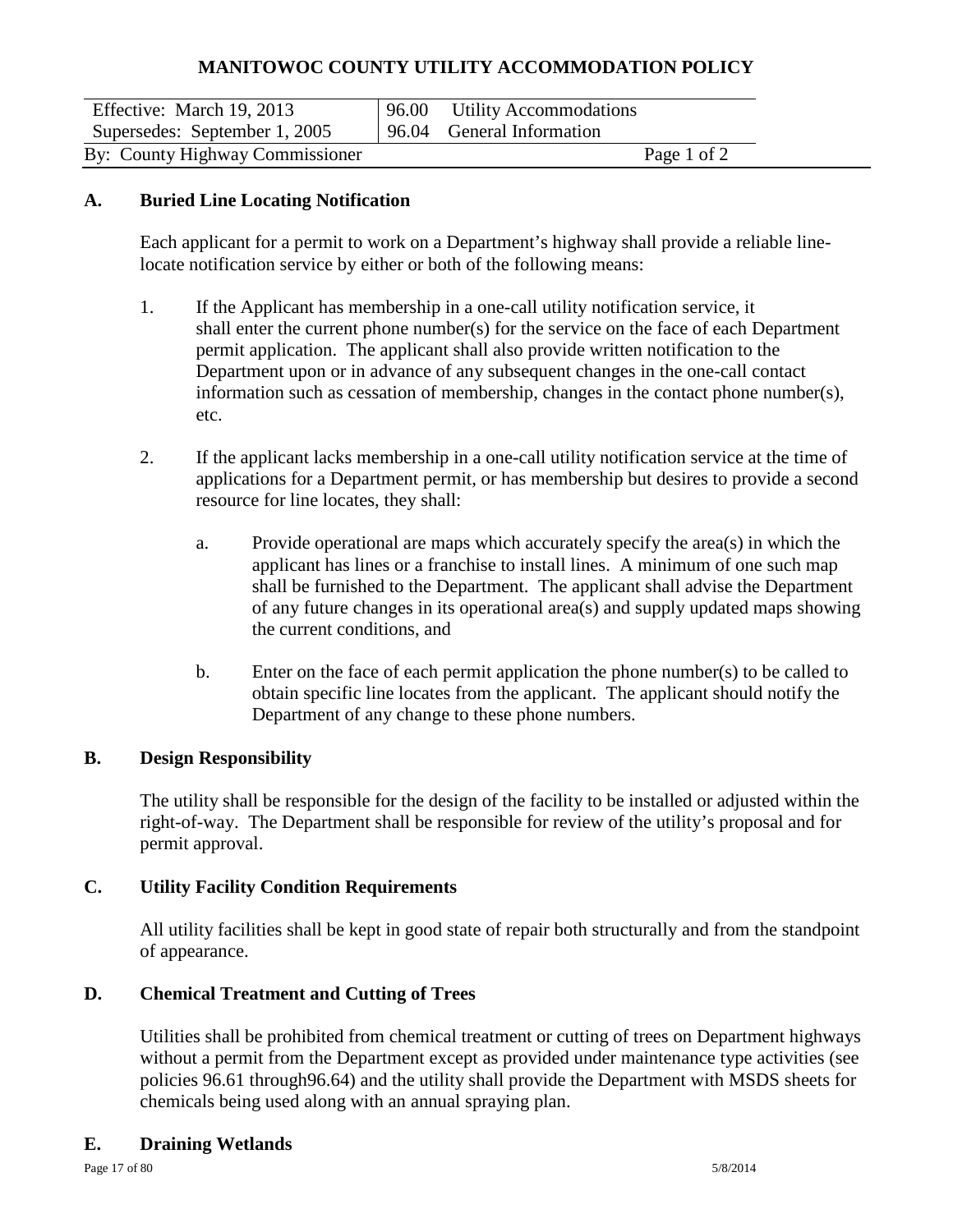The installation of privately owned lines or conduits on the right-of-way for the purpose of draining wetlands is prohibited.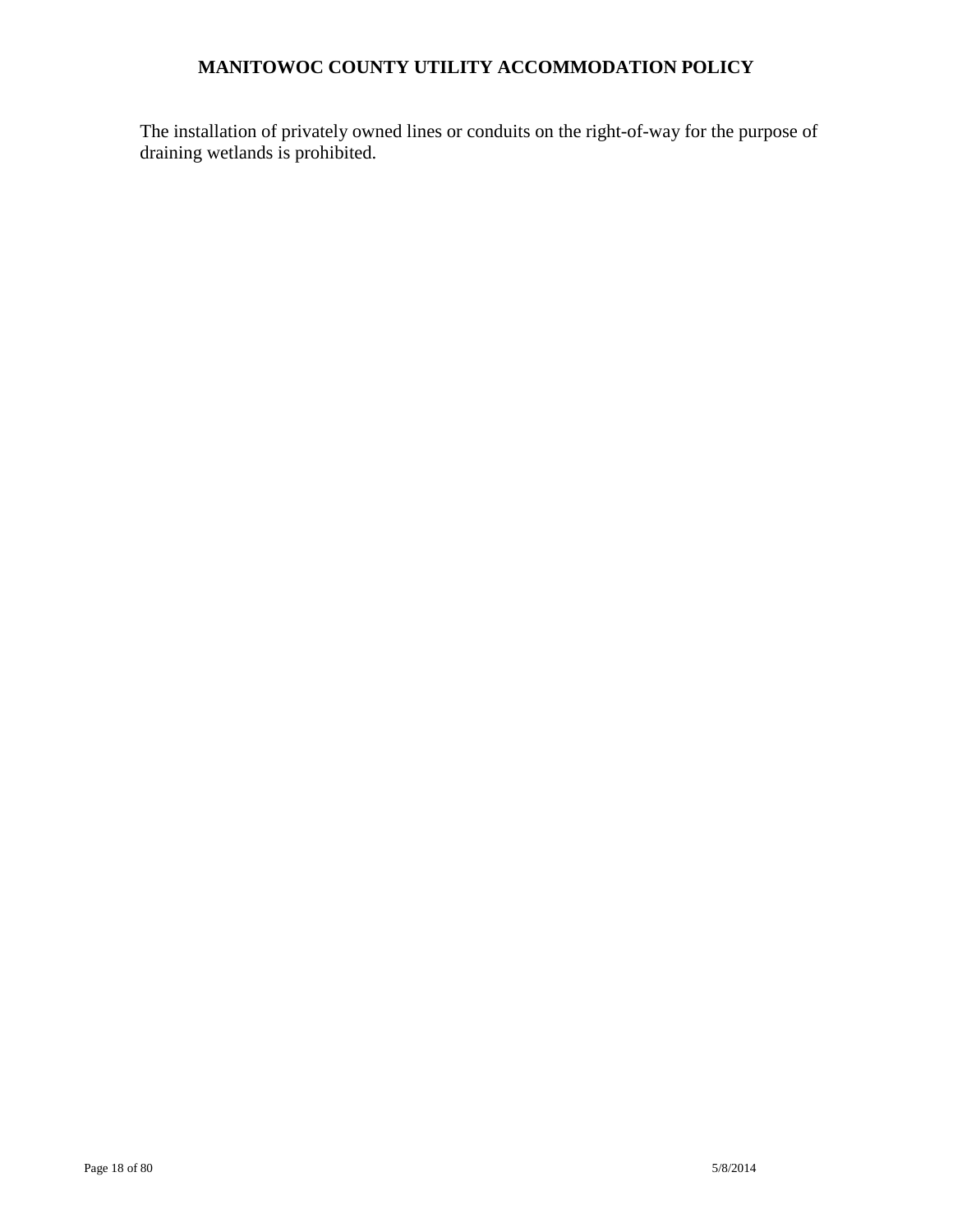| Effective: March 19, 2013       | 96.00 Utility Accommodations |
|---------------------------------|------------------------------|
| Supersedes: September 1, 2005   | 96.05 Emergency Work         |
| By: County Highway Commissioner | Page 1 of 1                  |

Emergency situations may arise when immediate action to protect the safety of the general public requires utility operations within a Department's highway that are not in full compliance with the provisions of the Policy. Nothing herein shall be construed as requiring a utility to delay such emergency repair.

Emergency repairs may be performed within the right-of-way when physical conditions or time considerations prevent application for the usual permit. However, as soon as feasible, the utility shall advise the Department of the emergency, its plans or actions for alleviating the dangerous situations (s), and arrangements made for the control and protections of traffic or pedestrians affected by its proposed operations. When the Policy requires a permit for such work, a permit shall be obtained as soon as possible and any alterations deemed necessary through the permit approval process shall be made.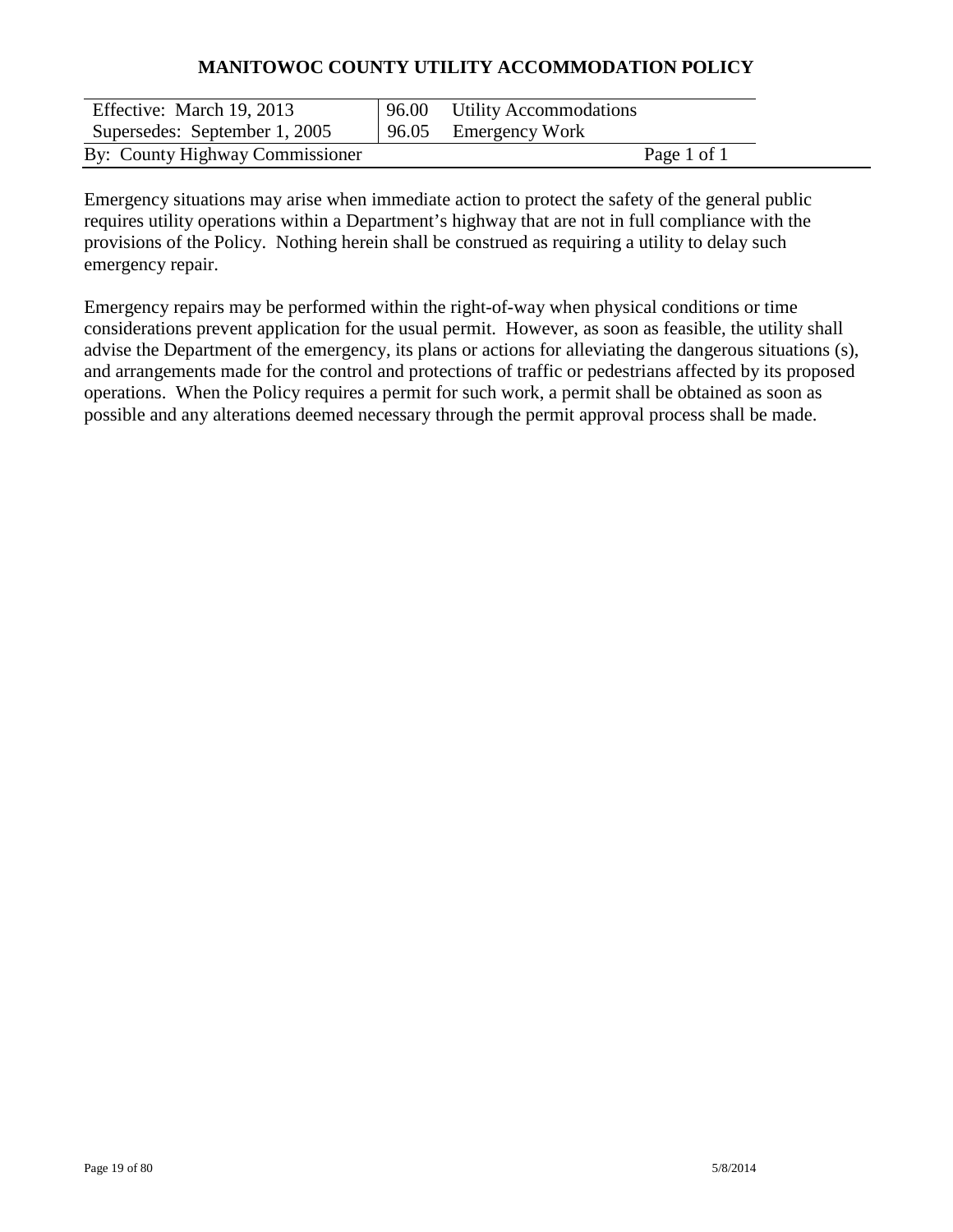| Effective: March 19, 2013       | 96.00 Utility Accommodations |             |  |
|---------------------------------|------------------------------|-------------|--|
| Supersedes: September 1, 2005   | 96.06 Abandoned Facility     |             |  |
| By: County Highway Commissioner |                              | Page 1 of 2 |  |

#### **A. Above Ground Facilities**

If a utility discontinues use of an above ground facility, the facility shall be entirely removed from the right-of-way within one year after its use is discontinued unless written approval for a time extension is granted by the Department or a proper permit is requested and approved by Department for sale to another utility.

#### **B. Underground Facilities** (This section does not waive a utility's rights under ss. 182.0175.)

Effective January 1, 2000, a record of underground utility facilities abandoned in the right-ofway shall be maintained in a utility's permanent files until the facility is completely removed from the ground. The record should be of similar quality and detailed as any other map or plan submitted to the Department for permit approval. A utility shall take the steps it feels is necessary to be able to provide an approximate location of abandoned facilities in the future. The approximate location provided by the utility shall be within a ten (10) foot wide corridor (i.e., five feet either side as measured perpendicular to a facility). If a utility facility is to be abandoned as a part of a permit for a new facility, it shall be field located and shown on the permit request for the new facility.

Upon request by the Department, each utility and the Department requesting the information, shall agree on the method of transferring the abandoned facility information in accordance with the mapping capabilities of the utility. A utility shall update the map annually if requested by the Department. The utility may place a disclaimer on the abandonment map such as:

"The locations on this map cannot be relied upon for any purpose except general information and planning that an abandoned utility facility is in the right-or-way. The user remains obligated to call Digger's Hotline at least three working days prior to any excavation. All utility facilities uncovered in the right-of-way shall be handled as active or energized until confirmed by a utility representative that is an abandoned or temporarily de-energized facility."

Upon request by the Department, the utility shall provide a map (noted above) indicating all facilities abandoned prior to January 1, 2000 on record, if the utility had maintained such records.

When the Department intends to perform work in an area, it may call the utility to request confirmation of any abandoned facilities in that area. The utility shall respond to the request within 10 calendar days, and shall provide the Department with a more detailed record of the abandoned facilities in that area, if available.

When an unidentified utility facility is exposed or damaged, the Department shall call the utility to have a representative visit the site and identify its facility. The utility should physically respond to the site, if required, or contact the Department's representative within two hours, and in all cases, shall physically respond to the site within six hours after the notification, if required.

The Department shall not require a utility to physically remove any abandoned underground facility so long as a permanent record of it is maintained, and if it does not prevent the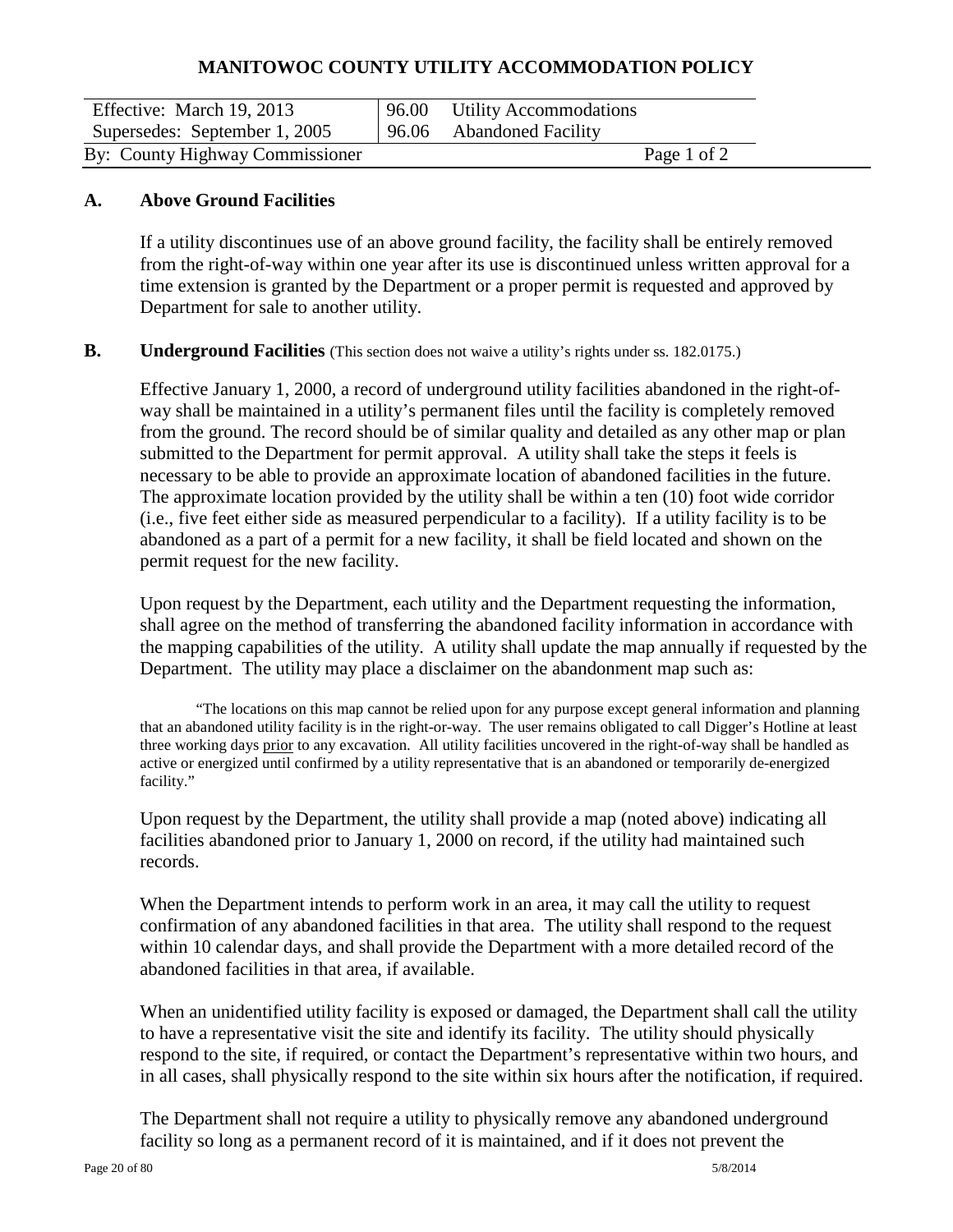construction or modification of any highway improvement and/or structure. However, abandoned appurtenant facilities such as manholes and pull boxes shall be filled in or removed in accordance with the Wisconsin Department of Transportation's Standard Specifications for Road and Bridge Construction, current edition.

### **C. Structure Attachments**

Utility facilities abandoned on a structure shall be removed within 60 days of the abandonment unless other wise approved by the Department. All removal costs shall be the responsibility of the utility.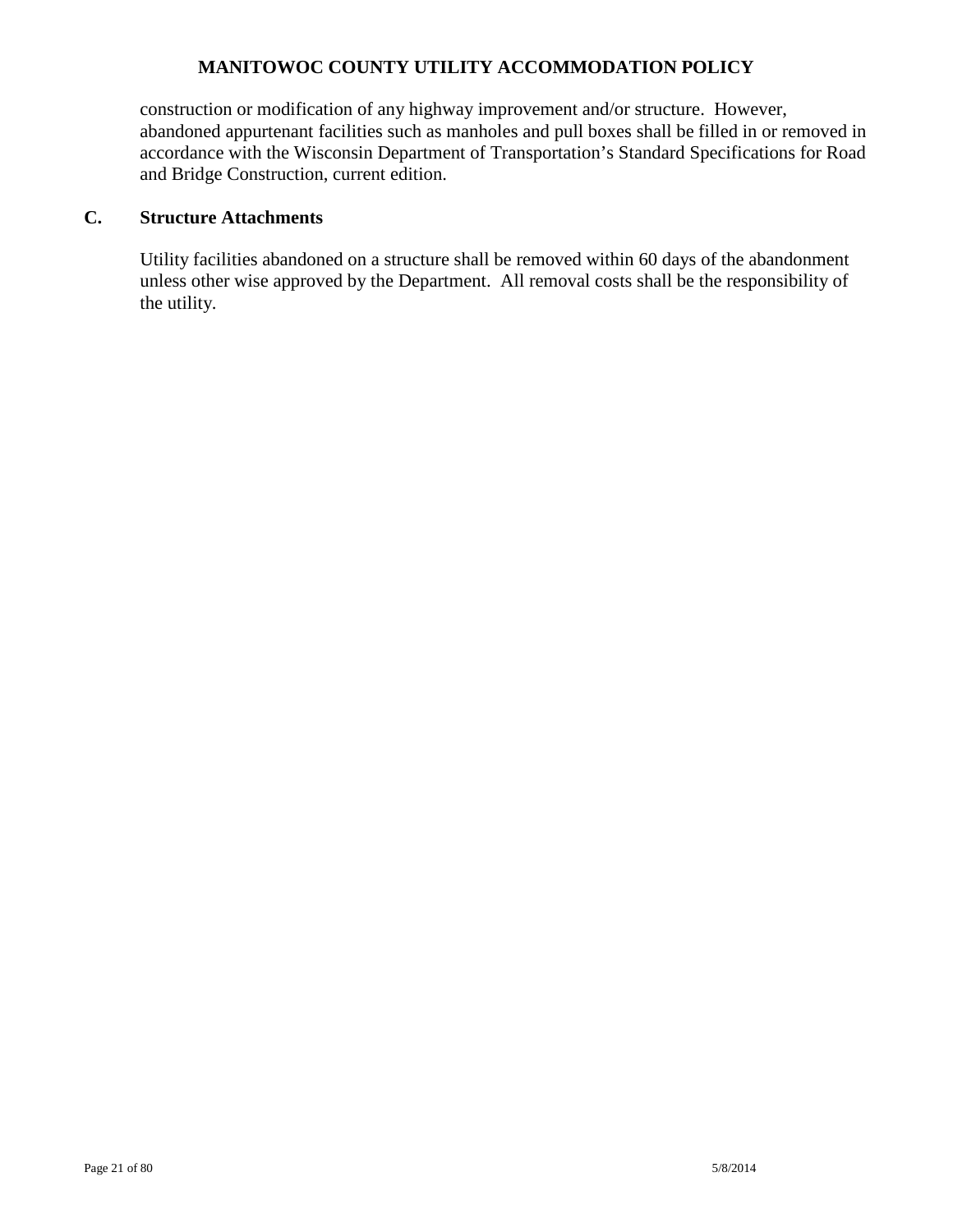| Effective: March 19, 2013       | 96.00 | <b>Utility Accommodations</b> |             |
|---------------------------------|-------|-------------------------------|-------------|
| Supersedes: September 1, 2005   | 96.07 | Compliance                    |             |
| By: County Highway Commissioner |       |                               | Page 1 of 3 |

### **A. Authority**

Representatives of the Department have the authority to enforce the Utility Accommodation Policy and those specific provisions related to individual utility permits. These representatives (a.k.a. inspectors) include the county highway commissioner and his/her designee. It also includes the project engineer when utility permits are part of construction projects.

All utilities, including all consultants, contractors, and subcontractors working for utilities, are required to abide by the Policy and those specific provisions related to individual utility permits.

A county Policy adopting this "WCHA Utility Accommodation Policy" and noting exceptions shall precede it.

The utility must first appeal to the permit reviewer, Highway Commissioner, and the County Highway Committee with assistance of their Corporation Counsel. In the final appeal process under Section 82.07(3) the utility can appeal to WisDOT if they feel a count is no treating them fairly.

### **B. Failure to Comply**

At the Department's option, the following measures may be taken it a utility fails to comply with the Policy of its permit provisions.

### **1. Verbal Request for Corrective Action**

The request shall include:

- a. The reason (s) why the present or completed operation is (was) not in compliance with the Policy of the permit provisions,
- b. What steps shall be taken to correct the situation, and
- **c.** What additional action may be taken if step b is disregarded (items 2 through 7 listed as follows).

### **2. Written Reprimand**

A written reprimand shall be sent to the utility for violating the Policy or its permit provisions when the utility does not comply with verbal request.

The written reprimand shall contain the same information as the verbal request and shall serve as documentation for the violation. The Department shall be responsible for writing and sending this reprimand.

#### **3. Suspension of Work Activities**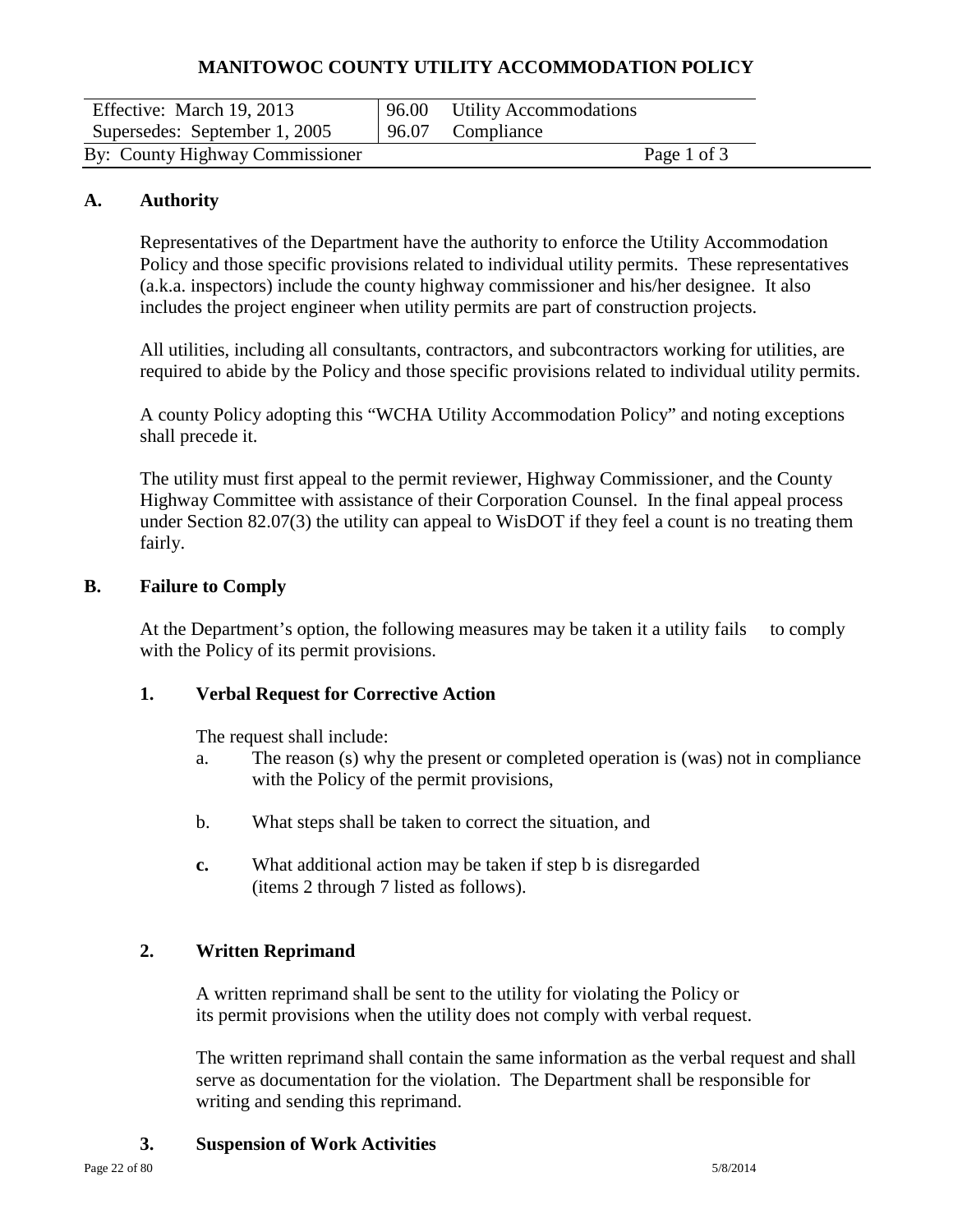If a responsible person of an inspected work site fails to comply with a verbal request, the inspector may order the suspension of all work activities at the site.

If the county highway commissioner cannot be contacted, the patrol supervisor, engineer, or permit coordinator shall be notified.

The Department shall then contact an authority of the utility to explain why the operation was suspended and what action needs to be taken before work can resume.

#### **4. Removal of Installed Facilities**

Any facility installed by a utility shall be in the locations shown on the approved permit. If such a facility is discovered in an unacceptable location and the utility is notified, the utility shall have two week's response time to decide on its corrective action. If the utility fails to take corrective action, the Department shall take action to have the facility relocated or removed at the utility's expense.

The permittee shall remove the improperly placed facility and put it in an approved location. If the utility fails to relocate its facility, the Department shall have the facility removed and bill the permittee for such work.

#### **5. Permit Revocation**

When a utility continues to be in noncompliance with the Policy or its permit provisions, the Department may revoke the utility's permit. The utility my reapply for a permit to the Department when it can demonstrate a good faith effort to comply.

#### **6. Public Service Commission (PSC) Notification**

Continued violations by a utility of the Policy or its permit previsions may cause the Department to notify the PSC and request its assistance in correcting the situation.

#### **7. Withholding Approval of Future Permits**

Continued violations by a utility of the Policy or its permit provisions may cause the Department to withhold approval of permit applications for that utility until the violations are corrected to the satisfaction of the Department. The severity and number of written reprimands against a utility may serve as a guide in determining future permit approval.

### **C. Procedures**

When a utility site is inspected by the Department or its representative to determine compliance with the Policy, the following procedures may be utilized:

#### **1. Inspection of Work in Progress**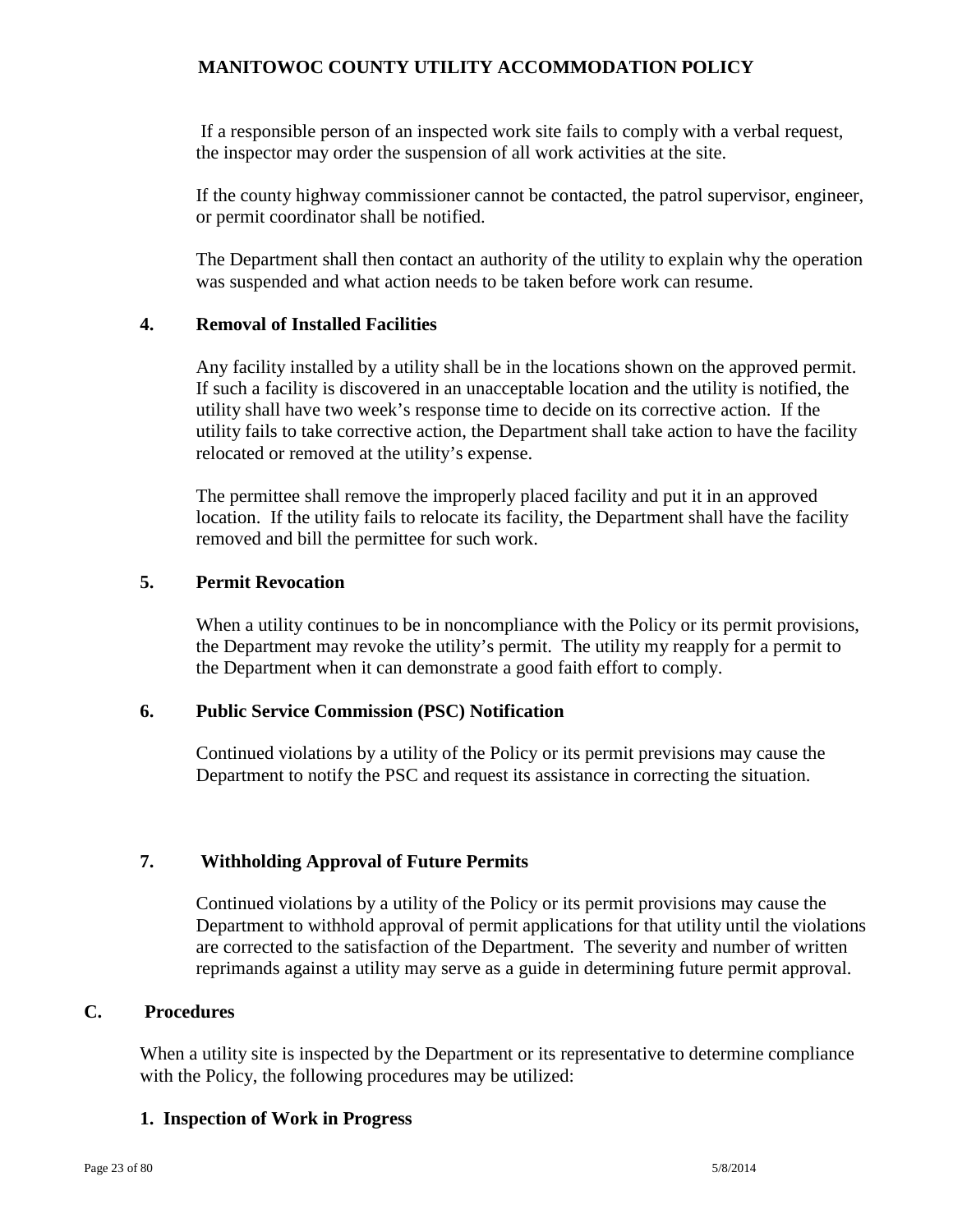Upon reaching a work site, the inspector shall locate a responsible person and ask to review and discuss the utility operation. If applicable, a review of a copy of the permit which the utility or its contractor is required to have available at the site shall also be performed.

If the inspector decides that changes to the operation are needed in order to bring it into compliance with the Policy or provisions of its permit, then a verbal request is the first corrective measure which shall be taken [see  $(B)(1)$ ].

### **2. Inspection of Completed Work**

After a permitted operation has been completed, the utility is required to notify the Department that work on the permit is complete and the job site is subject to an inspection by the Department. If the work was done in violation of the Policy or the provisions of the utility's permit, then a verbal request is the first corrective measure which shall be taken [see  $(B)(1)$ ]. The utility shall have two weeks' response time to decide on its corrective action.

### **D. Immediate Action (Work in Progress)**

When a utility operation of installation is not in compliance with the Policy or the previsions of its permit and is adversely affecting public safety, the inspector shall take immediate action.

If a responsible person refuses to comply with the verbal request and does not take immediate corrective measures to ensure public safety, the inspector shall then shall the local law enforcement agency to have the utility or its contractor(s), subcontractor(s), or consultant(s), removed from the Department's right-of-way. The inspector shall also take corrective measures to return the highway to a safe operating condition.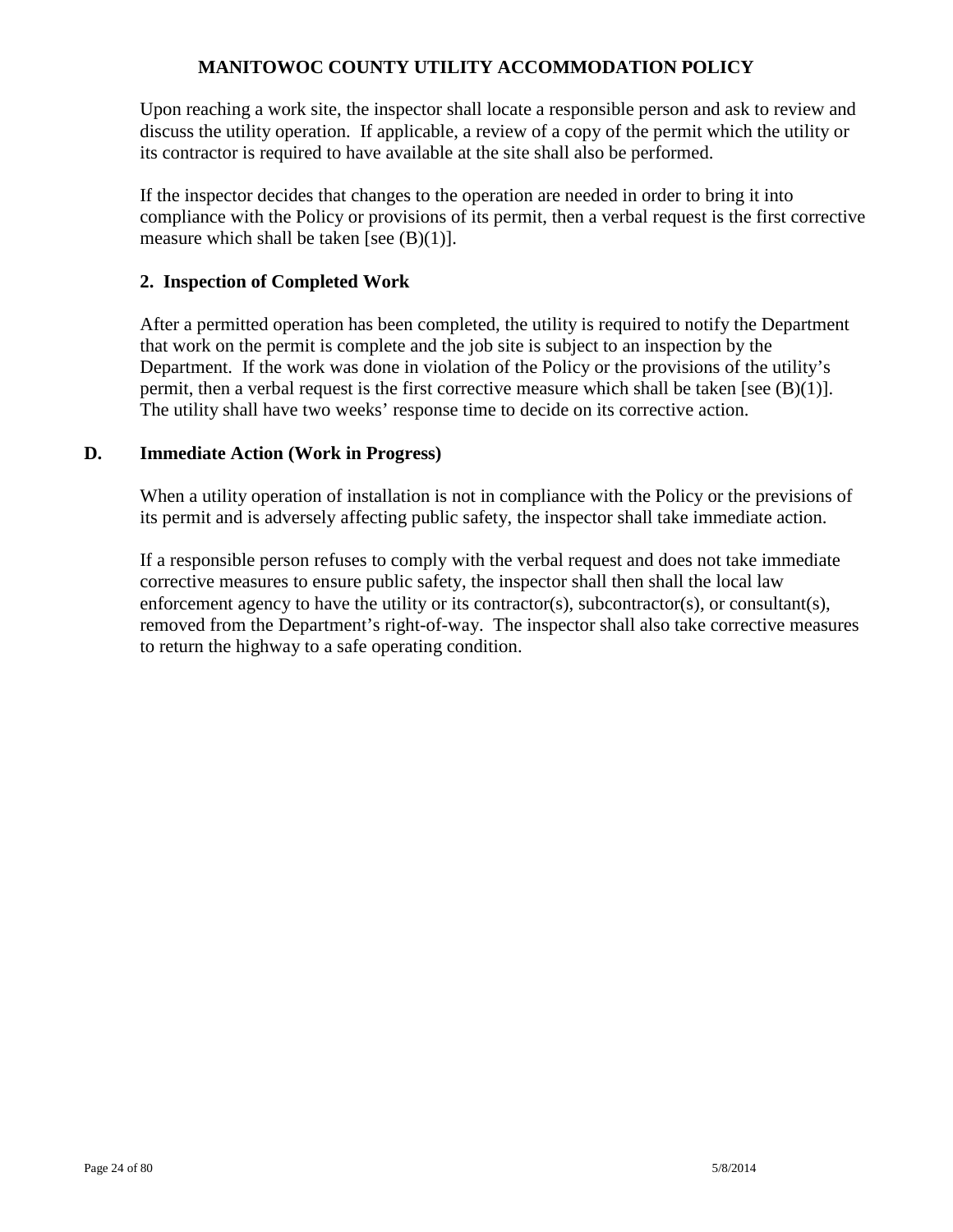| Effective: March 19, 2013       | 96.00 Utility Accommodations   |  |
|---------------------------------|--------------------------------|--|
| Supersedes: September 1, 2005   | 96.08 Environmental Conditions |  |
| By: County Highway Commissioner | Page 1 of 4                    |  |

### **A. Introduction**

This Policy specifies responsibilities and the procedures that a utility shall follow when environmental conditions are encountered in the right-or-way. These conditions include, but are not limited to: 1) archeological sites, 2) historic structures, 3) contaminated soils, 4) underground storage tanks (UST's), and 5) leaking underground storage tanks (LUST's).

### **B. Department Responsibility**

The Department shall notify a utility when its facilities may be affected by a proposed improvement project. If the utility confirms that its facilities are in the vicinity of the improvement, the Department shall mail the utility at least that portion of the improvements plan that concerns those facilities. The Department shall also provide any additional and duplicate plan information needed by the utility to design and lay out the removal, relocations, or adjustment of the existing utility facilities and the placement of relocated or additional facilities within the project limits. This includes furnishing a utility with information regarding any environmental conditions if site assessments are performed as a required part of the Department's project investigation. This information shall be considered for **"informational purposes only"** since data may change from the time an investigation is completed until the time a report is reviewed.

### **C. Utility Responsibility**

The utility shall be responsible to perform a site assessment for its own facilities. Utilities which obtain a permit from the Department shall be solely responsible for surveying the right-of-way for environmental conditions solely for its own purpose where utility construction or utility maintenance will occur to determine if said area is an endangered species habitat. The utility shall be fully responsible for preservation or mitigation of said habitat in compliance with regulations promulgated by the Wisconsin Department of Natural Resources (DNR). Areas of concern are habitat for Karner Blue Butterfly and any other species specified by the DNR.

#### **D. Site Assessments**

If contacted, the Department will provide any information is has available on environmental issues under the public records law.

When a utility needs to do site assessments (investigations), the procedures listed in the Wisconsin Department of Transportation's "Facilities Development Manual" may be used as a guide. Specifically, Chapter 26 has information on archeological and historical assessments, and Chapter 21, Section 35, has information regarding contaminated site assessments. Copies of these can be obtained from the Department.

The Department recommends that site assessments be performed by a qualified historian, archeologist, or environmental consultant if the utility does not employ personnel specifically qualified for this work.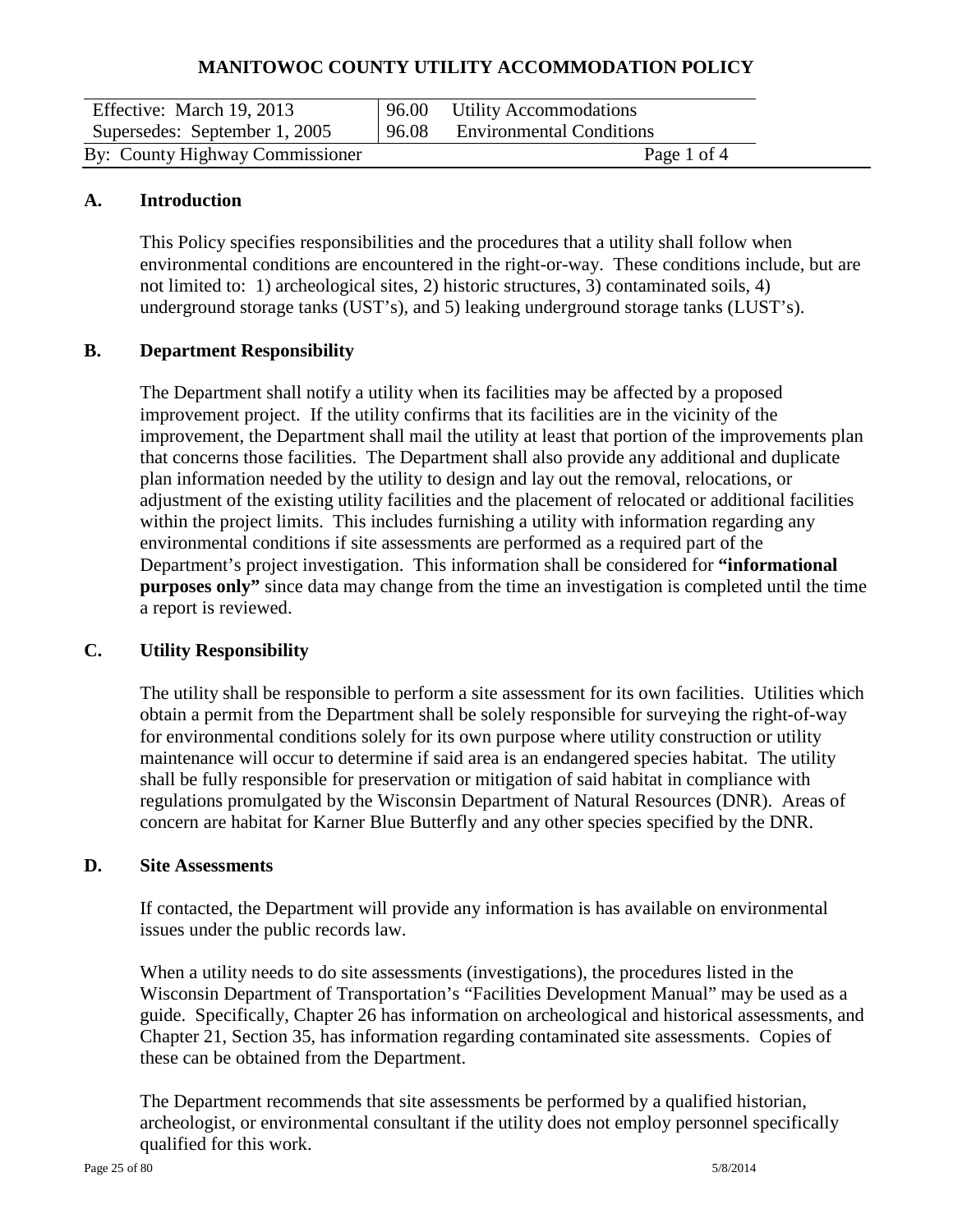### **E. Discovery of Environmental Conditions**

Whether the discovery of environmental conditions occurs during a site assessment, facility installation, or maintenance operations, **ALL WORK SHALL BE SUSPENDED IMMEDIATELY**. Failure to do so may result in financial responsibility (see Section G) for the utility due to subsequent site assessments, mitigations, remediation, or possible fines. Specifically, if a utility fails to comply with Section E of this Policy, it may be responsible for a percentage of the costs depending upon how much worse the situation became due to the utility's action. A checklist has been developed to help utilities obtain the necessary information which may be asked of them by site investigators. The checklist has been included in the county's addendum as Section 96.97 Environmental Conditions Discovery Checklist.

If the site poses a possible health risk, the local police and fire Departments shall be notified immediately and the utility shall take the necessary steps to provide for the safety of people and property in the area. After suspended operations, the utility shall contact the offices listed below depending upon the type of conditions discovered:

| NOTIFICATION TABLE (Note: CALL ALL THAT APPLY)<br>Utility Discovers Environmental Conditions while Working on Department of Right-of-Way |                                            |  |  |
|------------------------------------------------------------------------------------------------------------------------------------------|--------------------------------------------|--|--|
| Category                                                                                                                                 | <b>Please Call</b>                         |  |  |
| Archeological Sites or Historic Structures                                                                                               |                                            |  |  |
| Historic structure                                                                                                                       | <b>State Historic Preservation Office</b>  |  |  |
|                                                                                                                                          | 608-264-6512                               |  |  |
| Archeological site                                                                                                                       | <b>State Historic Preservation Office</b>  |  |  |
|                                                                                                                                          | 608-264-6507                               |  |  |
| <b>Burial</b>                                                                                                                            | <b>Burial Sites Preservation Office</b>    |  |  |
|                                                                                                                                          | 608-264-6507 or 800-342-7834               |  |  |
| Utility project but no Department project                                                                                                | The Department                             |  |  |
| Department project                                                                                                                       | The Department                             |  |  |
| Contaminated Soils, UST's, LUST's etc.                                                                                                   | The Department                             |  |  |
| <b>Local Department of Natural Resources</b>                                                                                             | See Section 96.96 in the county's addendum |  |  |
| Office $(1)$                                                                                                                             | for contacts                               |  |  |
| Utility project but no Department project                                                                                                | The Department                             |  |  |
| Department project                                                                                                                       | The Department                             |  |  |
| (1) Required under Wisconsin law.                                                                                                        |                                            |  |  |

The Department will notify the utility when it can resume its operation.

#### **F. Utility Facility Placement Options**

 When environmental conditions are discovered in the right-or-way, the Department of Natural Resources (DNR) or State Historic Preservation Office (SHPO) shall determine whether a utility can locate its facility within the affected area. Based upon their decisions, the following may occur.

1. The utility entirely avoids the affected area: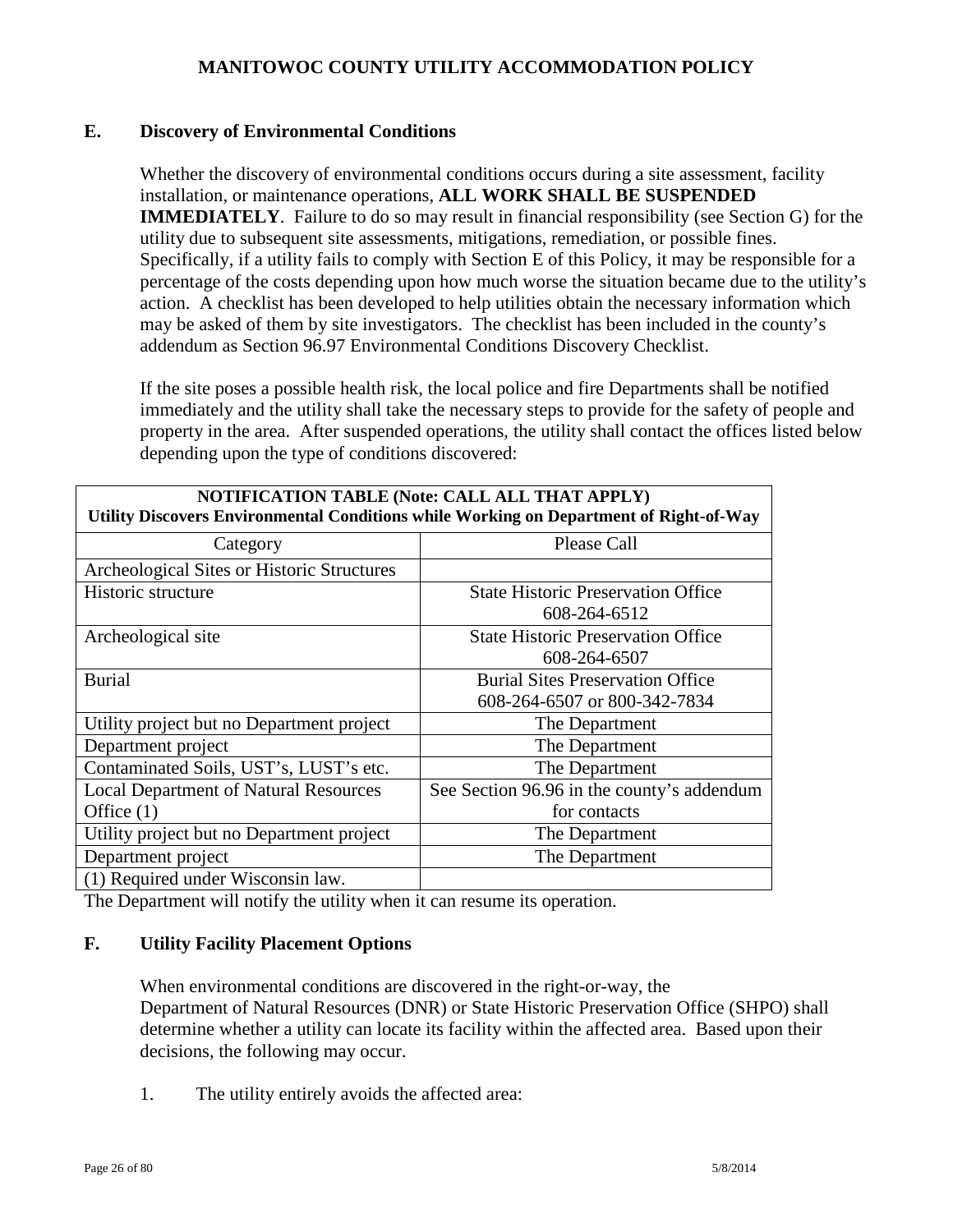- a. The DNR or SHPO mandate that the area shall be left in its natural state and no utility facilities shall be allowed in the area.
- b. The utility decides that it wants to locate in another area and avoid possible delays to its project due to site assessments, remediation, and mitigation, of possible decisions noted in 1a.
- 2. The utility can locate around or through the affected area:
	- a. The DNR or SHPO orders the site to be completely remediated or mitigated before any utility installation can take place. The utility would then have a clear corridor in which to locate its facility.
	- b. The DNR or SHPO decide that the area can be left in its natural state, but any area that is disturbed or affected by the utility operation (based upon DNR's or SHPO's assessment) has to be remediated or mitigated. The utility may also elect to go around the area, if possible, and avoid remediation of mitigation after getting approval for a permit revision.
	- c. The DNR or SHPO decided that the area can be left in its natural state, and conditions do not have to be remediated or mitigated as long as the utility exercises extreme care to avoid any significant disruption to the area. In the case of an archeological or historical site, a utility may be allowed to place a facility in an area that was already disturbed. In the case of a hazardous materials site, a utility would have to utilize construction methods that would prevent any contamination from spreading.

Unless the Department has taken charge of the remediation or mitigation process due to a Department project, a utility that decided to locate its facility through an affected area, as described in 2a, b, and c, shall document in its permit application that it has contacted the DNR or SHPO and has received the proper authorization to locate in the area along with its proposed construction methods. The utility will be responsible for all associated costs.

# **G. Financial Responsibly**

When a utility performs an initial site assessment on Department right-of-way-either with a project of its own or because a Department project is not required to obtain environmental information-the utility shall bear the cost of the assessment. If an environmental site is exposed, a DNR assessment must be performed. No matter who performed the initial assessments or even if they were not done, a utility that discovers any environmental conditions shall not be responsible for assessment, mitigation, or remediation costs provided it had complied with Section E of this Policy and avoids the site by placing its facility in another permitted location. The following table specifies who may have to pay for assessment, mitigation, or remediation costs depending upon the situation:

### **FINANCIAL RESPONSIBILTY TABLE** Utility Discovers Environmental Conditions while Working on Department of Right-of-Way AND DECIDES TO LOCATE IN THE AFFECTED AREA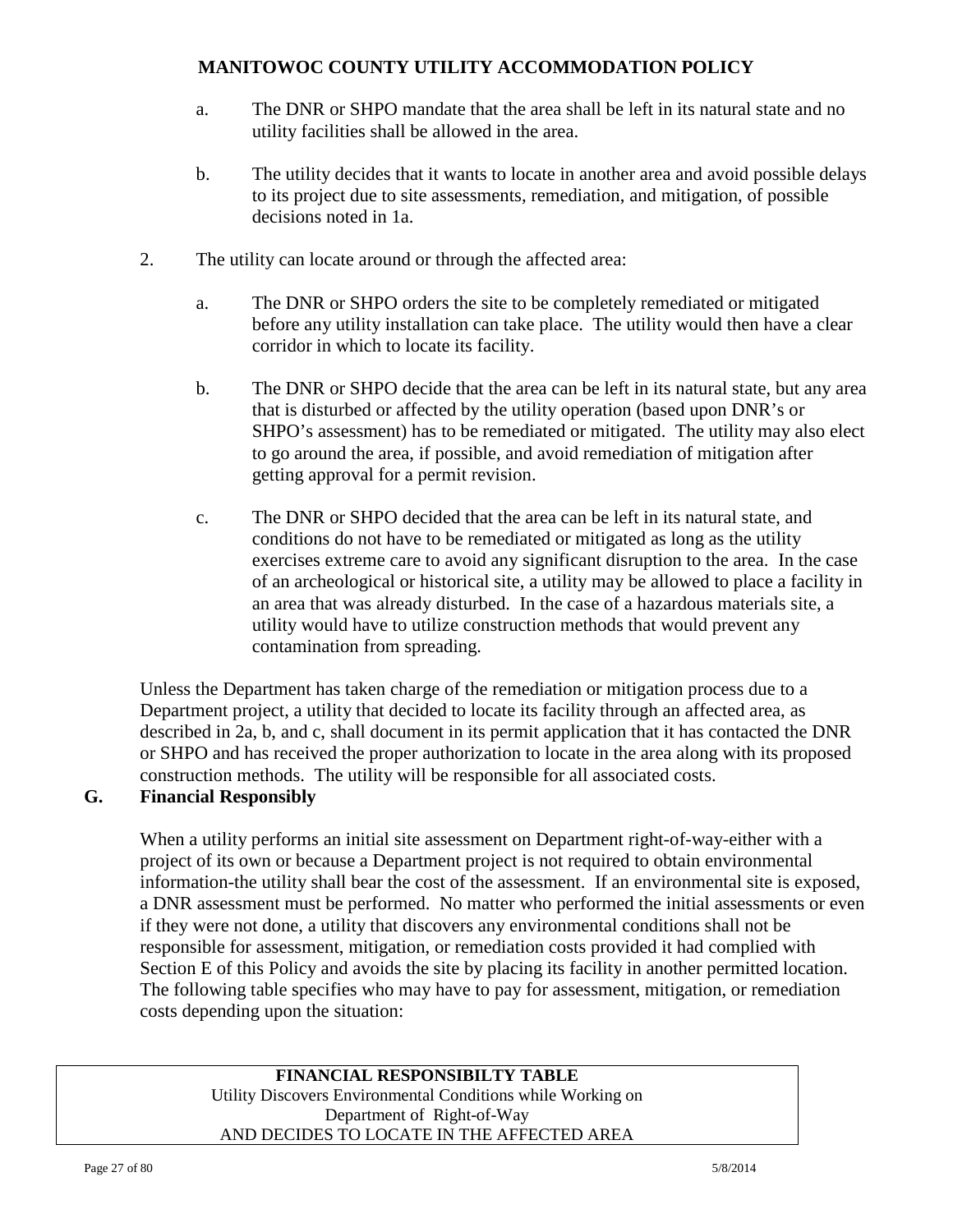| Category/Activity                                                                | Who Pays for the Activity                      |  |  |
|----------------------------------------------------------------------------------|------------------------------------------------|--|--|
| <b>Archeological Sites of Historic Structures</b>                                |                                                |  |  |
| A) Site Assessments (Identification or evaluation surveys) [1]                   |                                                |  |  |
| -Utility project but no Department project                                       | Utility                                        |  |  |
| -Department Project                                                              | Utility or Department [2]                      |  |  |
| B) Mitigation [1]                                                                |                                                |  |  |
| -State Historic Preservation Office order                                        | Utility                                        |  |  |
| -No State Historic Preservation Office order<br>Utility                          |                                                |  |  |
| Contaminated Soils, UST's, LUST's, etc.                                          |                                                |  |  |
| C) Site Assessments                                                              |                                                |  |  |
| $RP^*$ or Department or Utility[3]<br>-Utility project but no Department project |                                                |  |  |
| $RP^*$ or Department or Utility <sup>[3]</sup><br>- Department project           |                                                |  |  |
| D) Remediation                                                                   |                                                |  |  |
| -Department of Natural Resources order                                           | $RP^*$ or Department or Utility <sup>[3]</sup> |  |  |
| - No Department of Natural Resources order                                       | Utility                                        |  |  |

1. Department Policy is to not spend available resources for assessments of mitigation, but rather to preserve archeological sites and historic structures in place. This is in accordance with Section 106 of the National Historic Preservation Act.

2. Applicable only when the Department is required to obtain environmental information for its project.

3. Specifically, if a utility fails to comply with Section E of this Policy, it may be responsible for a percentage of the costs depending upon how much worse the situation became due to the utility's action.

If the Department is not the RP[4], the a utility which incurs costs due to encountering contaminated soils, UST's or LUST's will have to recover them from the RP\*

\* RP=Responsible Party (owner of the source of the hazard as determined by DNR)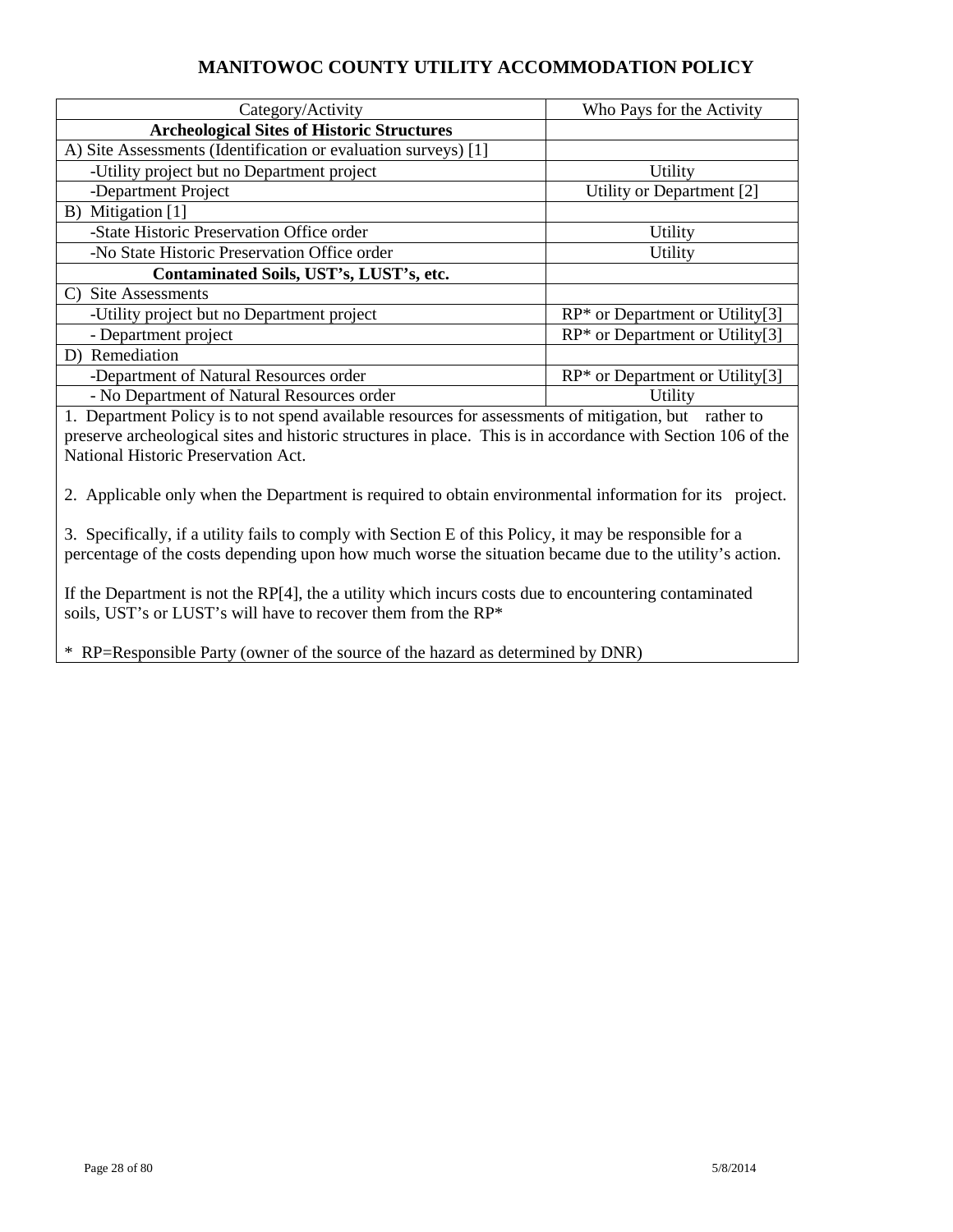| Effective: March 19, 2013       | 96.00 Utility Accommodations      |  |
|---------------------------------|-----------------------------------|--|
| Supersedes: September 1, 2005   | $\vert 96.10$ Permit Requirements |  |
| By: County Highway Commissioner | Page 1 of 1                       |  |

#### **A. Need for a Permit**

A utility shall obtain a permit from the Department before any use or occupancy of Department highways is allowed. This includes utilities that want to occupy and existing pole line or duct system (e.g. CATV attaching to another utility company's existing poles). Exceptions to this are enumerated in Policies 96.61 through 96.64.

#### **B. Permit Authorization to Use and/or Occupy Right-of-Way**

By issuance of a permit, Department formally indicates that, subject to all applicable permit conditions, a specified use and/or occupancy of right-of-way is not adverse to the highway interests at the time of the permit approval.

The Department does not arrant that public title to the right-of-way is free and clear, does not certify that it has sole ownership, and does not indicate any intention to defend the utility in its peaceful use and occupancy of said lands.

The permit does not transfer any land, nor give, grant, or convey and land right, right in land, or easement subject to applicable statutes.

Written authorization from the Department does not relieve the utility from compliance with all applicable federal and state laws and codes, and local laws and ordinances which affect the design, construction, materials, or performance of its work. The Department's authorization shall not be construed as superseding any other governmental agency's more restrictive requirements.

The utility should retain a copy of the permit in its files during the entire time the facility is located on, over, or under the Department's right-of-way and shall have a copy available at the job during construction.

All utility permits issued by the Department are revocable for cause as provided herein. Policy 96.07 highlights the steps that may be used by the Department in order to revoke a permit.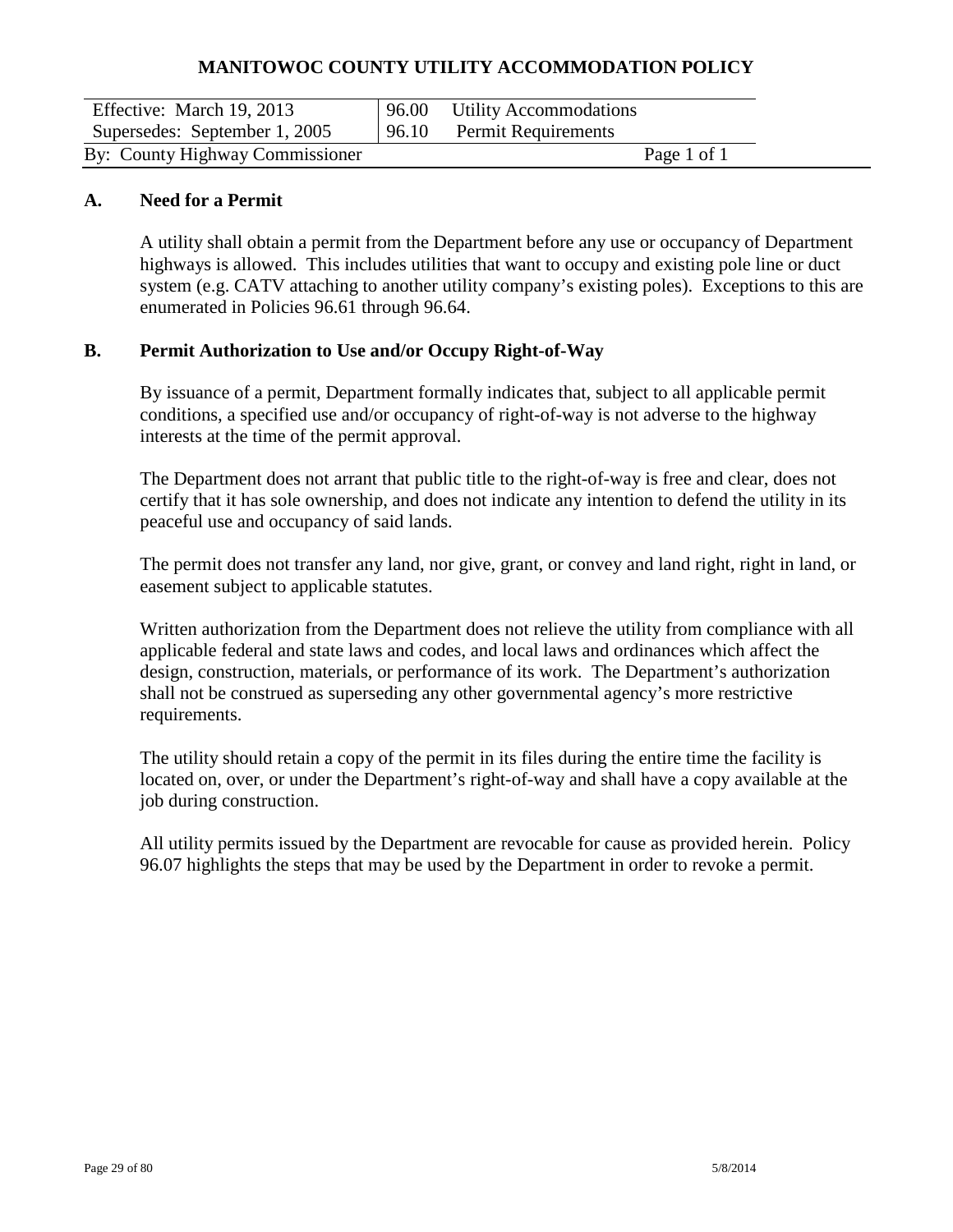| Effective: March 19, 2013       | 96.00 | <b>Utility Accommodations</b> |
|---------------------------------|-------|-------------------------------|
| Supersedes: September 1, 2005   | 96.11 | Required Information          |
| By: County Highway Commissioner |       | Page 1 of 2                   |

#### **A. General Policy**

A utility's request to use and occupy the right-of-way cannot be considered until adequate information is provided regarding its proposed work. The amount of detail will vary with the complexity of the installation and the highway involved, but must included the appropriate permit form, dimensioned drawing or sketches, and installation information so that the effect of the highway operation, traffic safety, and visual qualities can be evaluated. If the proposed work will take place within the jurisdictional limits of a city, village, or town that issues permits for the construction, operation, or maintenance of utilities, the utility must secure a city, village, or town permit and append a copy of the permit to its permit application to the Department.

#### **B. Permit Application Forms**

Utilities shall only use the single-page permit application forms which are made by the Department. Alteration of the permit form by the applicant is prohibited and shall be just cause for application rejection or permit revocation

The current County permit application form can be duplicated as needed.

One original permit application form, with an authorized signature**,** plus two copies of the drawings, sketches, or installation information shall be submitted per application to the Department. The telephone and pager number of the applicant's local contact person and person in charge of construction shall be included on each permit form.

See Policy 96.12 for annual service connection permit information.

#### **C. Permit Limits**

The permit application form shall include the limits (project endpoints) of all proposed work. If the utility facility extends into more than one county, a separate permit application form shall be submitted for each county.

The permit authorizes only the described work of and for the applicant indicated on the face of the permit. The permit shall not grant authority for the present or future installation of any other facility.

#### **D. Permit Drawings**

Each permit application shall contain adequate drawings showing the proposed location of the utility facility within the right-of-way with respect to the existing highway or any proposed highway improvement and any existing utility facilities. The details shall include dimensions from the proposed utility installation to the commonly accepted right-or-way line and edge of the traveled way.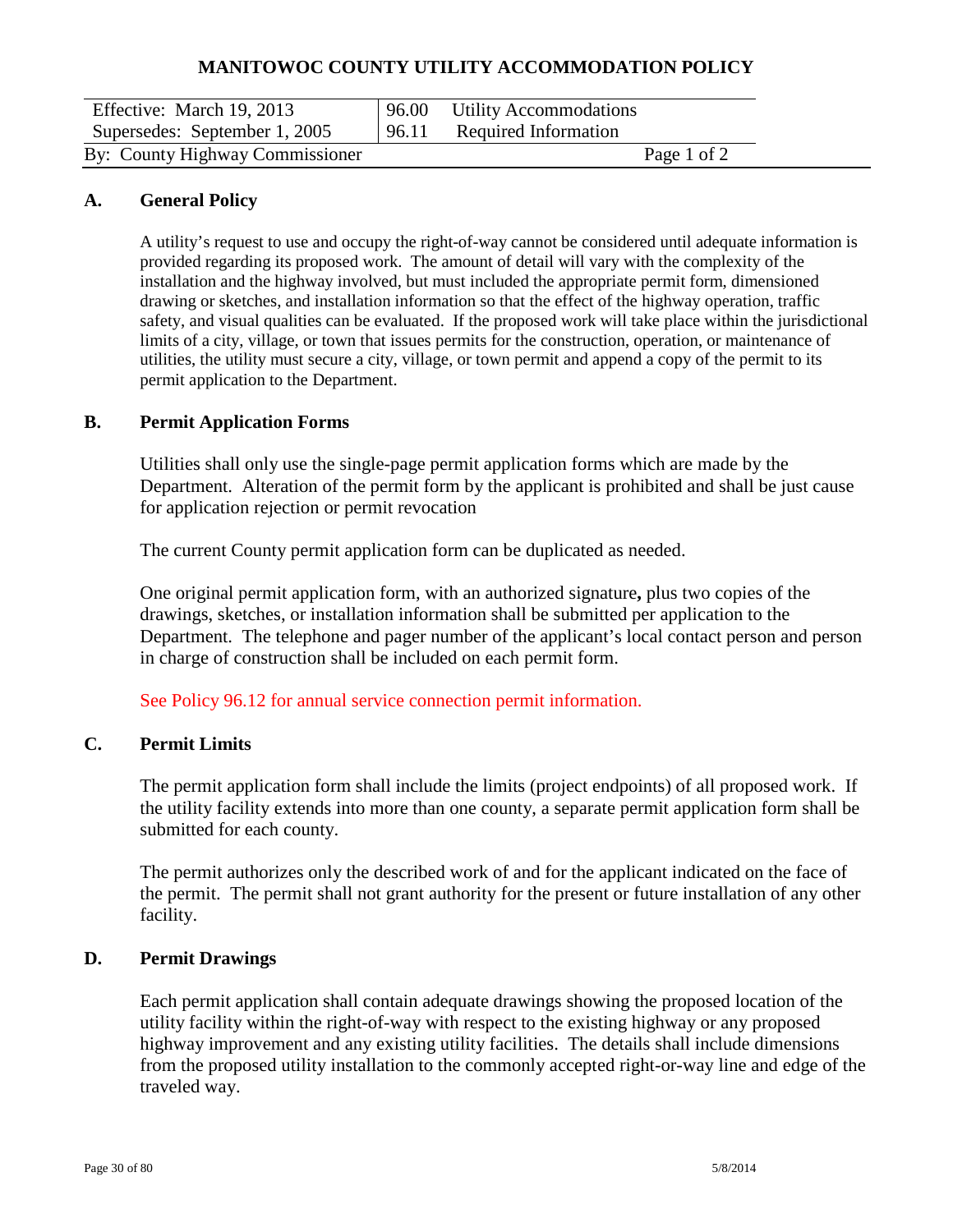For highway crossings, a cross-section detail showing depth of bury or overhead clearance is required along with the location of any bore pits (if needed). A distance reference from the crossing to the nearest public roadway intersection is also required. Land ties (e.g. approximate distance from the proposed facility to side toad intersections(s), county line, etc.) shall be submitted with all permit application drawings.

### **E. Installation Information**

The utility shall provide the following installation information:

- 1. This information shall include, but is not limited to, a general description of the location, size, type, nature, and extent of the utility facilities to be installed of to be adjusted, and the impact on the utility's existing facilities to remain in place within the right-of-way.
- 2. The Department may require a utility to provide a description of proposed construction procedures special traffic control and protection measures, proposed access points, coordination of activities with the highway contractor, or trees to be removed.
- 3. When an attachment to a structure is proposed, the Department shall request additional information. This information may include, but not limited to, bridge number, weight of lines, hanger spacing, hanger details, and expansions/contraction details.

See Policy 96.23 for additional requirements regarding structure attachments.

### **F. English Units**

The Department is expecting to work exclusively with English units which shall be used on all permit application forms and submittals.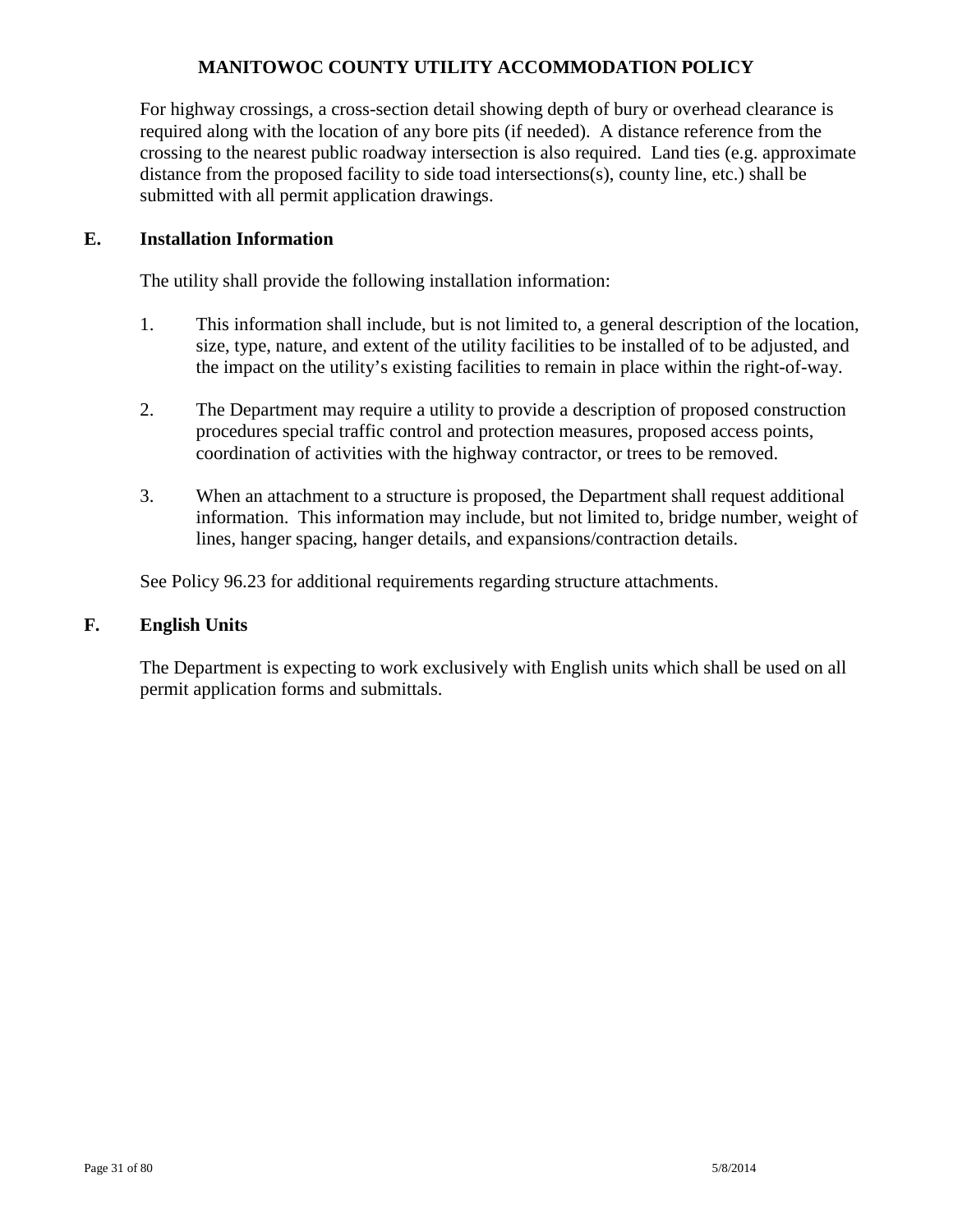| Effective: March 19, 2013<br>Supersedes: September 1, 2005 | 96.00<br>196.12 | <b>Utility Accommodations</b><br><b>Annual Service Connection Permits</b><br>(ASCP) |  |
|------------------------------------------------------------|-----------------|-------------------------------------------------------------------------------------|--|
| By: County Highway Commissioner                            |                 | Page 1 of 4                                                                         |  |

#### **A. General Policy**

A utility shall obtain a permit from the Department before installing any type of service line that requires a connection from an existing distribution facility within the right-of-way. However, the Department recognizes that a utility must respond promptly to its customers when the request service connections for their homes or businesses. In order to help expedite the process, a utility may apply for an Annual Service Connection Permit (ASCP) from the Department which bypasses the normal permit approval process and fax proposed service location permit.

This Policy does not affect Policy 96.05, Emergency Work. Approvals for emergency service connections should still be handled by a phone call to the Department.

All work described in this Policy shall comply with the entire Utility Accommodation Policy. An ASCP issued to a utility does not supersede the authority of other governmental agencies' more restrictive requirements.

#### **B. Application Information**

A utility shall use the Department's standard permit application form(see Figure 1) to apply for an ASCP which shall be sent to the Department for review. The ASCP shall only be effective during the calendar year and in the county in which it is issued. Hence, a utility may want to obtain additional ASCP's if its service territory crosses county boundaries. A copy of the ASCHP shall be kept on the job site at all times

The Department may reject an ASCP application if a utility has been delinquent in rectifying previous or current installations which violate the Policy (e.g. site restoration). In addition, the Department may suspend or permanently revoke an ASCP due to Policy violations.

#### **C. Coverage**

The ASCP shall pertain to service connections only. In addition, an extension of the existing distribution line up to 300 feet is allowed to facilitate the installation of the service. Both overhead and underground short-sided (same side of highway and distribution line) service connections are allowable. See Figures 2 and 3. Long-sided (opposite side of highway as the distribution line) service connections are also allowable, but may be limited underground installations. See Figures 4 and 5.

#### **D. Implementation**

Once as ASCP has been approved by Department, a utility shall implement the following process to obtain approval for installing a service connection. A utility shall submit, by fax or other method, a location sketch of the proposed service Department review at least three business days prior to the start of the work. A copy of the utility's work order may be sufficient for this. The information provided shall include the: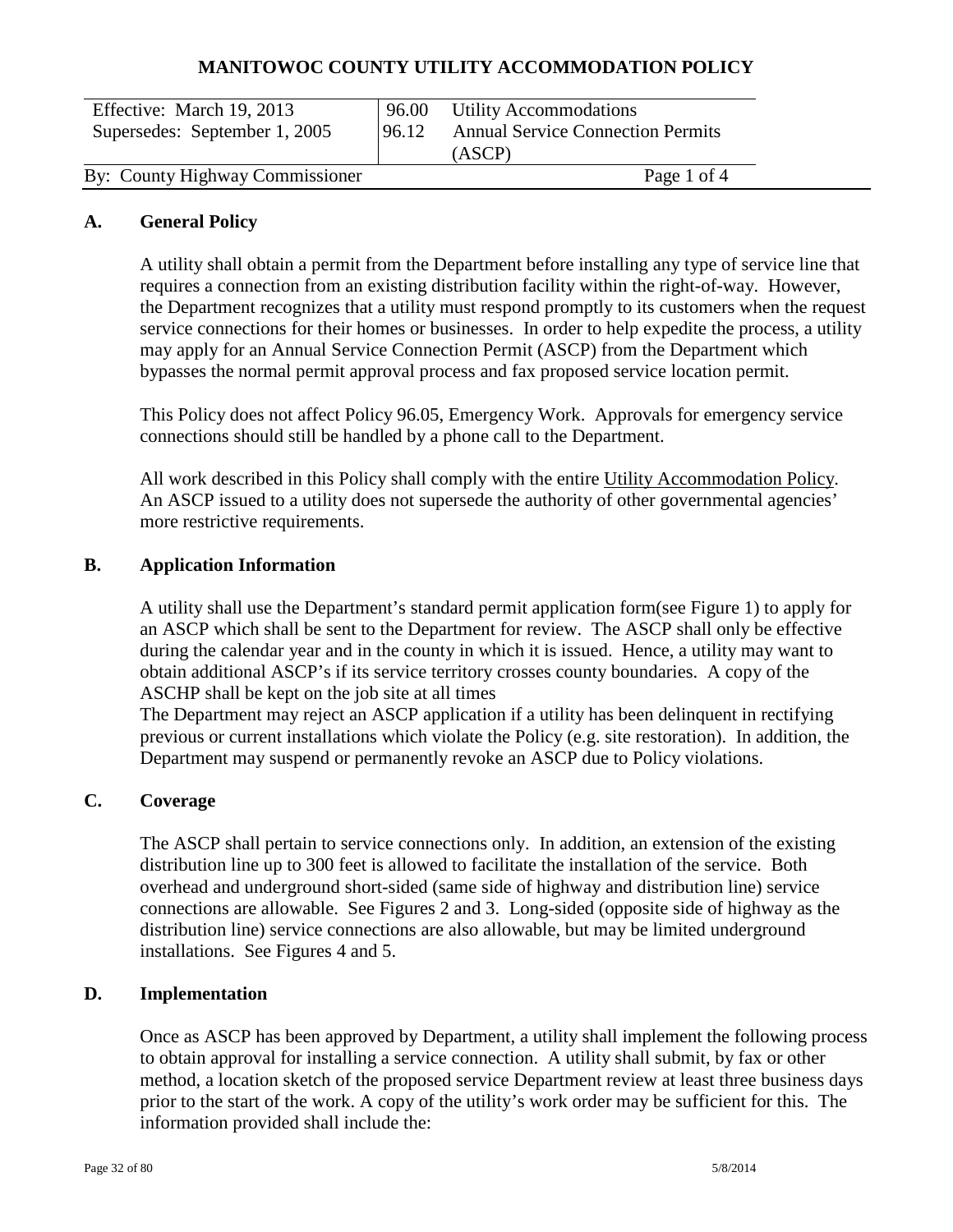- 1. Utility's ASPC number
- 2. County name and town, range, and section numbers.
- 3. Distance from the nearest intersection to the service line.
- 4. Name of the utility and employee who needs the Department's reply along with that person's phone and fax numbers.

An ASCP does not authorize a utility to start work. The Highway Commissioner or his/her designee shall notify the utility within three working days of receipt of the utility service connection request when it is okay to proceed with the proposed service work-usually by phone or return fax unless another method is specified by utility. If the utility does not hear from the Highway Commissioner or designated representative prior to commencing work, it should call the Department.

### **E. Work Restrictions**

If a utility cannot meet all of the conditions listed below, then is shall obtain a regular permit for the specific service connection. Under an ASCP, all work shall be done.

- 1. Without any interference or disruption to traffic. Exceptions may be granted for lowvolume (500 ADT or less), two-lane rural highways.
- 2. Without open cutting the pavement, paved shoulders. or medians.
- 3. For long-sided connections, using untrenched construction techniques only. Any boring machine that is used shall not be guided from the highway surface. The use of the median area is prohibited [Policy 96.24 (B)]-even to check or guide the boring machine. Boring shall be accomplished no closer to the highway than the toe of in slope or back of curb in accordance with Policy 96.53 (B). The bore shall be perpendicular to the highway.

Overhead, long-side service connections may be allowed on low-volume (500 ADT or less), two-lane rural highways during off-peak travel hours. The use of law enforcement officer to stop traffic may be required.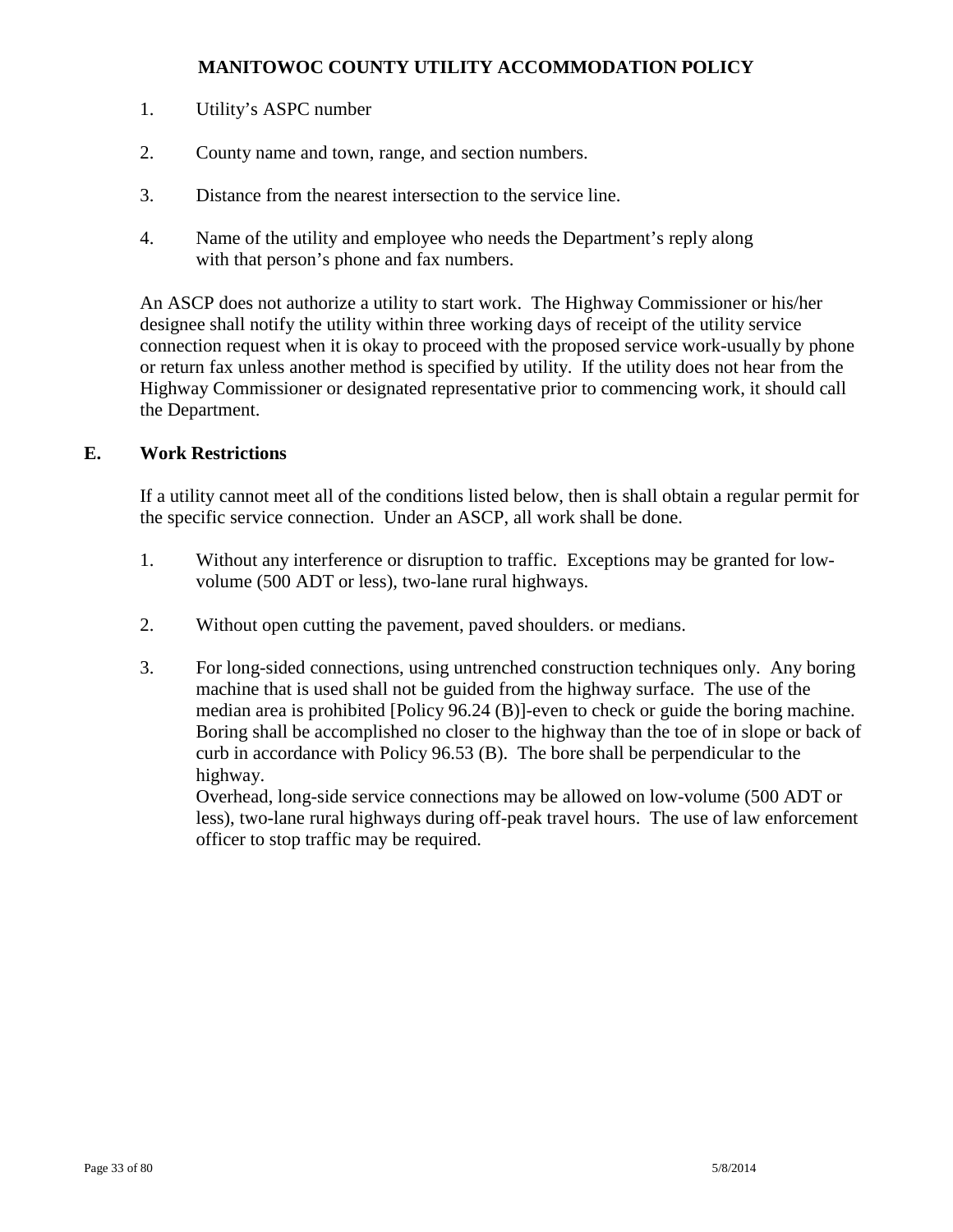$\mathcal{L}(\mathcal{A})$  .

#### FIGURE 1

|                                          | MANITOWOC COUNTY HIGHWAY DEPARTMENT                                                                                                                                                                                                                                                                                                                                                                                                    |                              |                                                                                                                                 | <b>LOCATION INFORMATION</b>   |                                                               |              |
|------------------------------------------|----------------------------------------------------------------------------------------------------------------------------------------------------------------------------------------------------------------------------------------------------------------------------------------------------------------------------------------------------------------------------------------------------------------------------------------|------------------------------|---------------------------------------------------------------------------------------------------------------------------------|-------------------------------|---------------------------------------------------------------|--------------|
|                                          | APPLICATION/PERMIT to CONSTRUCT, OPERATE,                                                                                                                                                                                                                                                                                                                                                                                              |                              | Highway(s):                                                                                                                     |                               |                                                               |              |
|                                          | and MAINTAIN UTILITIES WITHIN HIGHWAY<br>RIGHT-OF-WAY                                                                                                                                                                                                                                                                                                                                                                                  |                              | Town/Village/City of:                                                                                                           |                               |                                                               |              |
|                                          |                                                                                                                                                                                                                                                                                                                                                                                                                                        |                              | $1/4$ of the                                                                                                                    | 1/4 Sec                       | T NR E                                                        |              |
| Applicant/Company:                       |                                                                                                                                                                                                                                                                                                                                                                                                                                        |                              |                                                                                                                                 |                               |                                                               |              |
| Address:                                 |                                                                                                                                                                                                                                                                                                                                                                                                                                        |                              |                                                                                                                                 | <b>ADDITIONAL INFORMATION</b> |                                                               |              |
| <b>Office Phone:</b>                     |                                                                                                                                                                                                                                                                                                                                                                                                                                        |                              | <b>Annual Service Connection Permit?</b>                                                                                        |                               | $\square$ Yes                                                 | $\square$ No |
| Local Phone & Pager:                     |                                                                                                                                                                                                                                                                                                                                                                                                                                        |                              | Utility Work Order #                                                                                                            |                               |                                                               |              |
| Plans Prepared By:                       | the contract of the contract of the contract of                                                                                                                                                                                                                                                                                                                                                                                        |                              | □ Yes<br><b>Fee Required?</b>                                                                                                   | □ No                          | Amount \$                                                     |              |
| Preparer's Phone:                        |                                                                                                                                                                                                                                                                                                                                                                                                                                        |                              |                                                                                                                                 |                               |                                                               |              |
|                                          |                                                                                                                                                                                                                                                                                                                                                                                                                                        |                              |                                                                                                                                 |                               |                                                               |              |
| UTILITY TYPE:                            | DESCRIPTION OF PROPOSED WORK (Check and fill out all that apply)<br>$\square$ Electric $\square$ Gas/Petroleum $\square$ Communications<br>$\Box$ Transmission $\Box$ Distribution $\Box$ Service                                                                                                                                                                                                                                      |                              | $\Box$ Water $\Box$ Sanitary Sewer<br>Facility Size/Capacity: __                                                                |                               | $\square$ Private Line<br>(diameter, # fibers, psi, Kv, etc.) |              |
|                                          | $\Box$ Temporary Draglines $\Box$ Roadside Transfer $\Box$ Permanent Piping                                                                                                                                                                                                                                                                                                                                                            |                              |                                                                                                                                 |                               |                                                               |              |
|                                          | ORIENTATION: Q Overhead Q Underground Q Parallel to Hwy Centerline Q Hwy Crossing Q Bridge Attachment Q Tunnel                                                                                                                                                                                                                                                                                                                         |                              |                                                                                                                                 |                               |                                                               |              |
| <b>WORK TYPE:</b>                        | □ New Construction □ Improve/Repair Existing □ Maintenance □ Removal □ Abandon in Place                                                                                                                                                                                                                                                                                                                                                |                              |                                                                                                                                 |                               |                                                               |              |
| <b>CONSTRUCTION METHOD(S):</b>           | $\Box$ Tree Cutting/Removal $\Box$ Chemical Treatment of Trees/Brush                                                                                                                                                                                                                                                                                                                                                                   |                              | $\Box$ Plow $\Box$ Trench $\Box$ Bore $\Box$ Suspend on Poles/Towers $\Box$ Open Cut Hwy<br><b>Erosion Control Designation:</b> |                               | $\Box$ Cased<br>□ Major □ Minor                               |              |
| Provide additional narrative if needed:  |                                                                                                                                                                                                                                                                                                                                                                                                                                        |                              |                                                                                                                                 |                               |                                                               |              |
| <b>RESPONSIBLE FOR CONSTRUCTION:</b>     | NAME AND PHONE NUMBER OF UTILITY REPRESENTATIVE<br><b>Estimated Starting Date:</b>                                                                                                                                                                                                                                                                                                                                                     |                              | <b>Estimated Completion/Restoration Date:</b>                                                                                   |                               |                                                               |              |
|                                          | The Applicant understands and agrees that the permitted work shall comply with all permit provisions and conditions of the Utility<br>Accommodation Policy of the above-named county in effect at the time of this application, and with any special provisions listed below or<br>attached hereto, and any and all plans, details, or notes attached hereto and made a part thereof.                                                  |                              |                                                                                                                                 |                               |                                                               |              |
| By:                                      | (Signature of Applicant/Company Authorized Representative)                                                                                                                                                                                                                                                                                                                                                                             |                              |                                                                                                                                 |                               |                                                               |              |
|                                          |                                                                                                                                                                                                                                                                                                                                                                                                                                        |                              | (Title)                                                                                                                         |                               |                                                               | (Date)       |
|                                          | (Typed/Printed Name of Person Signing Above or Electronic Signature Code)                                                                                                                                                                                                                                                                                                                                                              |                              | (Authorized Applicant/Company Representative Telephone Number)                                                                  |                               |                                                               |              |
|                                          |                                                                                                                                                                                                                                                                                                                                                                                                                                        | DO NOT WRITE BELOW THIS LINE |                                                                                                                                 |                               |                                                               |              |
|                                          | PERMIT APPROVAL BY PERMITTING AUTHORITY<br>The foregoing application is hereby approved and permit issued by the Permitting Authority subject to full compliance by the Applicant with all<br>provisions and conditions stated in the Utility Accommodation Policy of the above-named county including the Indemnification as included in<br>96.03 of the WCHA Utility Accommodation Policy in effect on the date of this application. |                              |                                                                                                                                 |                               |                                                               |              |
| <b>Supplemental Provisions Attached:</b> | $\sqcup$ Yes                                                                                                                                                                                                                                                                                                                                                                                                                           | ⊔ No                         | General Permit Fee:                                                                                                             |                               | \$150                                                         |              |
|                                          |                                                                                                                                                                                                                                                                                                                                                                                                                                        |                              | <b>Annual Service Fee:</b>                                                                                                      |                               | \$100                                                         |              |
|                                          |                                                                                                                                                                                                                                                                                                                                                                                                                                        |                              | Open Cut Permit Fee:                                                                                                            |                               | \$500                                                         |              |
| By:                                      |                                                                                                                                                                                                                                                                                                                                                                                                                                        |                              |                                                                                                                                 |                               |                                                               |              |
|                                          | (Authorized Representative for County)                                                                                                                                                                                                                                                                                                                                                                                                 |                              | FEE RECEIVED:                                                                                                                   |                               |                                                               |              |
|                                          |                                                                                                                                                                                                                                                                                                                                                                                                                                        |                              | <b>CHECK NUMBER:</b>                                                                                                            |                               |                                                               |              |
|                                          |                                                                                                                                                                                                                                                                                                                                                                                                                                        |                              | DATE ISSUED:                                                                                                                    |                               |                                                               |              |
|                                          |                                                                                                                                                                                                                                                                                                                                                                                                                                        |                              | <b>HWY PROJECT #:</b>                                                                                                           |                               |                                                               |              |
|                                          | $(\mathsf{Title})$                                                                                                                                                                                                                                                                                                                                                                                                                     | (Date)                       | PERMIT NUMBER:                                                                                                                  |                               |                                                               |              |
|                                          |                                                                                                                                                                                                                                                                                                                                                                                                                                        |                              |                                                                                                                                 |                               |                                                               |              |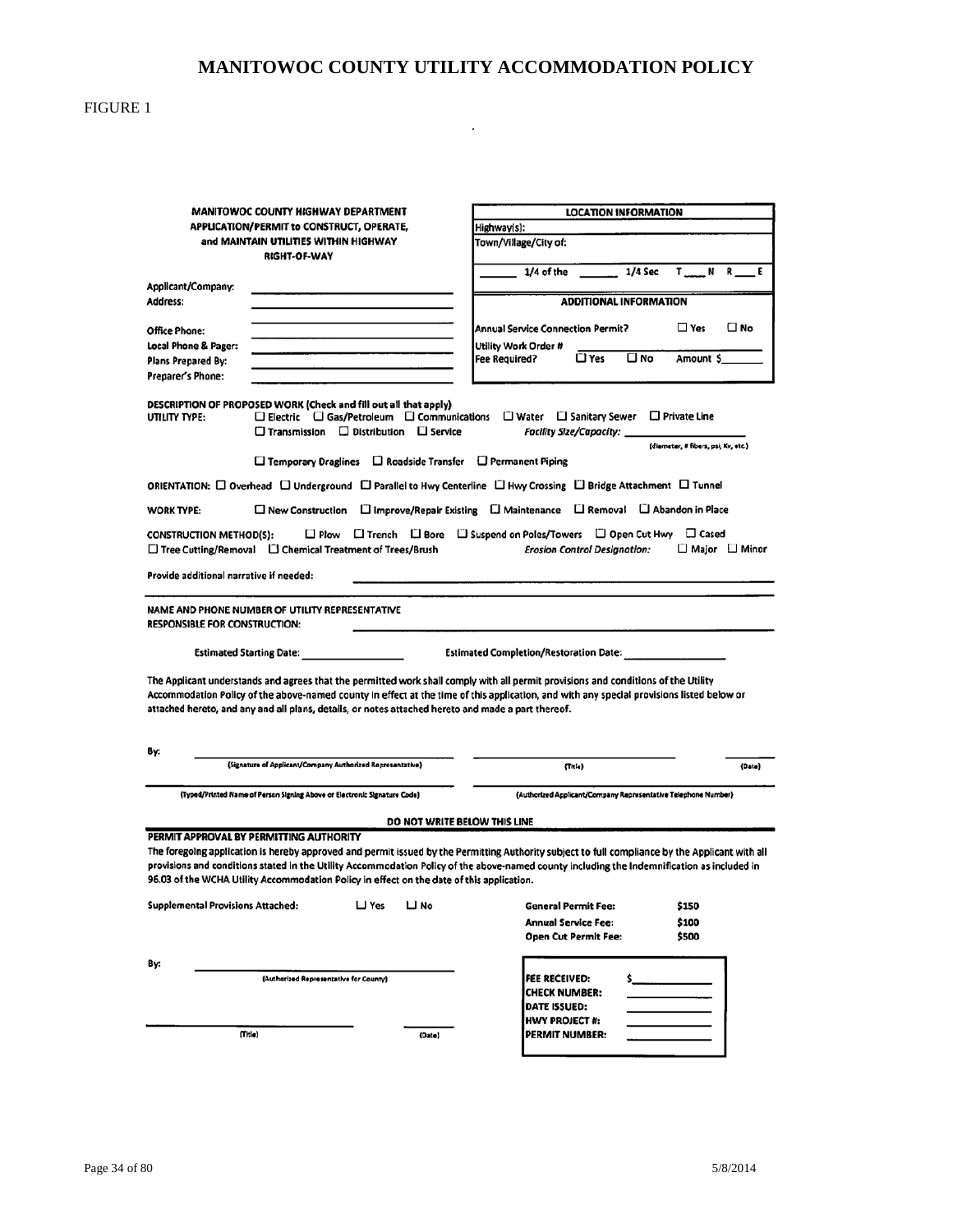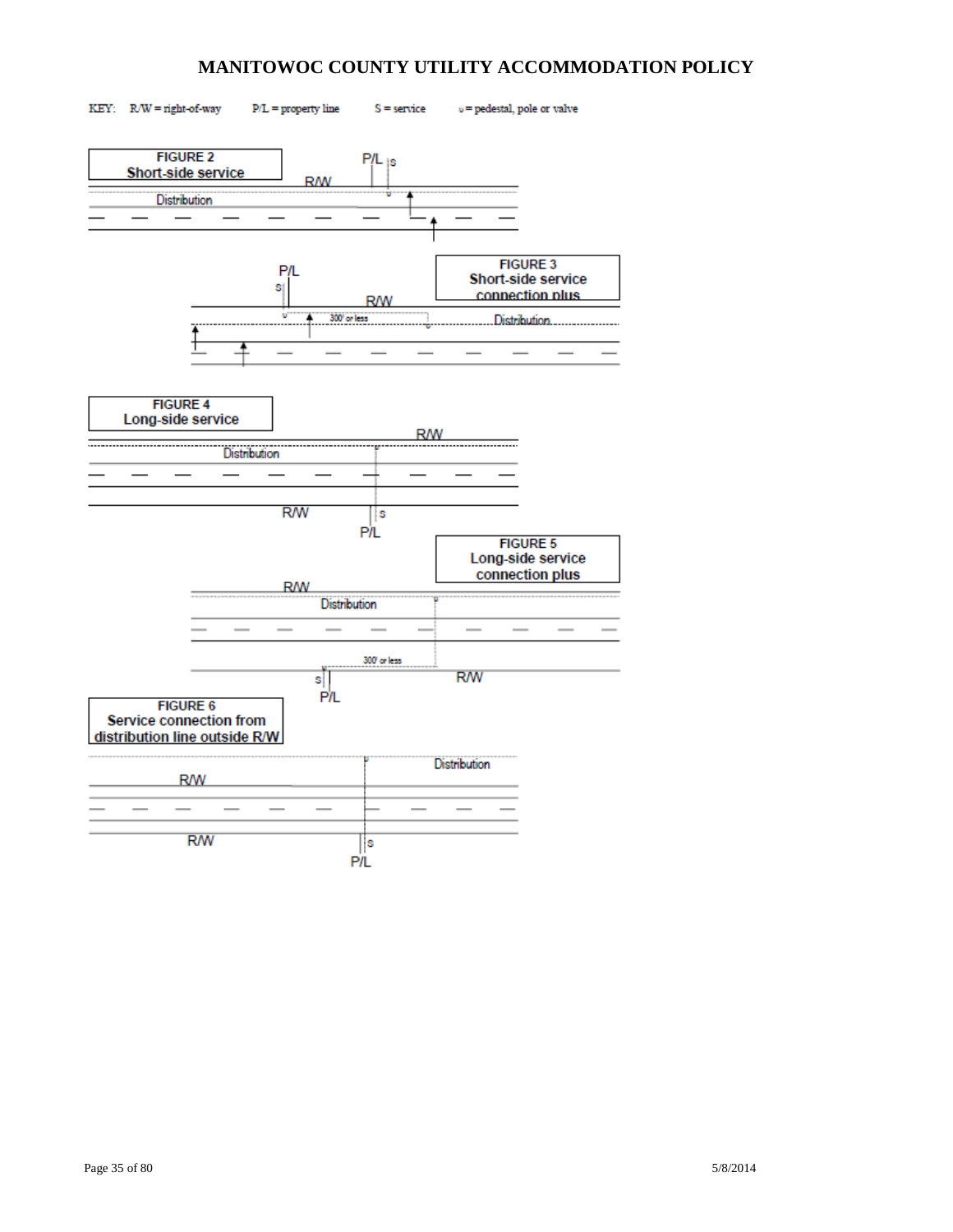| Effective: March 19, 2013       | 96.00 Utility Accommodations   |
|---------------------------------|--------------------------------|
| Supersedes: September 1, 2005   | 96.13 Application Modification |
| By: County Highway Commissioner | Page 1 of 1                    |

The Department has the right to modify the utility's permit application as necessary to protect the highway interests. The modifications may be more restrictive than what was originally proposed. The permit, as approved, shall embody the conditions to which the utility shall comply in order to use or occupy the right-of-way. Changes to the permit could include, but are not limited to, changing the traffic control plan, utility location due to conflicts, or utility locations due to field conditions.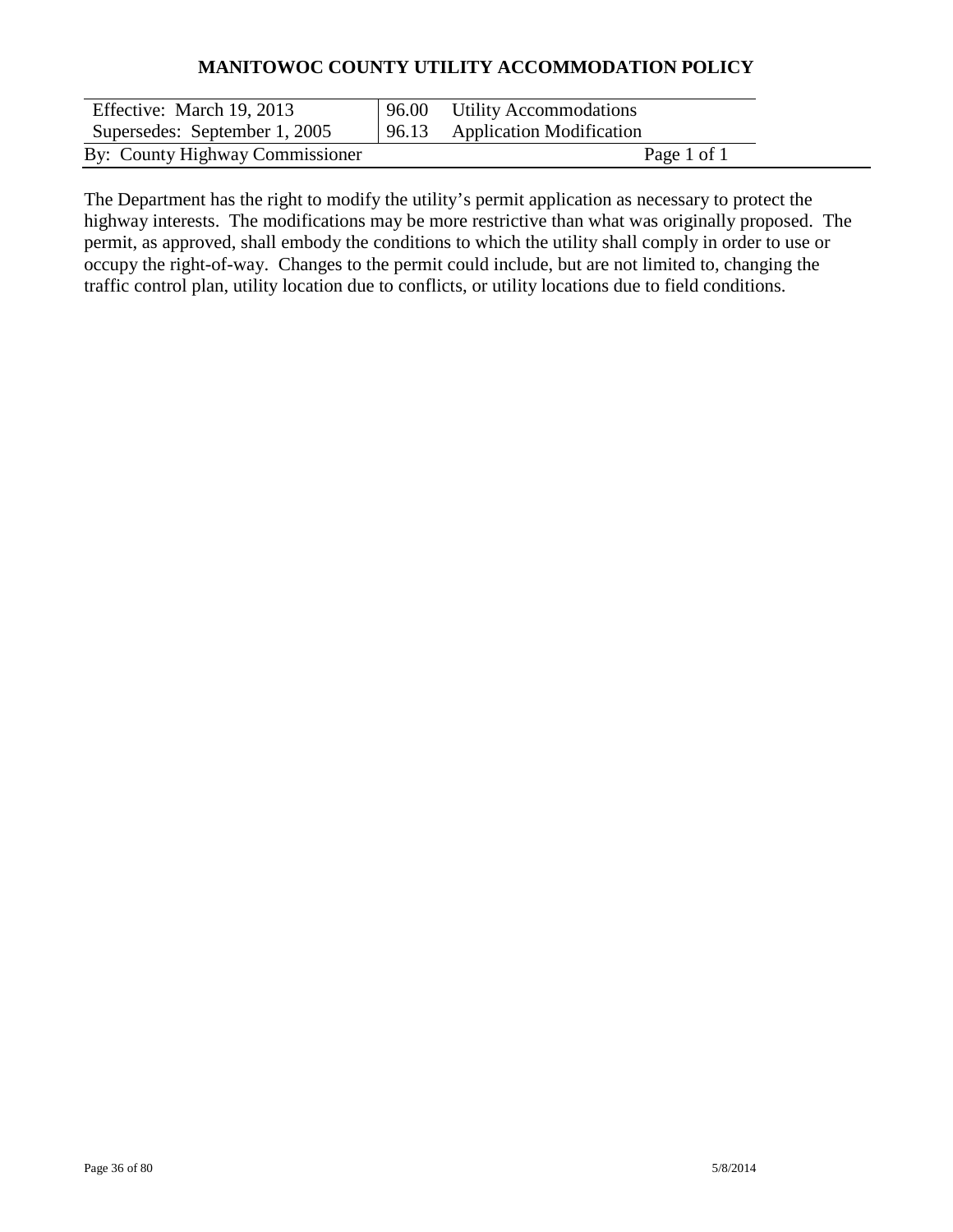| Effective: March 19, 2013       | 96.00 Utility Accommodations |             |  |
|---------------------------------|------------------------------|-------------|--|
| Supersedes: September 1, 2005   | 96.20 Location Requirements  |             |  |
| By: County Highway Commissioner |                              | Page 1 of 3 |  |

#### **A. General Location**

Utility facilities shall be located in such a manner in order to minimize the need for later adjustment to:

- 1. Accommodate proposed highway improvements.
- 2. Permit servicing or expanding such lines without obstruction or interference to the free flow of highway traffic.
- 3. Provide adequate vertical and horizontal clearance between and underground utility facility and a structure or other highway facility to allow maintenance of all facilities.
- 4. Be outside of the 45-degree cone of support for the footings of all highway structures.

#### **B. Crossing Location**

Utility facilities shall cross the highway on a line as nearly perpendicular to the highway alignment as possible.

Conditions which are generally unsuitable of undesirable for underground crossings should be avoided.

Crossing locations to be avoided include:

- 1. Deep cuts.
- 2. Near footings of bridges or retaining walls.
- 3. Across highway intersections at grade or ramp terminals.
- 4. At cross drains where the flow of water may be obstructed.
- 5. Within basins of an underpass drained by a pump.
- 6. In wet or rocky terrain where it will be difficult to attain minimum bury.

#### **C. Underground Longitudinal Location**

The longitudinal location of underground utility facilities within the right-of-way Shall provide as much clearance from the traveled way as conditions will allow. Such lines shall be on uniform alignment and be located at or as near as practical to the right-of-way. To maintain a reasonably uniform alignment, location variances may be allowed when irregularshaped portions of the right-of-way extend beyond the normal right-of-way limits.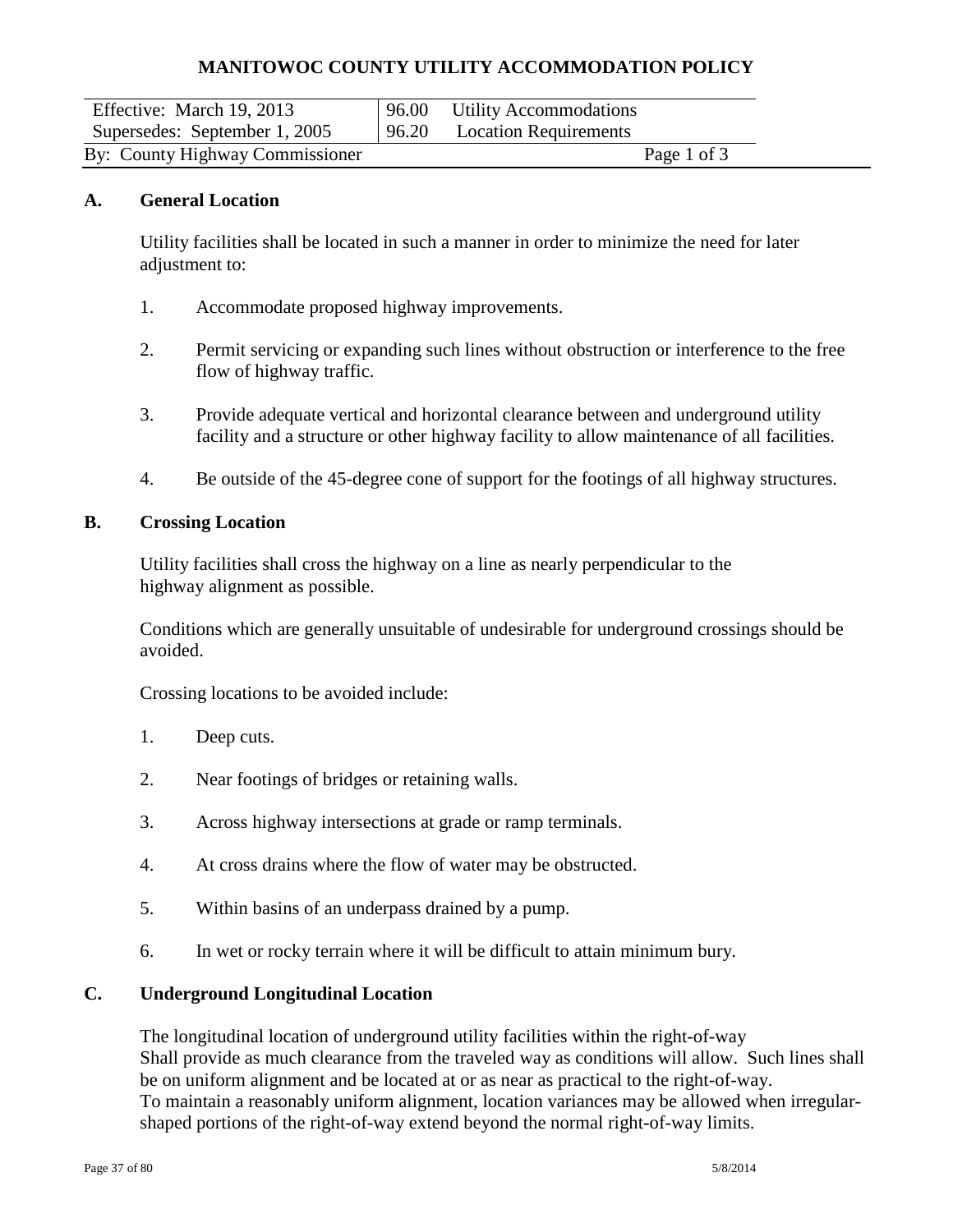#### **D. Above Ground Longitudinal Location**

The longitudinal location of above ground utility facilities shall be outside of the clear zone. Such lines shall be on uniform alignment and be located at of as near as practical to the right-ofway line. Exceptions may be granted when no other location is feasible of when the clear zone extends to the right-of-way line.

If any above ground utility facility is within the clear zone or is determined to be in a location that has a higher than average accident potential, the Department may require:

- 1. The utility facility to be of approved yielding of breakaway construction, or
- 2. The utility facility to be protected by a Department-approved barrier such as beam guard, crash cushion, etc.

To maintain a reasonably uniform utility alignment, locations variances may be allowed when irregular-shaped portions of the right-of-way extend beyond the normal right-of-way.

#### **E. Existing Utilities**

When a utility facility exists within the right-of-way of an existing or proposed highway, it may remain provided it does not adversely affect highway safety based on sound engineering judgment and economic considerations of the roadway improvement cost and utility moving cost. The existing facility shall be relocated if:

- 1. It conflicts with any construction activities, or
- 2. It is located longitudinally under the pavement or shoulder for a reconditioning or reconstruction project.

Exceptions may be granted for 1 and 2 above based on sound engineering judgment and economic considerations.

#### **F. Subsurface Utility Engineering**

The use of Subsurface Utility Engineering (SUE) to locate buried facilities is approved by the Department. Any utility installation SUE shall be noted on the permit form.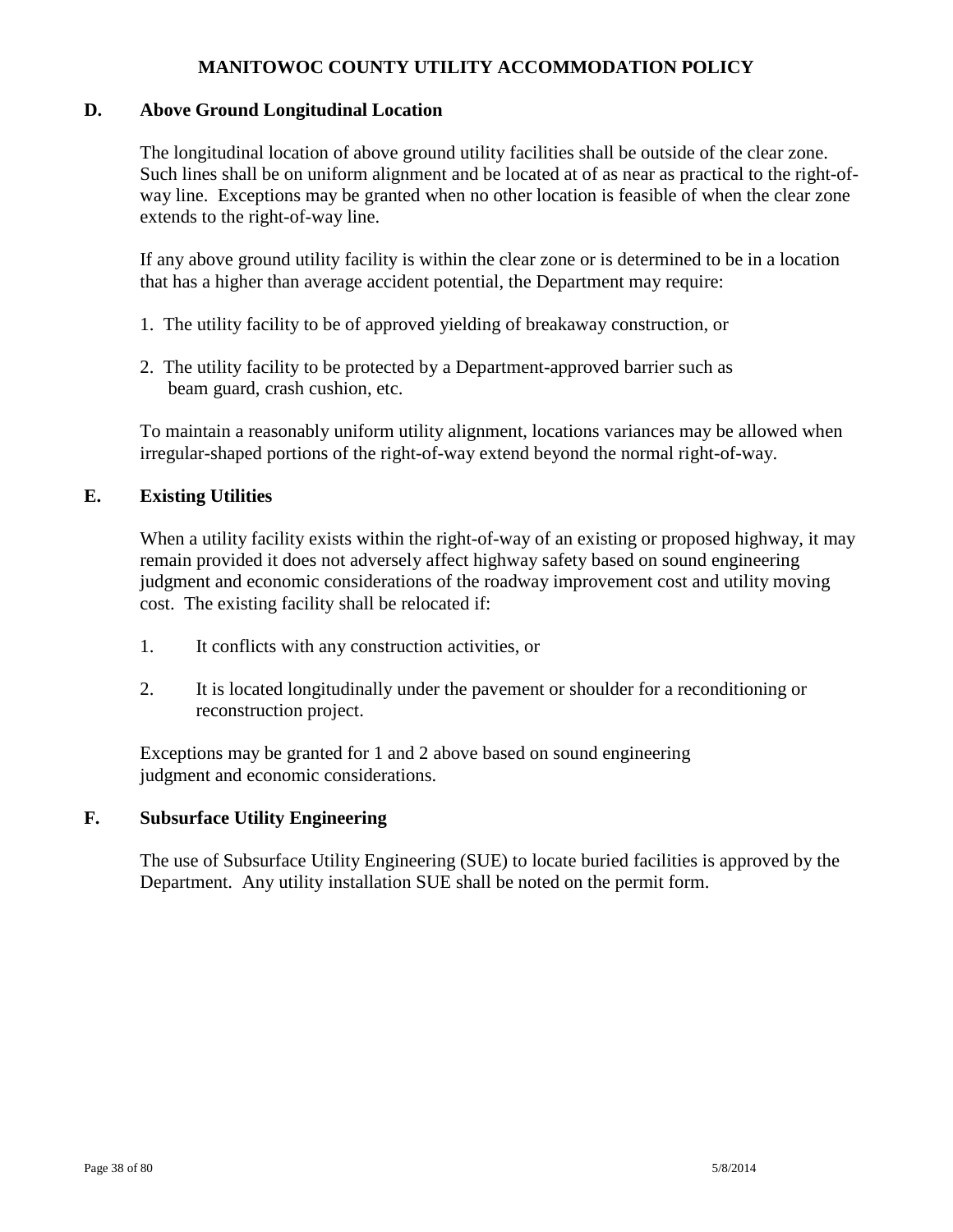| Effective: March 19, 2013                              | 96.00 Utility Accommodations |  |
|--------------------------------------------------------|------------------------------|--|
| Supersedes: September 1, 2005May   96.21 Appurtenances |                              |  |
| 26, 2005                                               |                              |  |
| By: County Highway Commissioner                        | Page 1 of 1                  |  |

#### **A. General Policy**

Appurtenant facilities such as pedestals, manholes, vents, drains, rigid markers, valve and regulator pits, etc. should be located outside of the clear zone and near or at the right-of-way line. Manholes, valve pits, etc. should be installed so that their uppermost surfaces are flush with the adjacent undisturbed surface.

All utility pedestals, cabinets, transformers, and other aboveground (i.e., not flush with the ground) structures located within the highway right-of-way shall be adequately marked. Markers shall be installed and maintained by the utility owner. Counties will not be liable for damage done to aboveground utility structures that are not adequately marked.

#### **B. Buildings**

Buildings shall not be located on the right-of-way. Exceptions may be granted in cases where the building can be located on Department-owned right-of-way other than a county trunk highway. Examples of this include, but are not limited to, park-n-ride lots, rest areas, and remnant parcels. Buildings shall still be located outside of any clear zone, if applicable.

#### **C. Cabinets**

Cabinets should not be located on the right-of-way. When cabinets are allowed on the right-ofway they shall be placed at a location not vulnerable to an errant vehicle and at or as near as practical to the right-of-way line. Foundations beneath cabinets shall be flush with the existing ground or proposed ground slop if associated with a roadway construction project.

#### **D. Manholes**

Manholes shall not be located in the pavement and should not be located in the shoulders of heavily traveled highways. Exceptions may be made on highways where manholes are essential parts of existing lines. New manholes installations shall be avoided at highway intersections.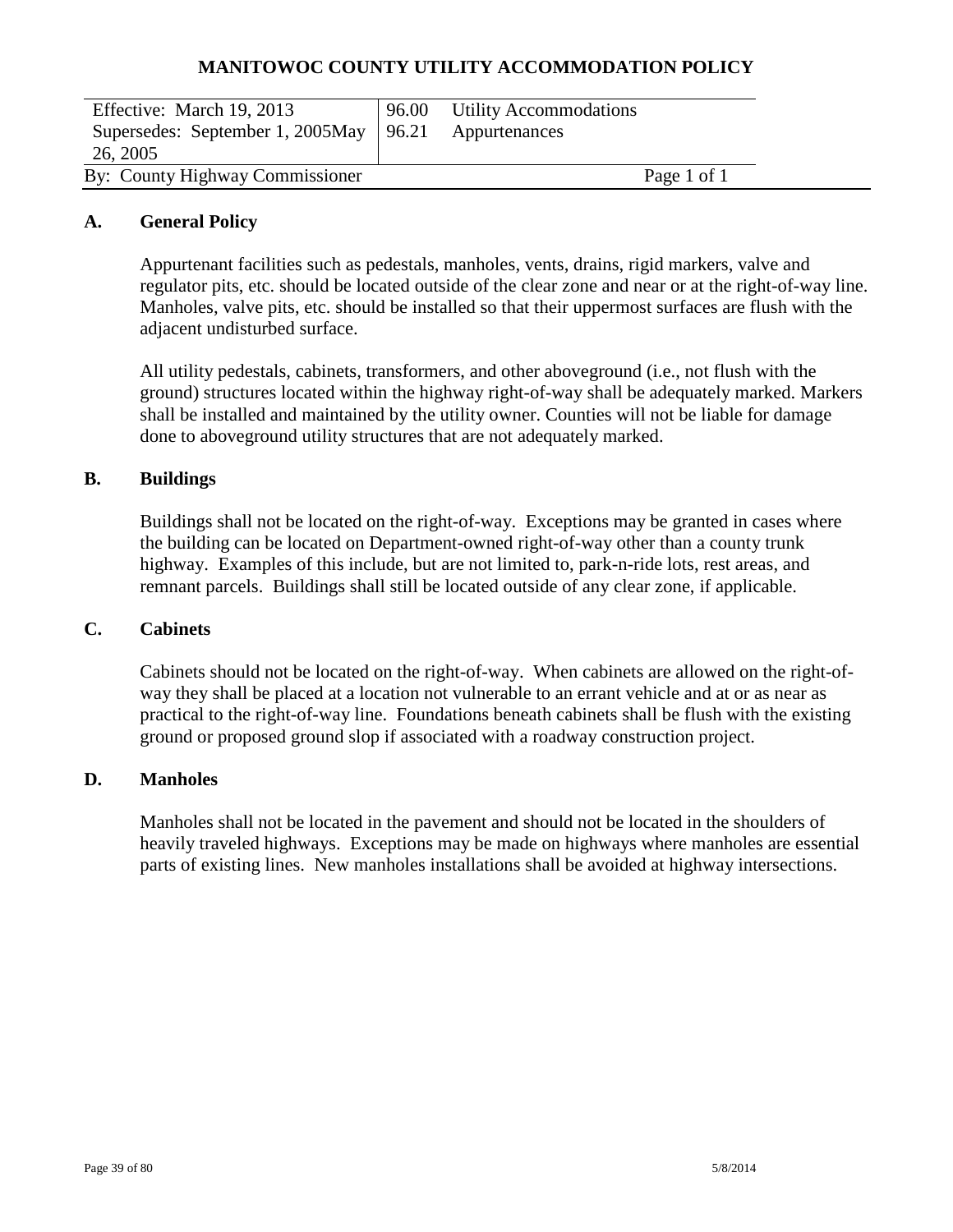| Effective: March 19, 2013       | 96.00 | <b>Utility Accommodations</b> |             |  |
|---------------------------------|-------|-------------------------------|-------------|--|
| Supersedes: September 1, 2005   |       | 96.22 Vertical Location       |             |  |
| By: County Highway Commissioner |       |                               | Page 1 of 1 |  |

#### **A. Underground**

The depth of bury for underground facilities within the right-of-way shall be a minimum of 24 inches as measured from the finished ground surface to the top of the facility except under ditch bottoms where it shall be a minimum of 30 inches at the time of installation.

The depth of bury for underground facilities crossing the highway shall be a minimum of 30 inches as measured from a straight line connecting to the lowest points of the finished ground or pavement surface on each side of the right-of-way to the top of the facility at the time on installation.

When a permit is requested by a utility and a future road project is anticipated, the utility may be required to bury deeper in accordance with the Department's plans.

Where minimum bury is not feasible, the facility shall be rerouted or protected with a casing, concrete slab, or other suitable measures. In solid rock, the depth of bury may be reduced if adequate protection is provided. All utilities shall obtain prior approval from the Department before burying any facility less then the minimum depth required.

#### **B. Overhead**

Vertical clearances for overhead utility facilities installed after January1, 200 shall comply with all applicable state and national electrical codes. In all cases, facilities crossing over the highway shall at no time be less than 17 feet above the high point of the traveled way. All pre-existing facility clearances before January 1, 2000 are grandfathered under the applicable state and national electric codes in effect at the original date of installation. Unless otherwise agreed to by the utility and the Department, facility clearances affected by the normal and emergency work activities as defined in the maintenance section of this Policy, which do no require a new permit, are also grandfathered.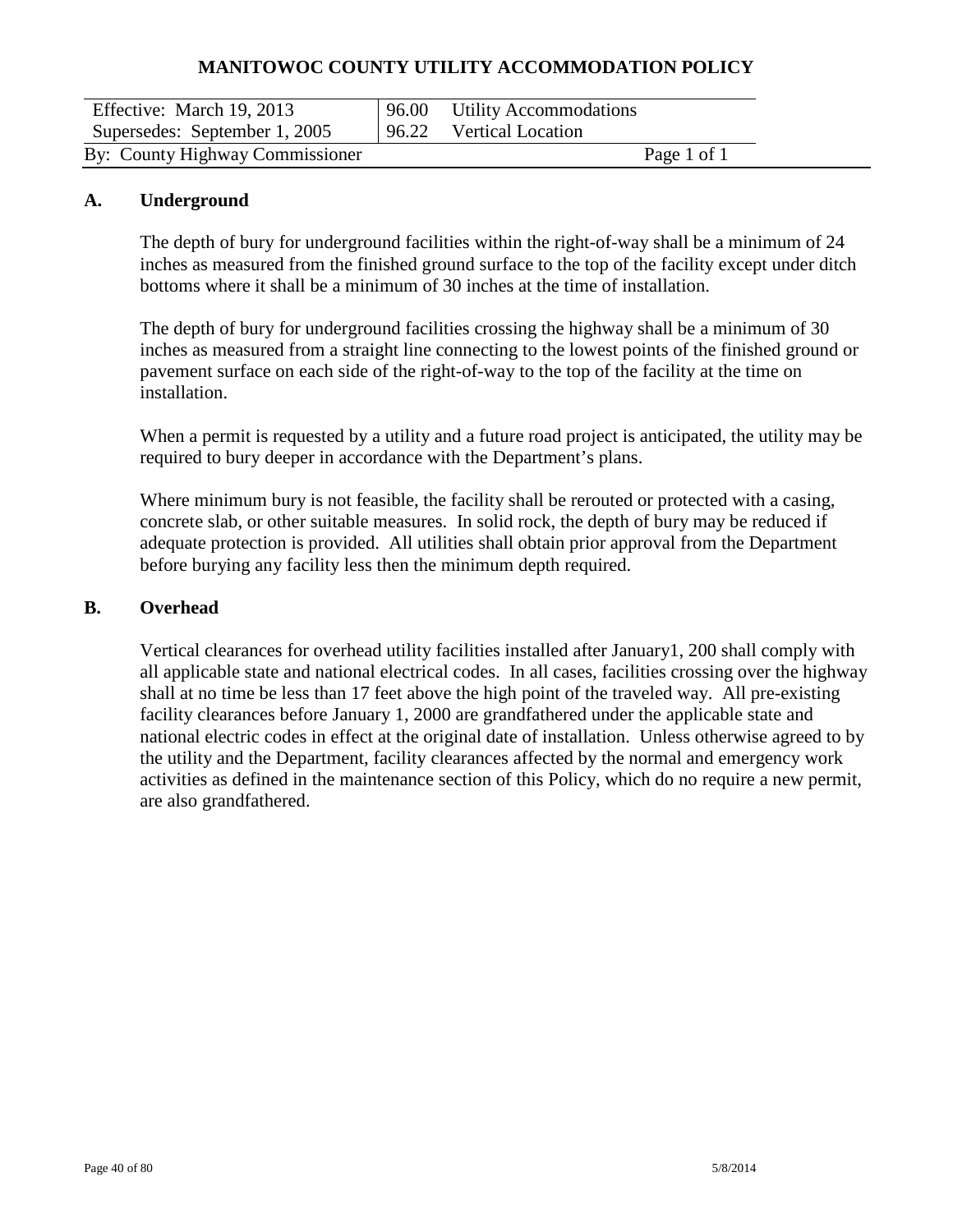| Effective: March 19, 2013       | 96.00 Utility Accommodations     |  |
|---------------------------------|----------------------------------|--|
| Supersedes: September 1, 2005   | 96.23 Installation on Structures |  |
| By: County Highway Commissioner | Page 1 of 1                      |  |

#### **A. General Definitions**

Attachments to highway structures should be avoided. However, attaching utility lines to highway structures may be permitted when they do mot materially affect the:

- 1. Structure design and appearance.
- 2. Safe operation of traffic.
- 3. Efficiency of maintenance.

The utility shall be responsible for all Department costs associated with such attachments. This includes, but is not limited to, additional design time, increased bridge deck thickness, and future bridge maintenance (painting and inspection).

#### **B. Installation Location Requirements**

When a utility facility is attached to a structure, the installation shall be located:

- 1. Beneath the structure floor.
- 2. Inside the outer girders or beams or within a cell.
- 3. At an elevation above low superstructure steel or masonry which would not inhibit bridge inspections or repairs.

A utility facility may locate within the highway structure's deck for new construction or deck reconstruction projects if the utility notifies the Department in advance of or while the structure is being designed.

#### **C. Installation Openings**

The openings created in the bridge abutments to allow passage of the permitted facility shall be of the minimum size necessary.

- 1. The opening in the abutment around the permitted facility shall be completely filled to seal the opening and effectively preclude the leakage of any moisture or backfill material through the abutment.
- 2. If the utility sleeves the facility through the abutment, the sleeve shall be tight-sealed into abutment. Any space between the sleeve and facility it encloses shall be sealed.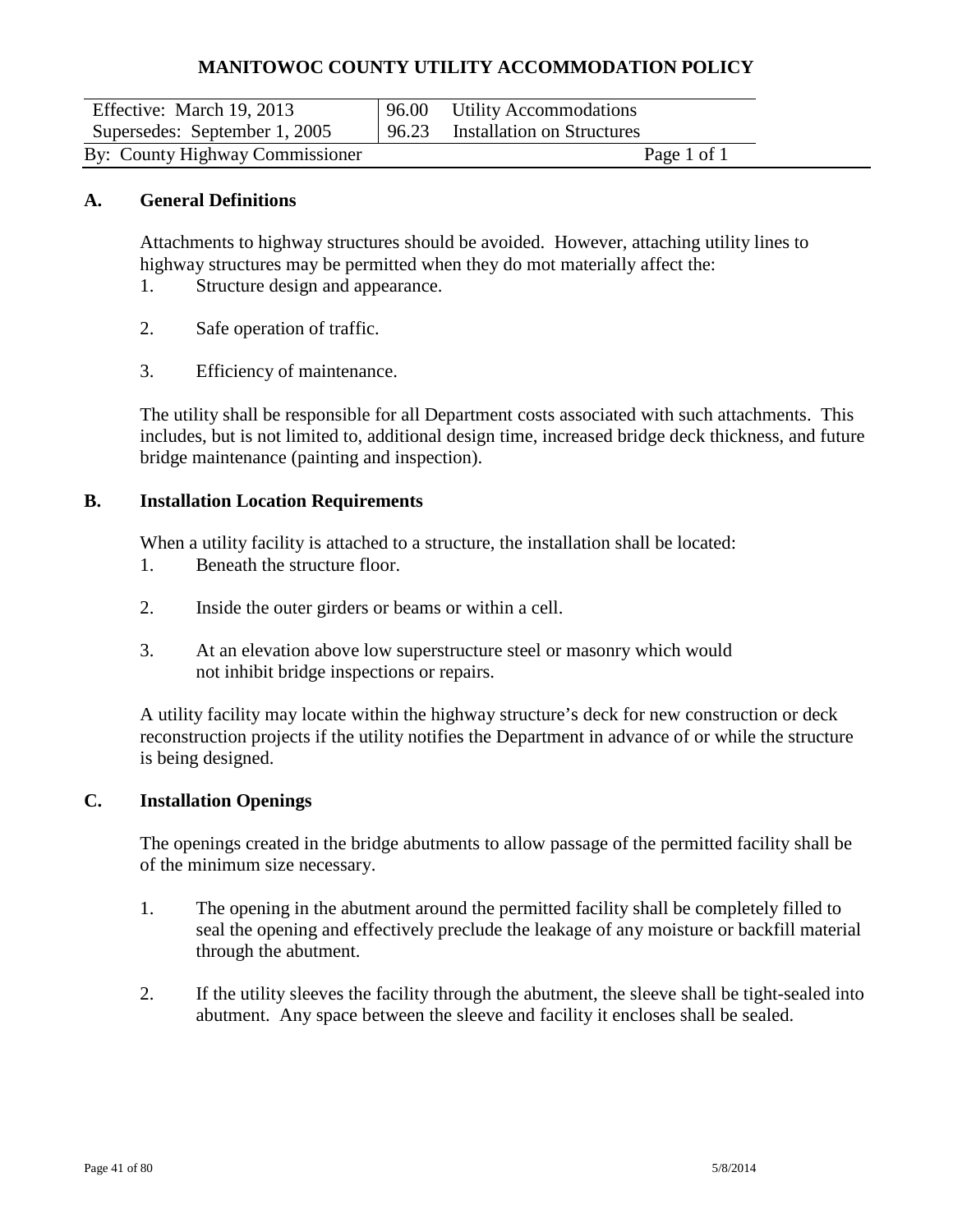| Effective: March 19, 2013       | 96.00 Utility Accommodations |
|---------------------------------|------------------------------|
| Supersedes: September 1, 2005   | 96.24 Median Installations   |
| By: County Highway Commissioner | Page 1 of 1                  |

#### **A. General Policy**

On both crossing installations and longitudinal installations, poles, guys, or other related facilities shall not be located in a highway median. The Department may grant an exception for a crossing installation on a freeway or expressway. See policies 96.32 (b) and 96.35 for freeways and 96.42 for expressways.

## **B. Median Work**

No work shall be performed in the median of any highway without prior approval from the Department.

When median work is authorized, it shall conform to the following provisions unless otherwise stated within a utility's permit:

- 1. The permittiee or its contractor shall notify the county emergency dispatch center of the expected beginning and completion time of work in the median. The phone number has been included in the county's addendum as Section 96.92 County Contact Information.
- 2. All equipment, operations, and spoil material shall be located within the center area of the median.
- 3. No openings, vehicles, equipment, or materials of any type shall be located within the median overnight.
- 4. All vehicles used to conduct the work operation shall be equipped with conspicuously visible roof-mounted revolving or strobe lights. These shall be in operation prior to and during the work operation. Hazard warning lights on the vehicles shall also be operating.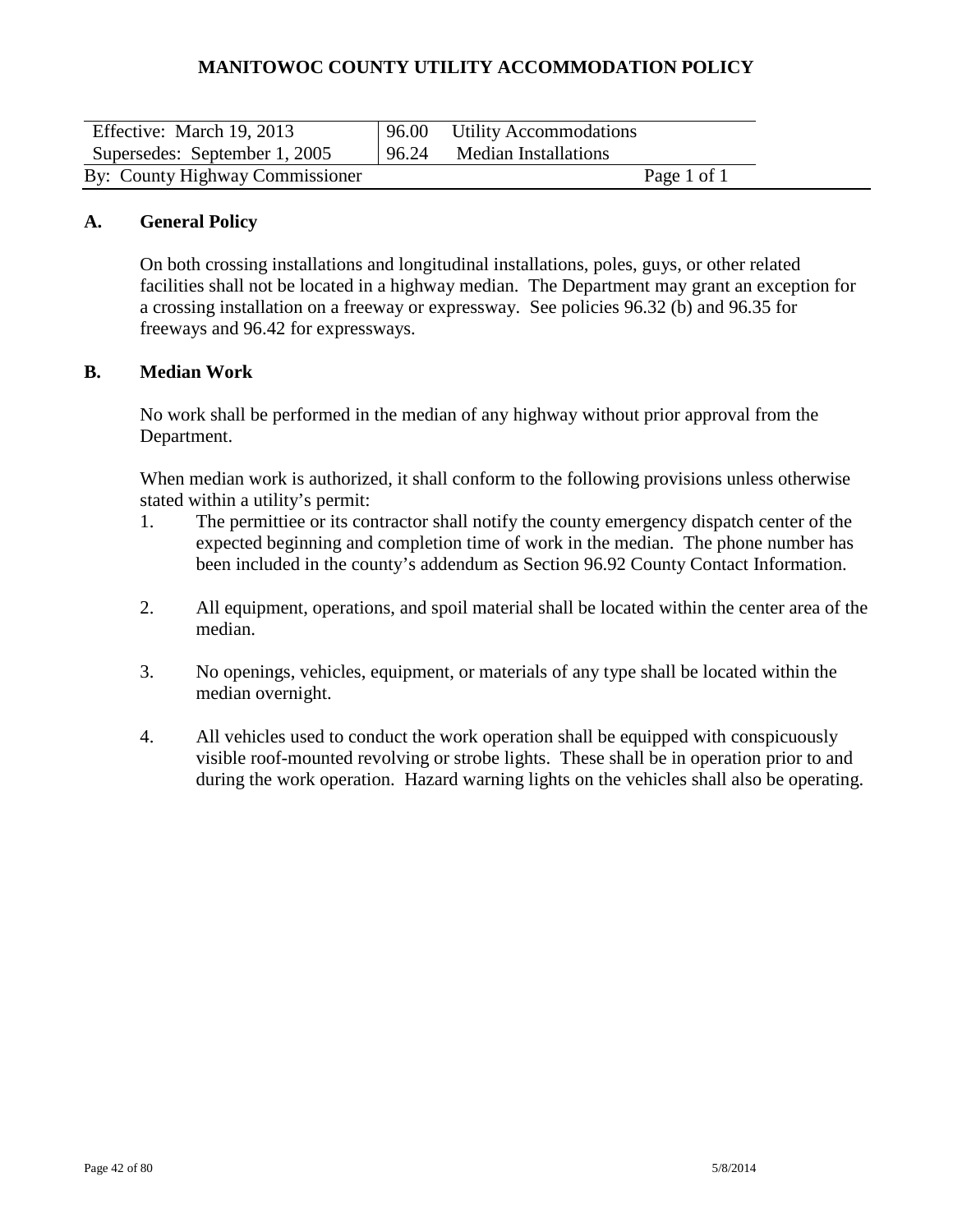| Effective: March 19, 2013       | 96.00 Utility Accommodations |
|---------------------------------|------------------------------|
| Supersedes: September 1, 2005   | 96.25 Breakaway Construction |
| By: County Highway Commissioner | Page 1 of 1                  |

Breakaway of yielding facilities along the highway should be set as far back as feasible to prevent a pole or other device from falling onto the traveled way when struck by an errant vehicle.

Foundations beneath breakaway poles shall be flush with the ground.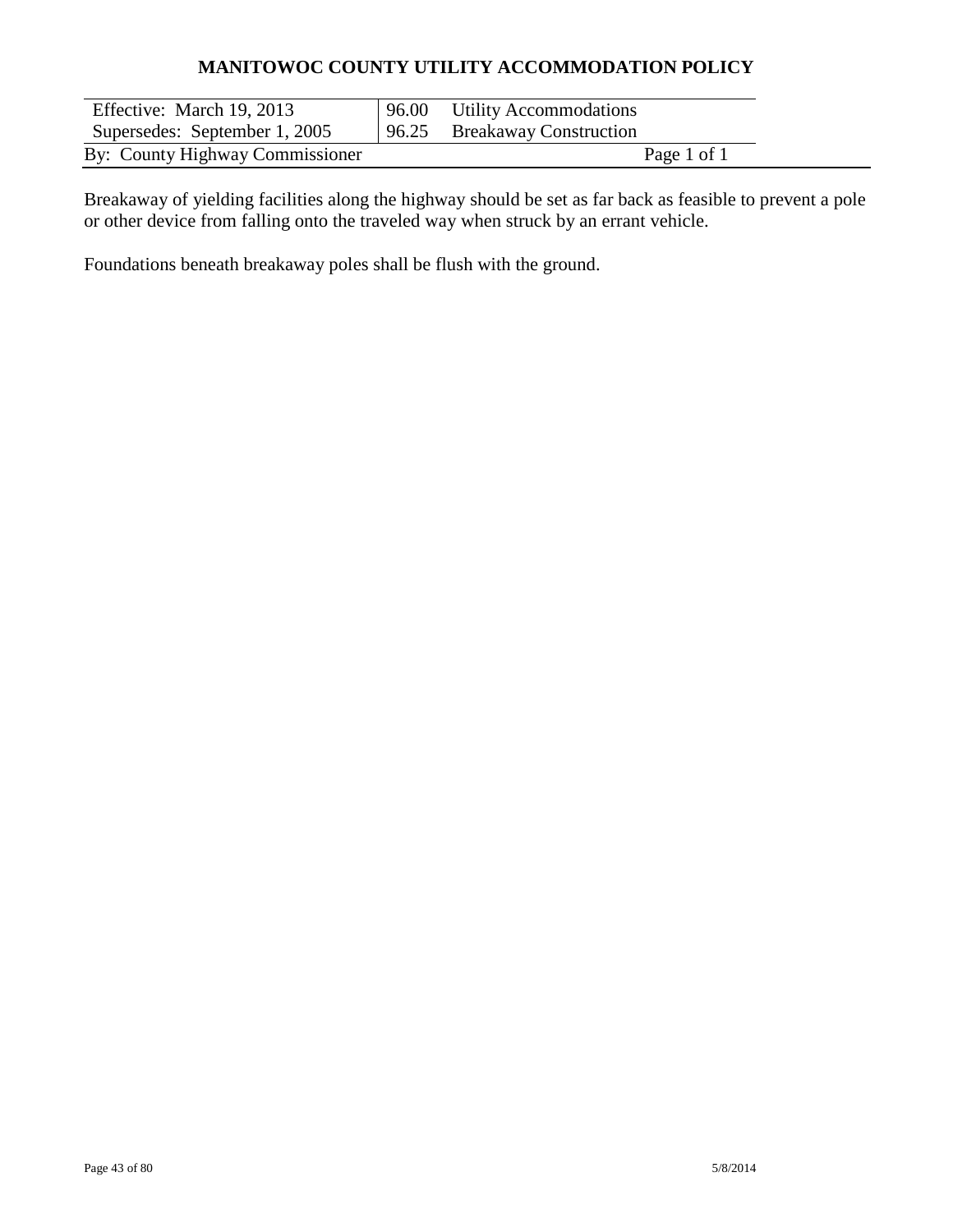| Effective: March 19, 2013       | 96.00 Utility Accommodations |  |
|---------------------------------|------------------------------|--|
| Supersedes: September 1, 2005   | 96.26 Scenic Considerations  |  |
| By: County Highway Commissioner | Page 1 of 2                  |  |

#### **A. General Policy**

When feasible, the Department strives to enhance visual qualities of the highway system by:

- 1. The retention and/or planting of trees, shrubs, and other vegetation.
- 2. The selection of special alignments and corridors.
- 3. The acquisition of scenic easements.

Utilization of highways by utilities requires that the type and size of its facilities and manner and extend of its installations shall not materially impair the scenic quality, appearance, or view of highway roadsides and adjacent areas.

#### **B. Scenic Areas**

Areas which have been acquired or set aside for their scenic quality, such as scenic strips, overlooks, rest area, recreation areas, public parks, historic sites, etc., and the right-of-way which traverses these areas, are in a special category and new utility installations shall not be permitted except as provided in this section.

- 1. New underground utility installations may be permitted within scenic areas when the installation does not require extensive removal or alteration of trees or other natural features visible to the highway user and does not impair the visual quality of the lands being traversed.
- 2. New overhead installations shall be prohibited at such locations where there is a feasible and prudent alternative to the use of the scenic areas by the overhead facility. When this is not the case, installations will be considered only where:
	- a. Other locations are usually difficult, unreasonably costly, or are undesirable from the standpoint of visual quality.
	- b. An underground installation is not technically feasible or it is unreasonably costly.
	- c. The proposed installation can be made at a location (and will employ suitable designs and materials) which gives adequate protection to the visual qualities of the area being traversed.
- 3. These controls shall also be followed in the location and design of utility installations that are needed for a highway purpose, such as for continuous highway lighting, or to serve a weight station or rest or recreational area.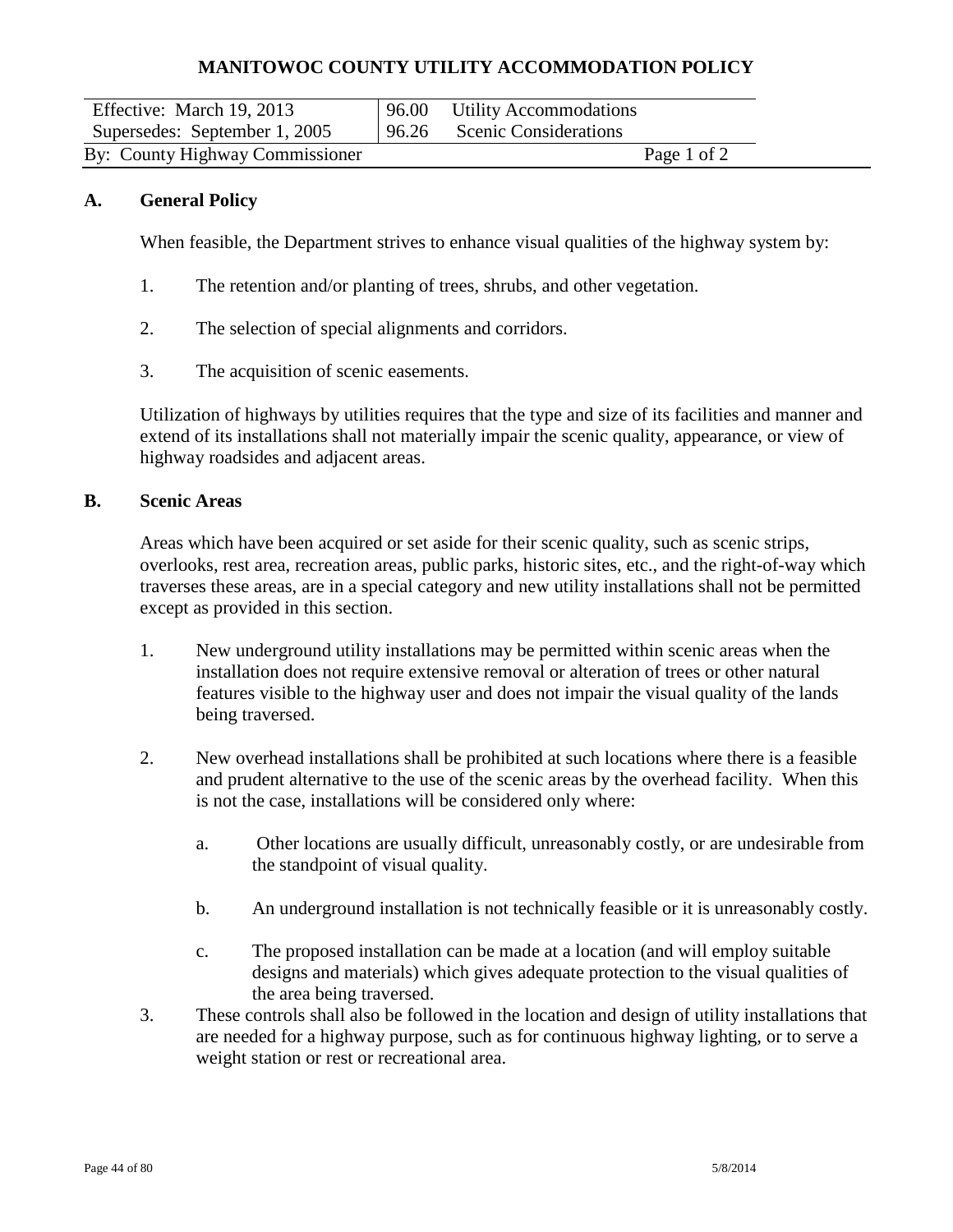| Effective: March 19, 2013       | 96.00 Utility Accommodations |
|---------------------------------|------------------------------|
| Supersedes: September 1, 2005   | 96.30-35 Freeways            |
| By: County Highway Commissioner | Page 1 of 1                  |

These sections are not being printed with this Policy but are hereby accepting Wisconsin Department of Transportation's current version of these and the reader is directed to them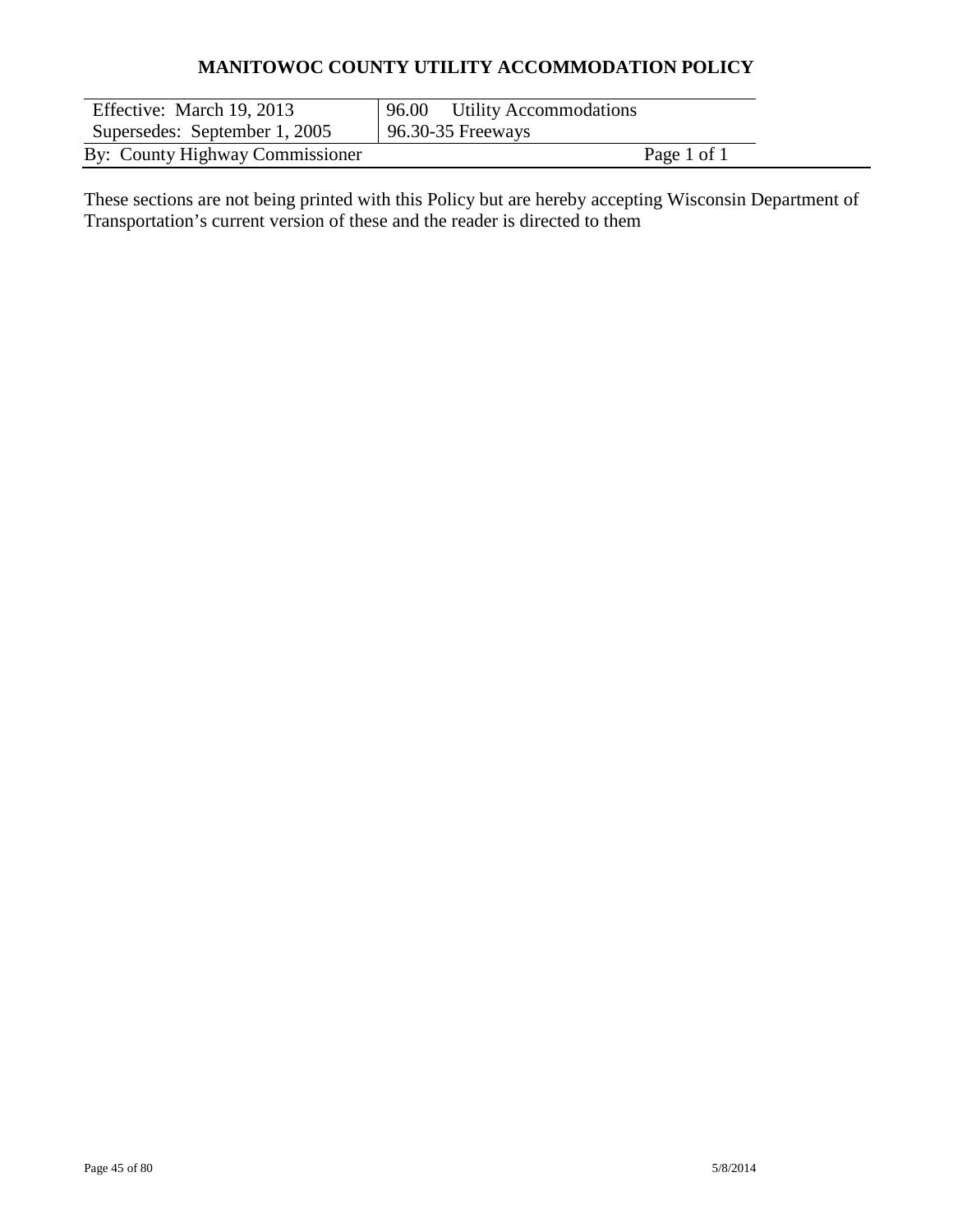| Effective: March 19, 2013       | 96.00 Utility Accommodations |
|---------------------------------|------------------------------|
| Supersedes: September 1, 2005   | 96.40-44 Expressways         |
| By: County Highway Commissioner | Page 1 of 1                  |

These sections are not being printed with this Policy but are hereby accepting Wisconsin Department of Transportation's current version of these and the reader is directed to them.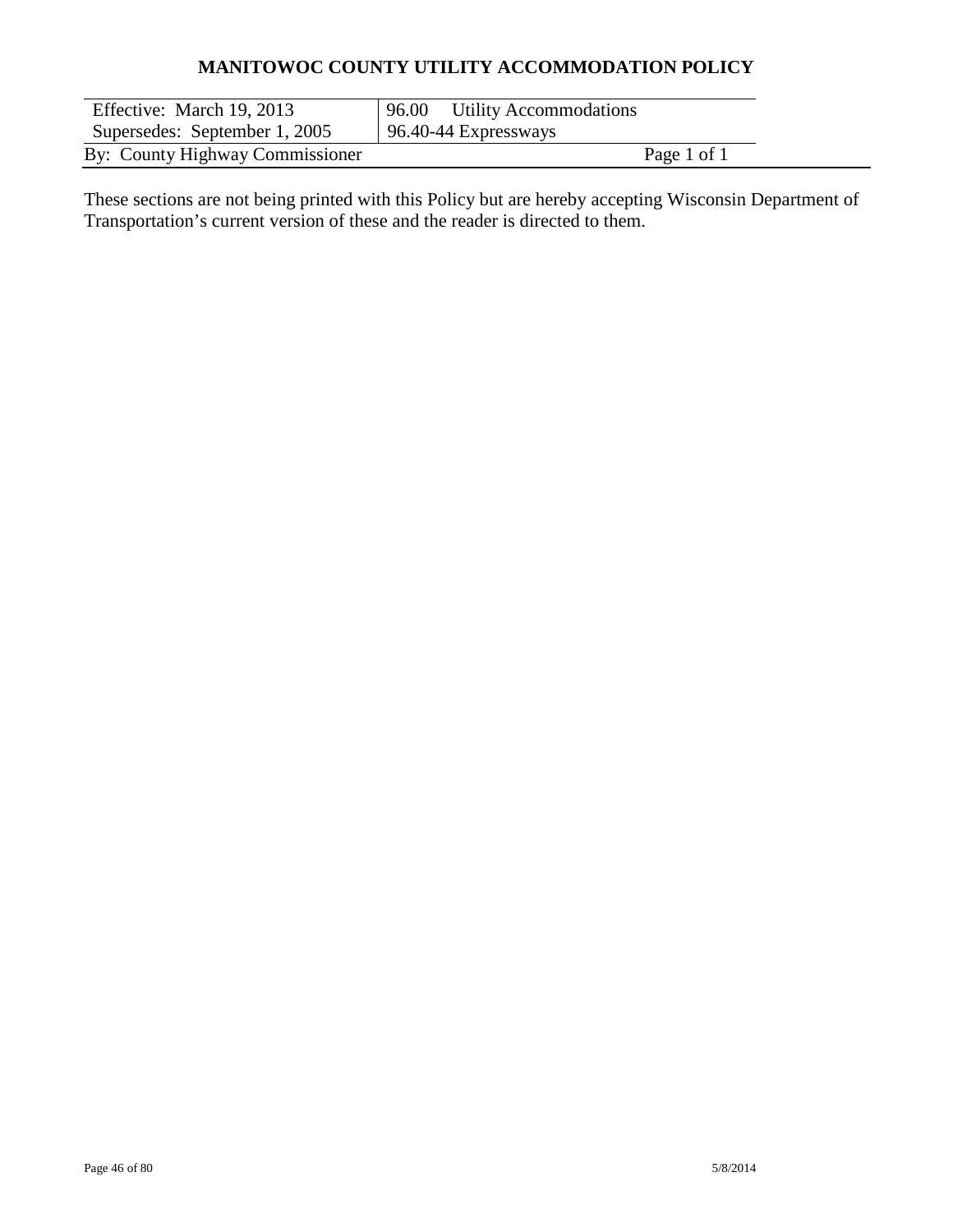| Effective: March 19, 2013       | 96.00 | <b>Utility Accommodations</b>   |
|---------------------------------|-------|---------------------------------|
| Supersedes: September 1, 2005   |       | 96.50 Construction Requirements |
| By: County Highway Commissioner |       | Page 1 of 2                     |

#### **A. Permit at Job Site**

When the Department issues a permit to a utility for its proposed work, a complete copy of the permit shall be in the possession of the utility's work force, consultant, contractor, or subcontractor at all times when utility work is being performed within the right-of-way. This includes the Annual Service Connection Permit (see Policy 96.12) when appropriate.

#### **B. Use of Highway Median**

Any use of a highway median is prohibited unless specifically authorized be a permit. See Policy 96.24 (B) for specific conditions that shall be met if median work is permitted.

#### **C. Use of Temporary Guard Pole**

No guard pole shall be set within the right-of-way unless specifically authorized by permit. Be definitions a guard pole is used to prevent aerial lines from falling onto the traveled way. Any guard poles permitted in the clear zone shall comply with Policy 96.20(D).

#### **D. Unexpected Field Conditions**

Any modification of the terms of the approved permit to meet changed or unexpected field conditions shall require prior approval from the Department.

#### **E. Blasting**

Blasting on the right-of-way is prohibited unless specifically authorized by a permit.

## **F. Survey Markers**

No Department survey marker (e.g. right-of-way marker, benchmark, etc.) shall be disturbed unless prior approval has been obtained from the Department. In addition, other survey markers [e.g. United States Geological Survey (USGS), County, etc.] located in Department right-of-way shall not be disturbed unless prior approval is obtained from their owner(s).

Any Public Land Survey (PLS), Certified Survey Map (CSM), or Department survey marker that is disturbed, removed, or destroyed shall be restored by the utility at its expense under the supervision of a registered land surveyor or county surveyor. (Reference: sec. 59.635 and 236.32, Stats.)

#### **G. Vegetation**

No tree of shrub shall be sprayed, cut, trimmed, or damaged to facilitate the installation of a utility facility unless specifically authorized by a permit. Vegetation which is proposed to be damaged or destroyed may nave to be replaced at the discretion of the Department. When the removal of a tree is permitted, the stump shall be removed and the hole properly backfilled of cut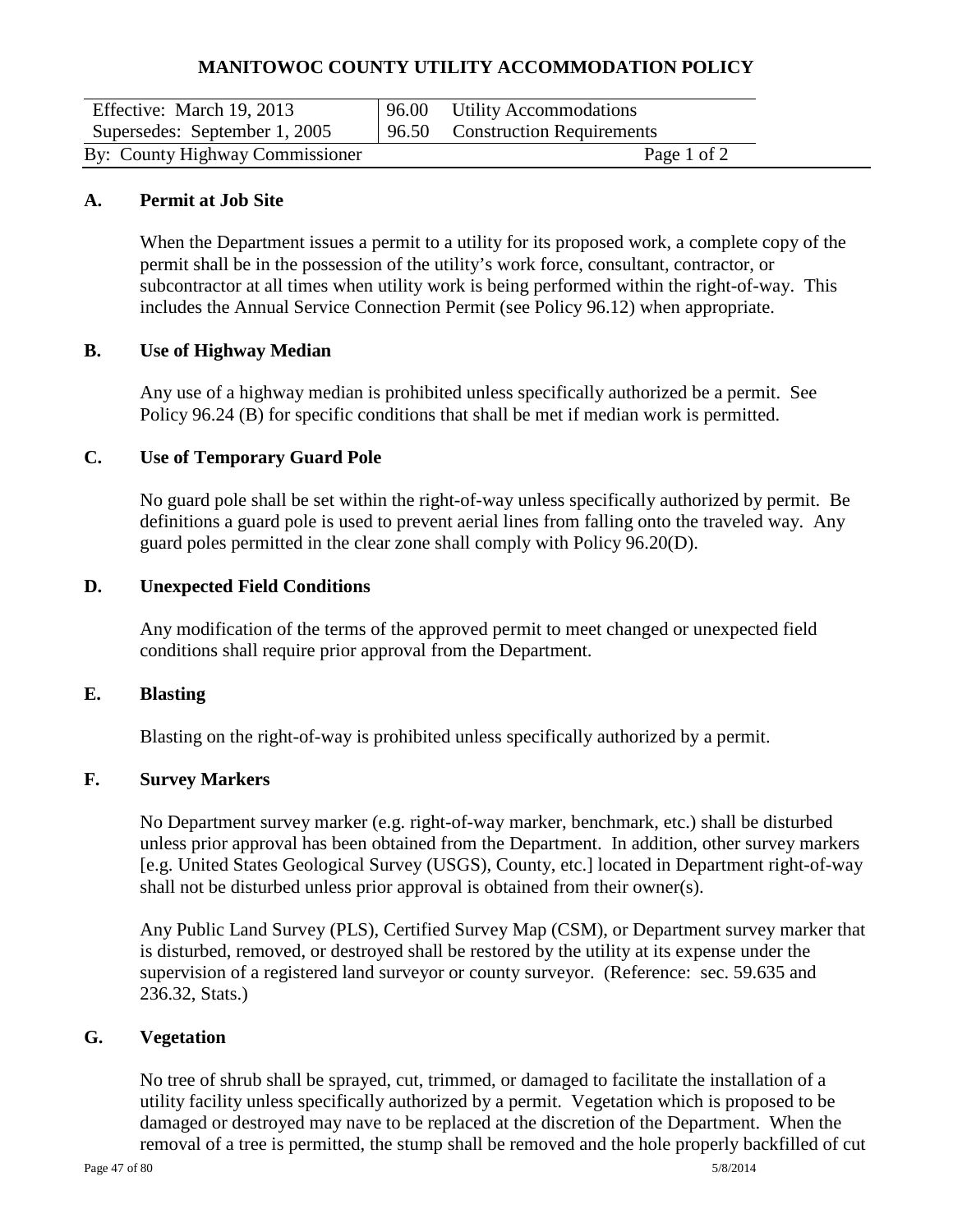flush with the ground upon approval from the Department. At no time shall trees or shrubs be cut on Department right-of-way in front of a property owner's home, yard, barn, etc. without approval of the Department.

Utilities should be aware of rare or endangered plant species or animal and insect species that feed off of native vegetation\* in the right-of-way that must be protected or avoided by law. Utilities may receive assistance in identifying these areas by calling the local Department of Natural Resources office (contact information has been provided in Section 96.96 DNR Service Center Location

Information in the county's addendum). The chipping or grinding of trees may be allowed by the Department on a permit-by-permit basis. This includes spreading the resulting mulch evenly over the right-of-way such as not to leave mounds or humps or interfere with drainage.

\*For example, the Karner Blue Butterfly is currently an endangered species that feeds off the wild lupine plant.

## **H. Completion Notice**

Upon completion of permitted work and restorations, written notice shall be filed with the Department within 10 calendar days of the completion date indicated on the face of the permit application form. A completion certificate has been provided in Section 96.98 in the county's addendum.

## **I. Highway Signs**

A utility shall not remove any highway sign unless approved in its permit.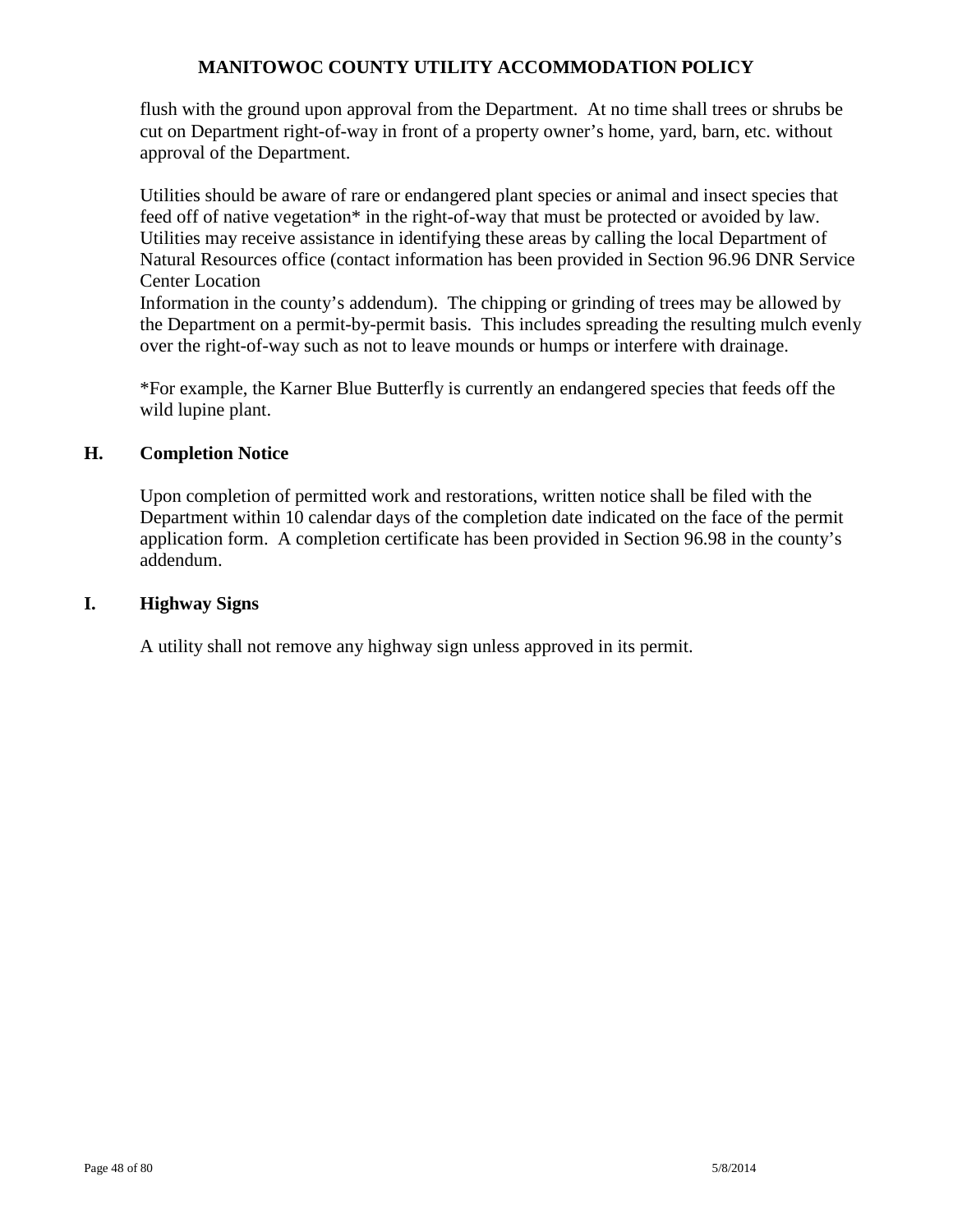| Effective: March 19, 2013       | 96.00 Utility Accommodations |             |  |
|---------------------------------|------------------------------|-------------|--|
| Supersedes: September 1, 2005   | 96.51 Traffic Control        |             |  |
| By: County Highway Commissioner |                              | Page 1 of 3 |  |

#### **A. Authority**

All traffic control for utility work performed on Department highways shall abide by:

- 1. The current Wisconsin Manual on Uniform Traffic Control Devices (MUTCD)
- 2. Section 643 in the current edition of the Wisconsin Department of Transportation's Standard Specifications for Highway and Structure Construction.
- 3. Traffic control will be in accordance with appropriate diagrams found in the Wisconsin Department of Transportation Booklet titled "Work Zone Safety Guidelines for Construction, Maintenance, and Utility Operations, current edition".
- 4. The specific provisions within this section.

The standards set forth in the Wisconsin MUTCD and any supplements thereto are minimum guidelines, and additional traffic control shall be used when necessary.

#### **B General Policy**

All utility work shall be planned and prosecuted with full regard for safety and to keep interference with highway traffic to a minimum. On heavily traveled highways, utility work interfering with traffic may not be allowed during periods of peak traffic flow. Any such work allowed shall be planned so that closure of intersecting street, road approaches, or other access points is minimized. No utility work shall begin until all required warning signs, devices, and methods adequate to protect the public are in place and fully functional. These shall me maintained until all utility work is completed.

All operation shall be performed without closing all or obstructing part of any highway traffic lane unless it is approved by Department and proper traffic control is specified.

All warning signs shall have reflectorized sheeting which, beginning January 1, 2003, shall comply with 643.2.12.2 of Wisconsin Department of Transportation's Standard Specifications for Highway and Structure Construction, current edition. Warning signs shall be removed, covered, turned, or laid flat when workers or workers' vehicles are not at the job site or when the signs' messages are not relevant. All barricades and barrels shall be reflectorized with Type H reflective sheeting as a minimum. Cones used during nighttime operations shall be at least 28" in height and reflectorized.

#### **C. Traffic Control Selection**

**1. Factors**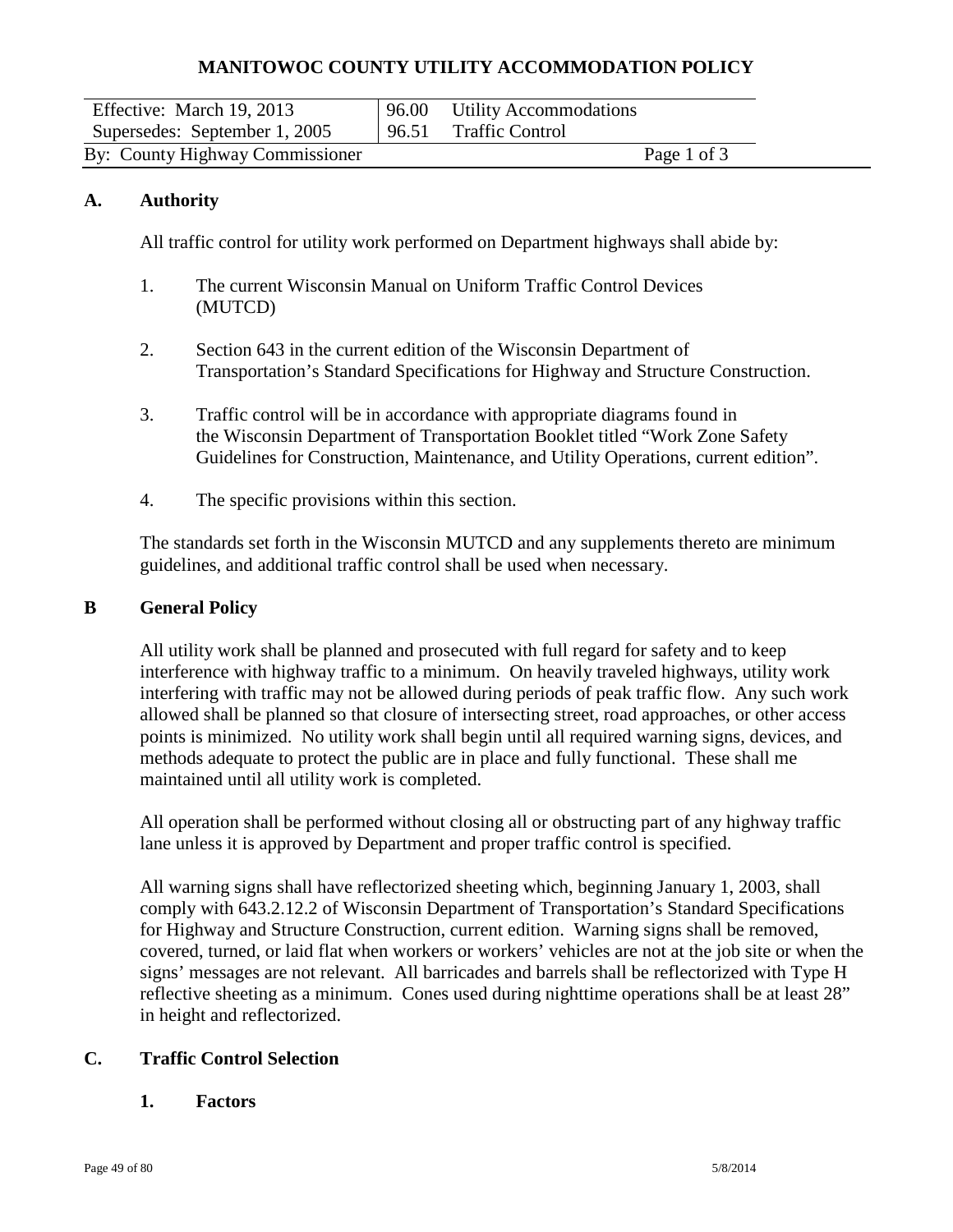When selecting the appropriate traffic control, considerations shall be given to such factors as:

- a. Physical characteristics of the road
- b. Available sight distance
- c. Traffic volume
- d. Time of day
- e. Posted speed limit
- f. Weather
- g. Light conditions
- h. Lane closure may require flagging

#### **2. Long Term Duration**

All stationary daytime utility work which takes longer than one hour to perform should utilize the six traffic control diagrams. The Department may require a more extensive traffic control plan if any of the following situations occur:

- a. Utility work performed during nighttime hours.
- b. Traffic control which is required overnight to protect the work zone(s) during non-work times.
- c. Utility work performed in a continuously moving work zone. This excluded moving from one stationary work zone to another.
- d. Utility work which cannot be adequately protected by using the six traffic control diagrams.

#### **3. Short Term Duration**

Daytime utility work that will be completed in one hour or less usually may not require the use of a formal traffic control plan or the six traffic control diagrams. The utility is still responsible for providing traffic control adequate to protect public safety.

As part of this traffic control, all utility vehicles shall have their high intensity flashing (strobe or revolving) and hazard warning lights operating. Additional traffic control such as guard (shadow) vehicles and impact attenuators may also be utilized.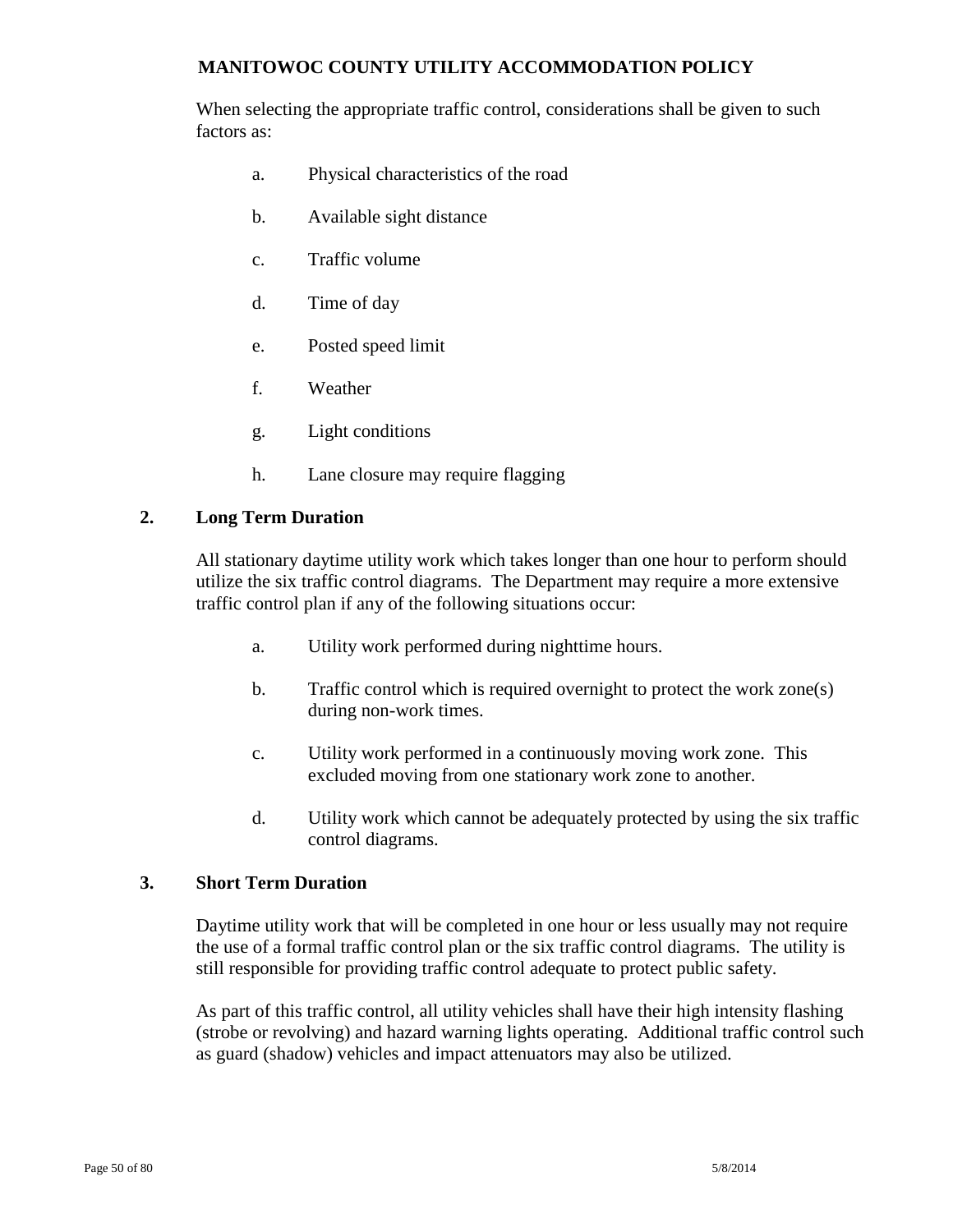| Effective: March 19, 2013       | 96.00 Utility Accommodations |             |  |
|---------------------------------|------------------------------|-------------|--|
| Supersedes: September 1, 2005   | 96.52 Work Site Safety       |             |  |
| By: County Highway Commissioner |                              | Page 1 of 1 |  |

#### **A. General**

The utility is responsible to assure that the work site is secure against any hazard to the public at all times until all of the work is completed. Vehicles, equipment, and materials which are in active use at the work site shall be regulated by the utility as to assure consistently safe conditions.

Sheeting, shoring, bulkheads, or temporary/permanent concrete barriers, etc. may be ordered by the Department if considered necessary to protect the highway and the traveling public.

#### **B. Equipment/Material Storage**

Utility hardware or equipment which is located at the work site but not in immediate (same day) use should be stored in a safe location off of the right-of-way. If this is not practical, the equipment or material may be stored beyond the clear zone and as close to the fence or right-ofway line as possible.

## **C. Vehicle/Equipment Visibility**

Vehicles and equipment shall have their high intensity flashing (strobe or revolving) and hazard warning lights operating when they are within the clear zone during work operations.

#### **D. Individual Conduct**

All Department, county, utility, and contractor personnel who are out of their vehicles and within the right-of-way should wear their retro-reflective safety vests at all times. During daytime hours only the use of a highly visible, non-reflectorized shirt or jacket is acceptable in lieu of safety vest. Colors commonly used for these garments include, but are not limited to, lime-green and yellow-green.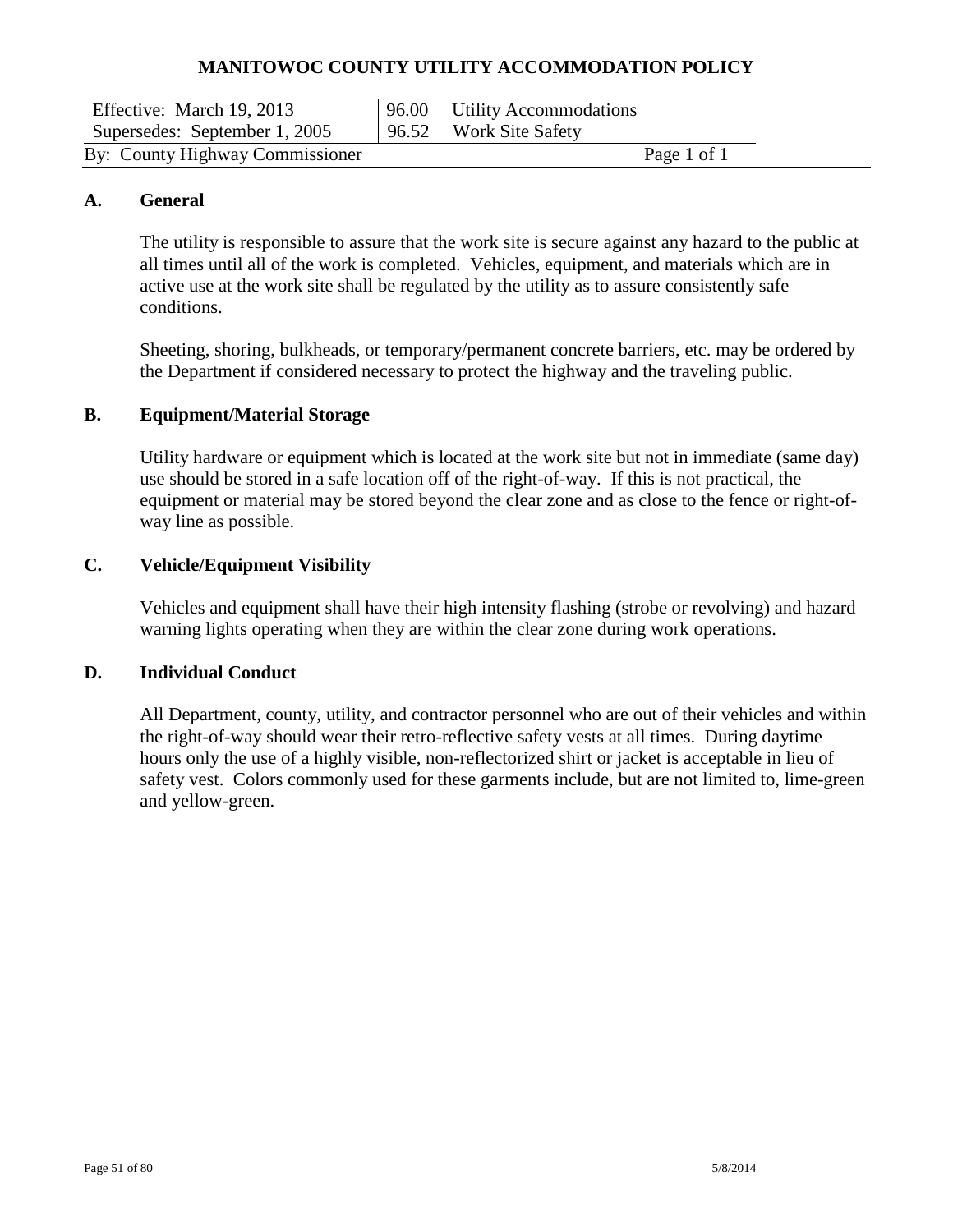| Effective: March 19, 2013       | 96.00 Utility Accommodations |             |  |
|---------------------------------|------------------------------|-------------|--|
| Supersedes: September 1, 2005   | 96.53 Special Provisions     |             |  |
| By: County Highway Commissioner |                              | Page 1 of 2 |  |

#### **A. Trenched Construction**

Trenched construction and backfill shall provide for the:

- 1. Restoration of the structural integrity of the highway facility (see Section 96.95 Backfilling Details in the county's addendum).
- 2. Security of the facility against deformation likely to cause leakage.
- 3. Assurance against the trench entrapping excessive moisture of becoming a drainage channel.
- 4. Assurance against highway drainage being blocked by the backfill.

When necessary, trenches for underground utility facilities shall be backfilled with material excavated from the trench and necessary outlets shall be provided to prevent entrapment of water. Under drains shall also be provided where necessary.

The utility installation shall conform to the Wisconsin Department of Transportation's applicable Standard Specifications for Highway and Structure Construction, current edition, for earthwork, culvert, or other utility work within in the right-of-way.

The Department may require that backfill and repaving be performed by county forces at the expense of the utility.

#### **B. Untrenched Construction**

Untrenched construction shall be required for all underground utility crossings of all highways that have paved surface and are open to traffic unless specifically authorized in the permit.

Untrenched installation of utility facilities may be accomplished by tunneling, driving, coring, and/or dry boring. Wet boring under the highway shall be prohibited unless specifically authorized in the permit.

Boring shall result in a close fit to the facility being installed. Untrenched construction shall, as a minimum, extend beneath the entire highway prism (from toe of in slope to toe of in slope or from back of curb to back of curb). Ground openings or pits for such work should be located outside of the clear zone and shall not interfere with highway drainage.

When specifically authorized by the Department, the extent of the untrenched crossing may be reduced or eliminated where such construction methods are impractical of physically restricted by the terrain.

## **C. Non-Metallic Lines**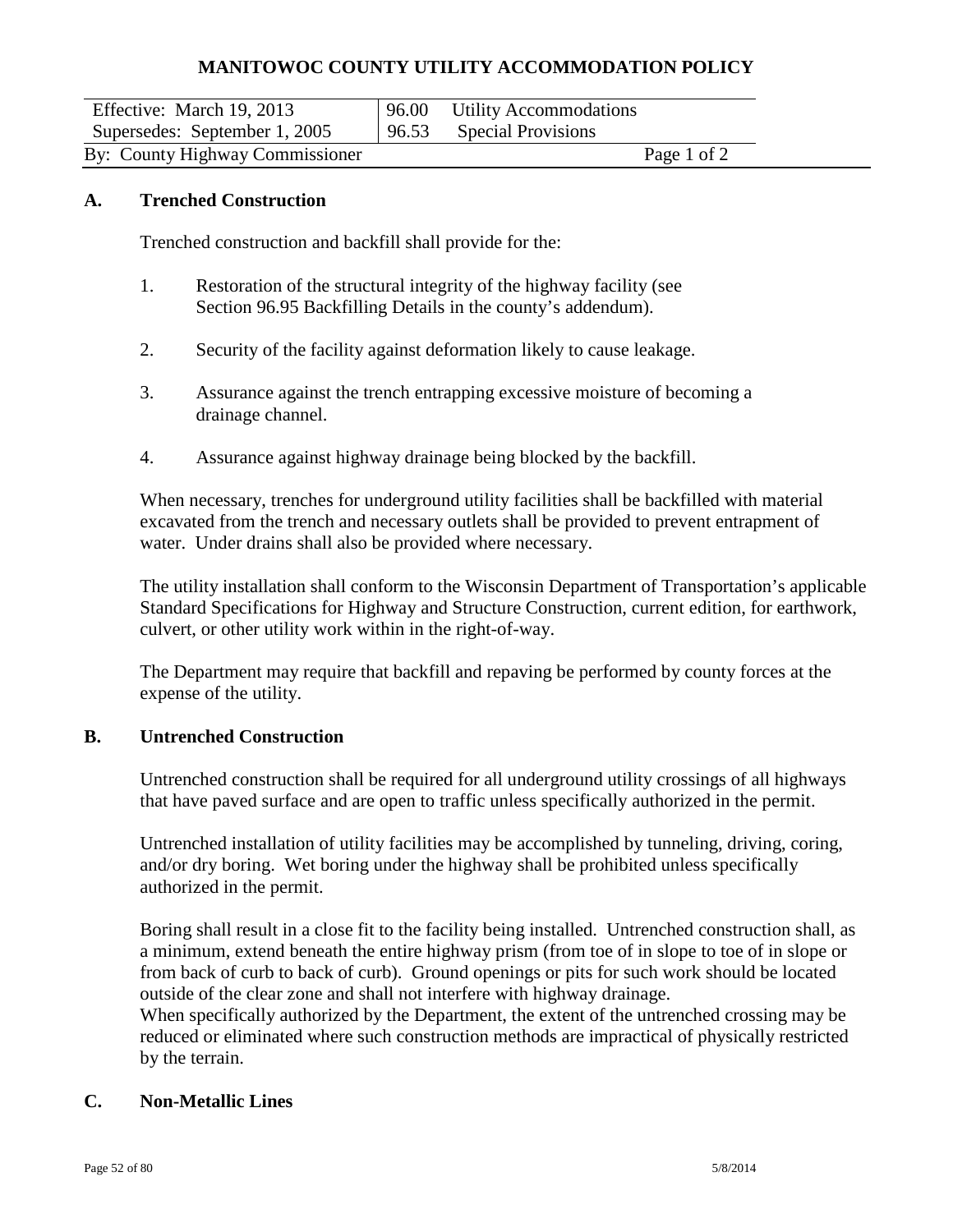Any non-metallic pipe, cable, or other kind of utility which lacks a continuous and integral metallic component capable of detection by locating instruments shall be accompanied in its location by a continuous detectable metallic tracer wire or metallic tape.

## **D. Casing**

Where crossings by underground lines are encased in protective conduit or duct, the encasement shall extend at least two feet beyond the toe of slope or three feet beyond the ditch line. On curbed sections it shall extend at least outside the outer curbs.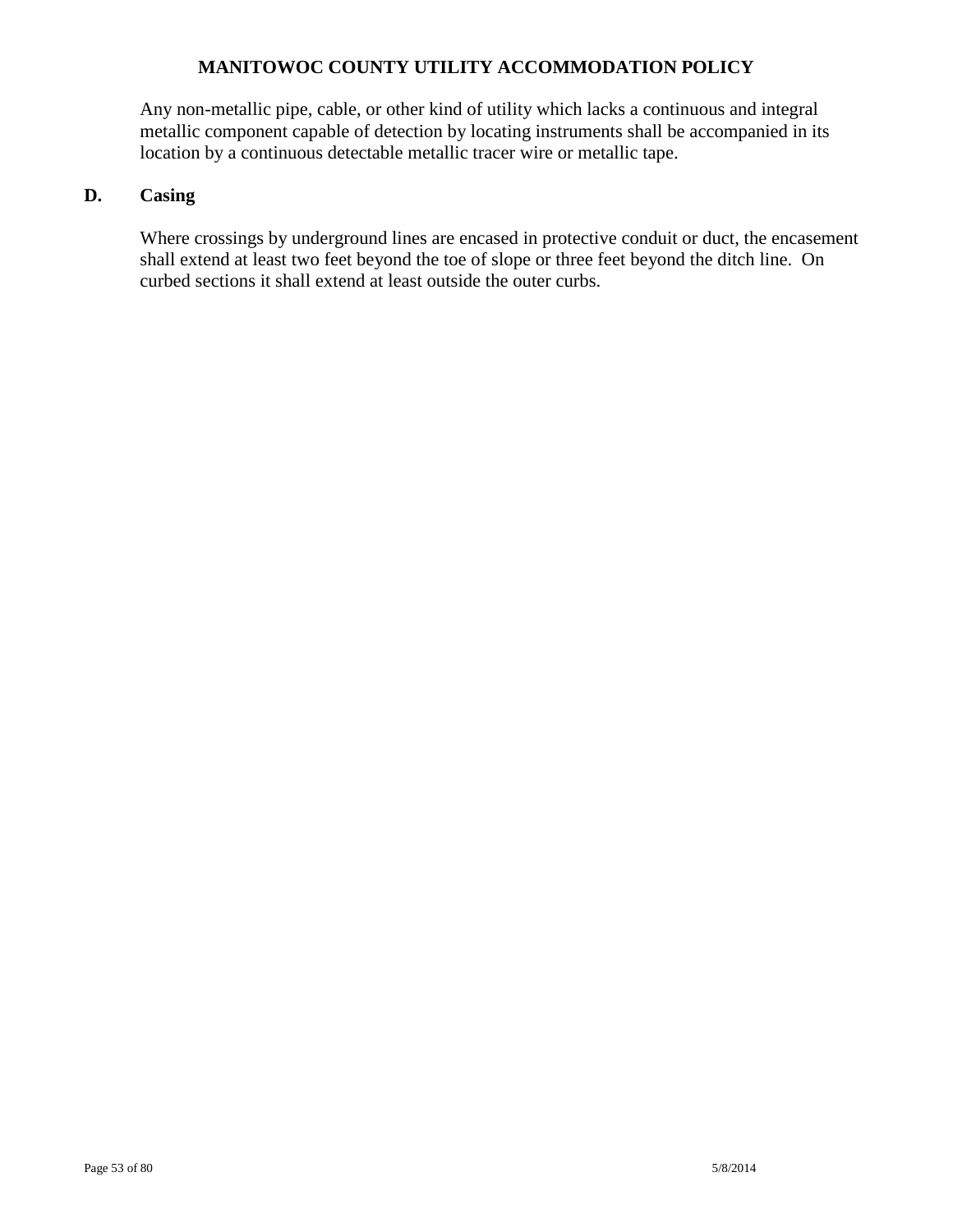| Effective: March 19, 2013       | 96.00 | <b>Utility Accommodations</b> |  |
|---------------------------------|-------|-------------------------------|--|
| Supersedes: September 1, 2005   | 96.54 | Cleanup and Restoration       |  |
| By: County Highway Commissioner |       | Page 1 of 2                   |  |

#### **A. Work Site Cleanup**

All debris, refuse, and waste resulting from the utility's activities shall be removed from the site and the motorists' view unless other wise provided by permit. Burning of cuttings, brush, or other debris shall not be permitted within the limits of the right-of-way. Also see Policy 96.50 (G) regarding chip spreading.

All replaced poles shall be completely removed from the highway. No replaced pole shall be allowed to remain, in whole or in part, and it shall not be sawed off. The pole's hole shall be properly backfilled and compacted. All anchor rods shall be removed or cut off one foot below ground level.

#### **B. Highway Restoration**

The utility shall be responsible for restoring the highway and the adjacent right-of-way to its original (as close as possible) condition within two weeks after completion of the facility installation. Exceptions may be allowed (e.g. in the case of bad weather) with prior installation. Failure of the utility to make prompt and satisfactory restorations of the highway or adjacent right-or-way may cause the Department to arrange for restoration by others at the utility's expense.

Any curb, gutter, pavement, sidewalk, driveway, gravel base, ballast, shouldering, material, or other highway element disturbed by the utility shall be restored to the qualities, grades compactions, conditions, etc. in accordance with the Wisconsin Department of Transportation's Standard Specifications for Highway and Structure Construction, current edition. Any subsequent heavings settlings or other faulting attributable to the permitted work shall be repaired in a manner satisfactory to the Department at the utility's expense. Section 96.95 Backfilling Details in the county addendum shall be used as a guide for backfilling excavation operations.

Any turfed area of the highway disturbed by the utility shall be restored with topsoil to the depth that existed prior to construction within the right of-of-way and reseeded to perennial grass or sodded to the satisfaction of the Department. Trees or vegetation which are damaged or destroyed shall be replaced in-kind unless specified in the utility's permit. Once replaced, the utility shall also maintain turfed areas, trees, and vegetation until they achieve sustained growth.

If, in the opinion of the Department, the permitted work or facilities are found to obstruct highway drainage, unduly increase the difficulty of highway maintenance, or in any other manner adversely affect a highway interest, the utility shall, upon notice, cure the fault as directed and restore the highway facility to the satisfaction of the Department.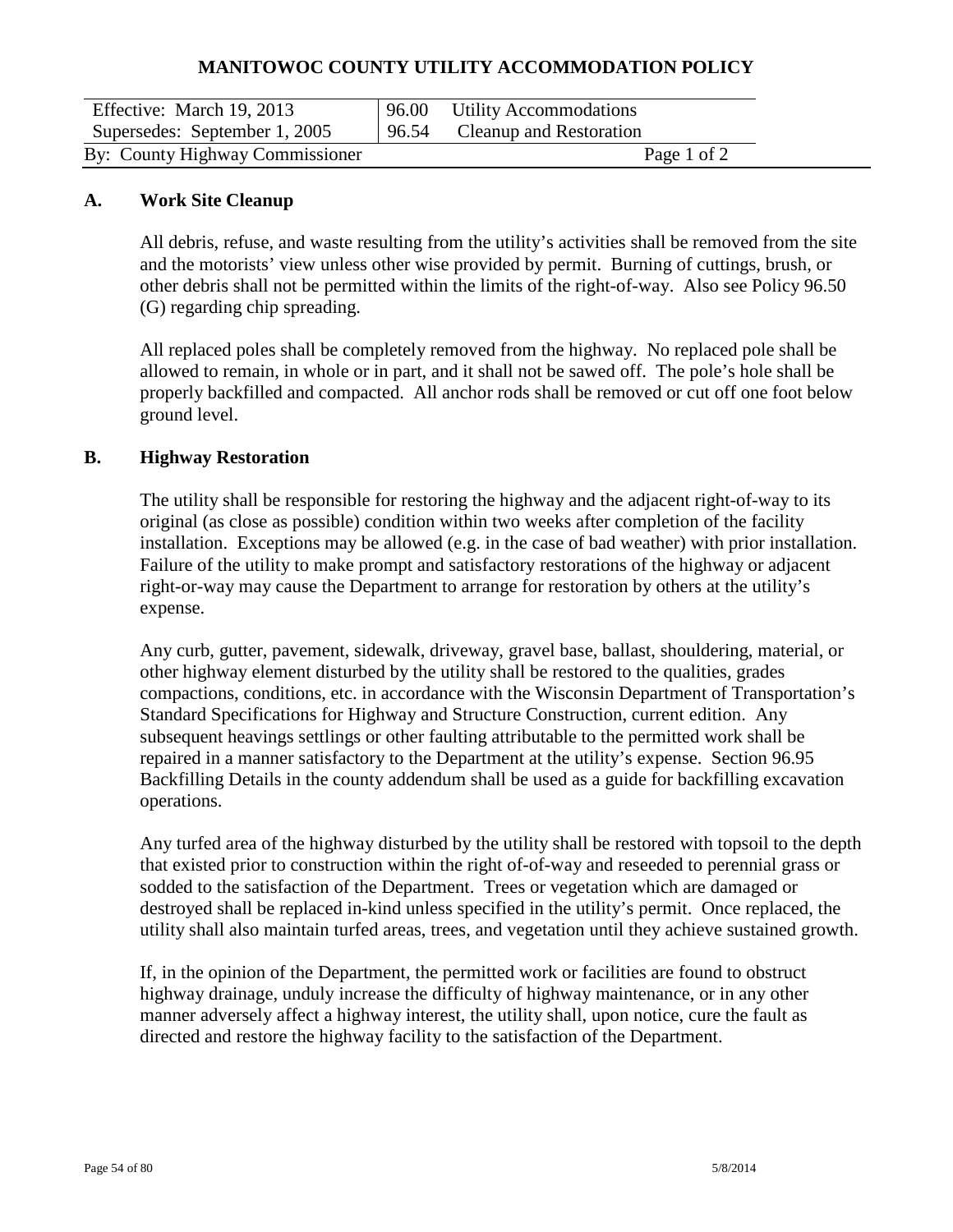| Effective: March 19, 2013<br>Supersedes: September 1, 2005 | 96.55 | 96.00 Utility Accommodations<br>Erosion Control and Storm Water<br>Management |  |
|------------------------------------------------------------|-------|-------------------------------------------------------------------------------|--|
| By: County Highway Commissioner                            |       | Page 1 of 3                                                                   |  |

#### **A. Authority**

A utility shall assure that proper erosion control and storm water management measures are implemented at all times during work operations. The utility shall also be responsible for providing erosion control and storm water management measures to protect all restored areas upon completion of the project until the replacement vegetation achieves sustained growth.

#### **B. Implementation**

The Department has divided utility operations into two categories—minor and major—for the purpose of determining erosion control and storm water management plan requirements. **When submitting its permit application form, a utility shall check the appropriate box for the category in which it feels the proposed operation belongs.** Based upon the information submitted, the Department has the option to change the category.

Should a change become necessary, the utility has some options. If the change is from the minor to major category, the utility may elect to submit an erosion control plan. It could also amend or revise and resubmit its permit application form provided a change in work methods could place the utility operation into the minor category. If the change is from major to minor, the utility may still use its proposed erosion control plan.

#### **C. Major Projects**

#### **1. Definition**

Major projects are defined as excavations which will not be restored in the same day or immediately the next day. Examples of utility projects that may fall under the major category include, but are not limited to, the following:

- 1. Grading on right-of-way.
- 2. Large, open pavements/shoulder cuts.
- 3. Large boring operations and boring pits.
- 4. Trenching operations.
- 5. Any project adjacent to a waterway which is **not** classified as "routine" under the DNR Waterway Crossings Agreement.

#### **2. Specific Guidelines**

Some key elements are highlighted as follows:

A utility shall submit an erosion control plan along with its permit application form. The plan may be either in written of pictorial format or both formats. A utility may use Chapter 10 of the Wisconsin Department of Transportation's Facilities Development Manual (FDM) or WCHA (DNR approved) Stand Erosion Control Plan as a guide in the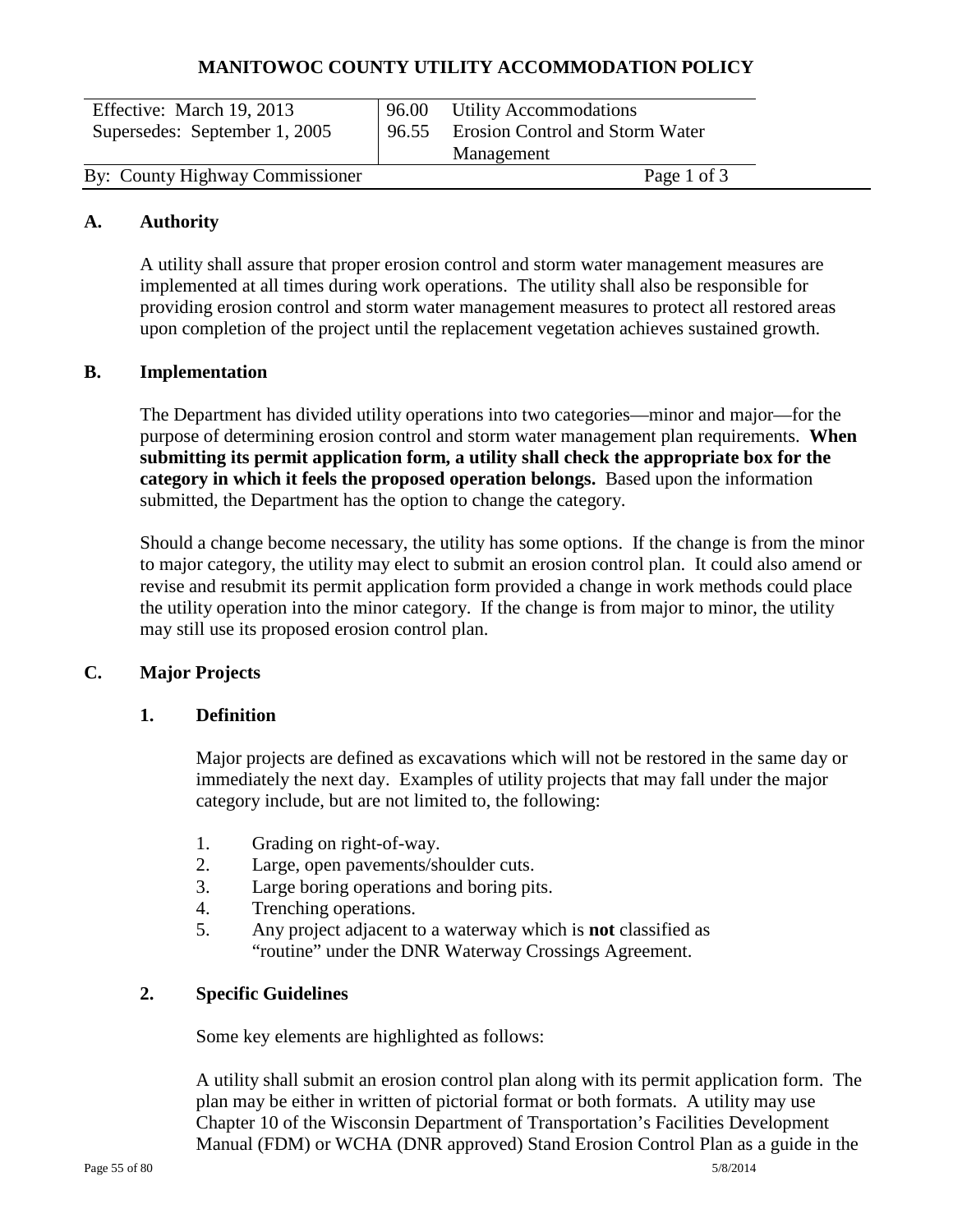proper selection, installation, and maintenance of erosion control and storm water management measures.

Drawings for some erosion control devices are also available in FDM Chapter 16. Joint Department/utility field meetings may also be needed to review proposed erosion control and storm water management plans.

All required erosion control and storm water management measures shall be installed at the job site prior to the commencement of work. The utility shall notify the Department at least 24 hours before the installation of the measures.The utility should check the box on the permit application form that is aware of the notification requirement.

*Comment:* It is evident that with minor projects there is no need for a utility to have erosion control and storm water management measures in place prior to the start of construction. Therefore, prior notification to the Department is not required.

After the installation of the permanent erosion control and storm water management measures is completed at a site or when the temporary erosion control and storm water management measures are no longer required for their intended purpose, the utility shall remove all temporary erosion control and storm water management measures.A utility should be aware that after the installation or alteration of a facility a considerable amount of time (e.g. one to three months) may lapse between restorations of the right-of-way and removal of temporary erosion control measures. The Department will not consider a utility project to be "final" until the right-of-way has been restored **and** all temporary erosion control measures have been removed. Failure to remove temporary erosion control measures shall be handled under the guidelines listed in Policy 96.07.

After completion of construction activities and the installation of permanent erosion control and storm water management measures, the utility shall promptly notify the Department which will render an inspection of the site. The purpose of this inspection is to ensure that all permanent erosion control and storm water management measures are adequate and functioning properly.

The Department authorizes a utility to perform the once-per-week inspections required for a major project. The utility shall maintain a written record of the inspections and keep those notes on file for at least three years along with the utility's permit.

## **D. Minor Projects**

## 1. **Definition**

The Department is aware of various utility operations that disturb minor amounts of soil or, in fact, no soil. These "minor" projects shall not require a formal erosion control plan; however, a utility shall follow the guidelines listed in the next section*. Minor projects are defined as excavations which will be restored in the same day of immediately the next day.* Examples of utility projects that may fall under them minor category included, but are not limited to, the following:

a. Overhead crossings f. Hand digging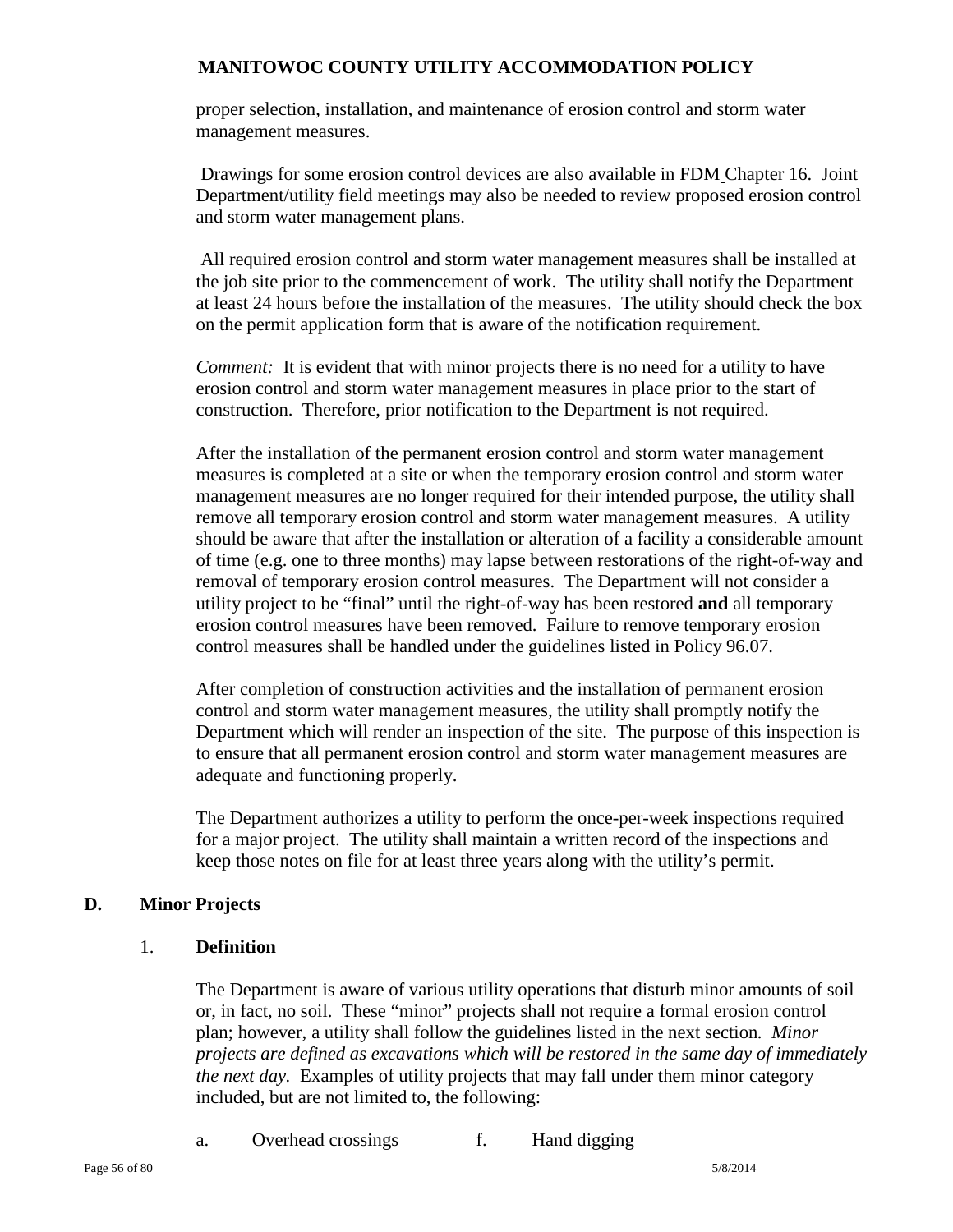- b. Pole installations g Small boring operations
	-
- c. Plowing operations (moles)
- d. Trenching operations h Small open pavement/ shoulder cuts
- e. Any project adjacent to a waterway which is classified as "routine" under the DNR Waterway Crossing Agreement.

The DNR defines "routine" as water crossing a commonly simply plowed-in directional bored crossing.

## **2. Guidelines for Erosion Control**

The utility shall respond to any soil disturbance by promptly replacing the soil and topsoil and/or temporary seeding and mulching the soil. This includes repairing equipment and vehicle tracks which also may disturb soil.

Erosion control devices such as hay or straw bales and slit fence shall be present at the job site or be immediately accessible in case changing weather conditions force a utility to take immediate action to project bare or loose soil. Soil piles left overnight shall be covered or protected with silt fence, etc. to prevent possible runoff.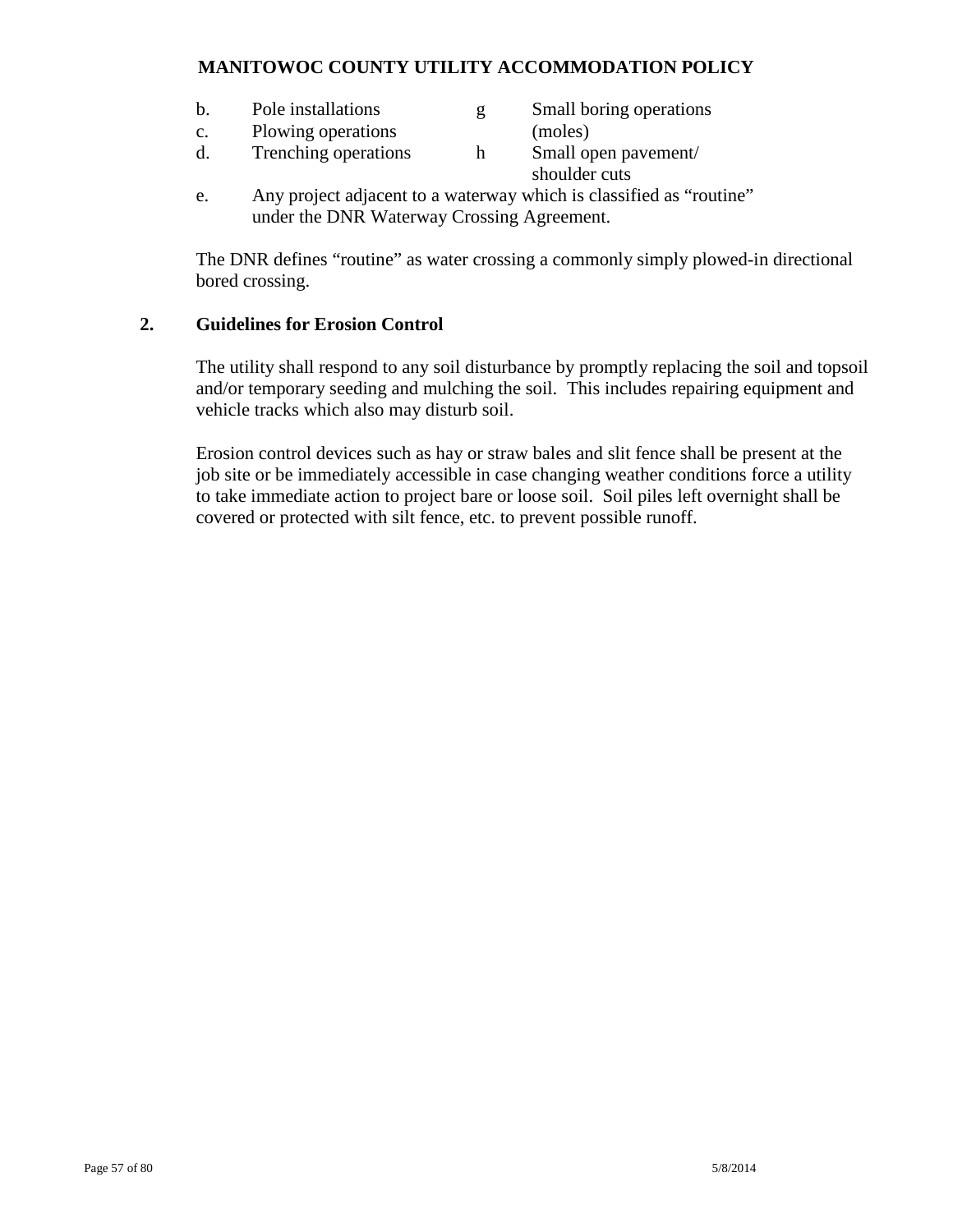| Effective: March 19, 2013       | 96.00 Utility Accommodations |
|---------------------------------|------------------------------|
| Supersedes: September 1, 2005   | 96.60 Specific Requirements  |
| By: County Highway Commissioner | Page 1 of 1                  |

The following sections, 96.61 through 96.64, cover the various specific requirements relevant to communications, electric, fluids and gasses, and private utility facilities.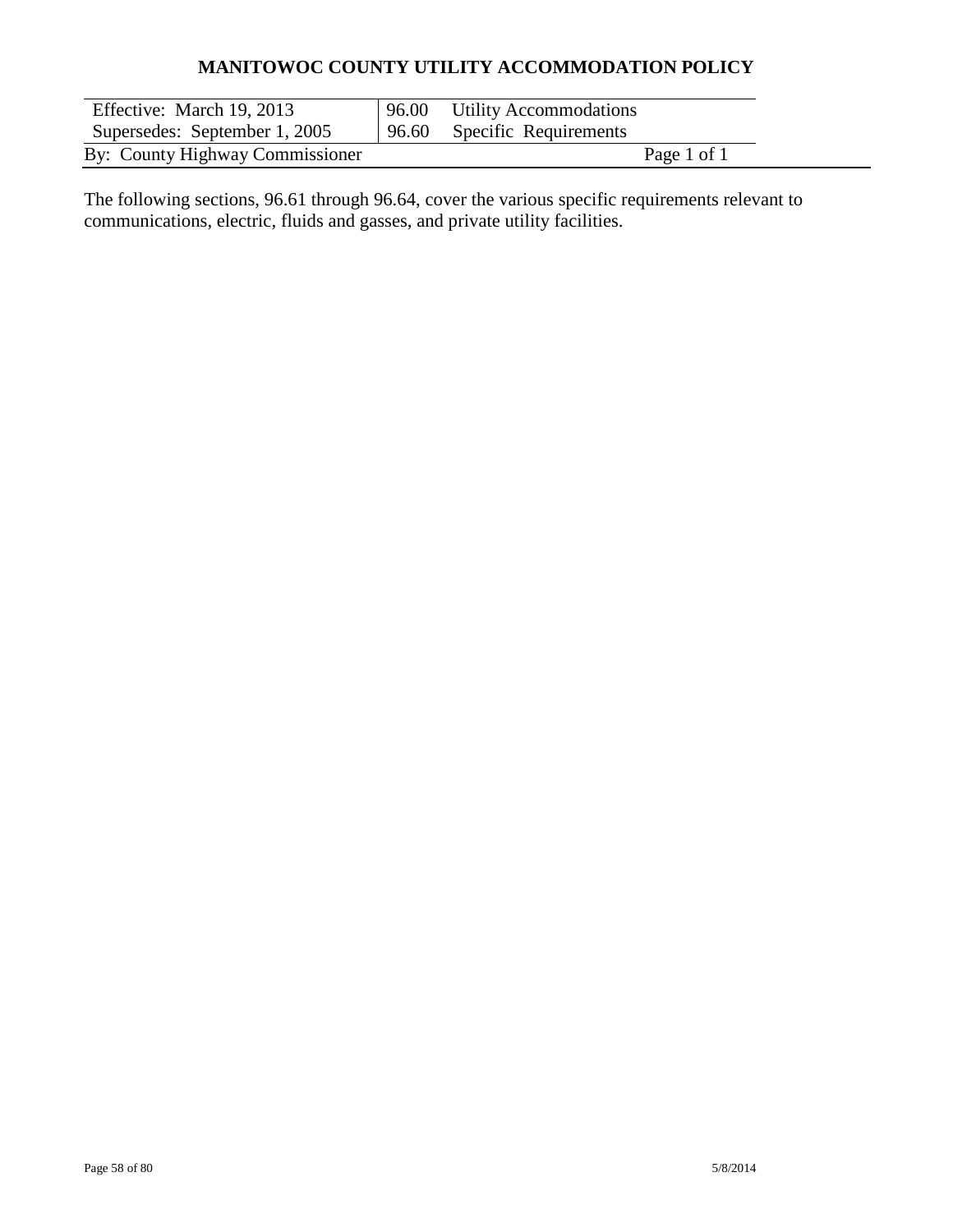| Effective: March 19, 2013       | 96.00 Utility Accommodations |  |
|---------------------------------|------------------------------|--|
| Supersedes: September 1, 2005   | 96.61 Communications         |  |
| By: County Highway Commissioner | Page 1 of 3                  |  |

## **A. Standards**

The minimum standards for the design, construction, operation, and maintenance of communication-type utility facilities shall be those embodied in the Wisconsin Administrative Code for each of the various utilities and phases of utility activities covered therein. When the codes, ordinances, or laws of government agencies having jurisdiction are more restrictive, they shall govern. When neither the Wisconsin Administrative Codes not the local governmental regulations apply, the communication facility shall at least conform with the currently applicable National Electrical Safety Code.

#### **B. Type of Construction**

For above ground (overhead) installations, the following should be considered:

1. Single Pole

Any Longitudinal installations of overhead lines within the right-of-way should utilize single pole construction.

2. Joint Use

Joint use pole construction should be used:

- a. At locations where more than one utility or type of facility is involved.
- b. When the right-of-way widths approach the minimum needed for safe operations or maintenance requirements.
- c. When separate installations require extensive removal or alterations of trees.

## **C. Down Guy Locations**

Guy wires to ground anchors and other supporting or bracing devices shall not be placed between a pole and traveled way where they would encroach upon the clear zone unless specifically authorized by the Department utilizing breakaway technology.

#### D. **Maintenance Activities**

Certain maintenance and other type of utility activities are considered minor in nature and all be allowed to be performed without an additional permit provided that such maintenance shall be performed in accordance with this Policy. However, should any of these selected maintenance activities be performed on facilities located within freeway right-of-way or significantly impact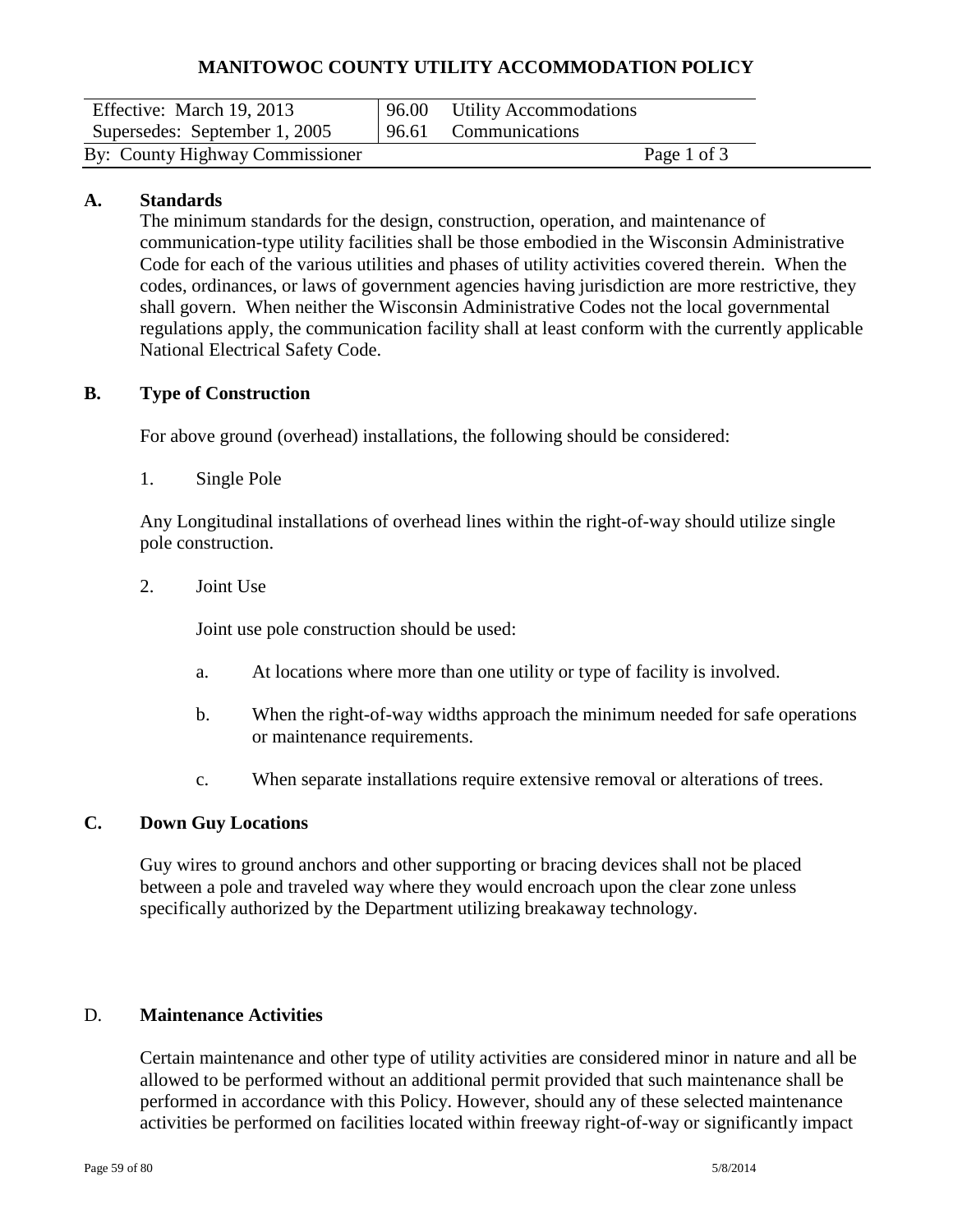the free flow of traffic on any other highway (closure of travel lane, diversion of traffic, etc.)< a permit shall first be obtained from the Department.

No additional permit is required for:

- 1. Repair or replacement of overhead service wire.
- 2. Repair or replacement of overhead cable and terminal hardware two spans or less.
- 3. Replace pole, same location, and maximum of 10 poles per 5-mile section.

Note: Once a new pole is installed, all attached facilities (electric, telephone, CATV, etc.) shall be transferred to the new pole in a timely manner. The old pole shall then be completely removed in accordance with Policy 96.54 (A).

- 4. Locate buried facilities.
- 5. Stake route for proposed buried cable.
- 6. Connect and test wiring at buried cable pedestal locations.
- 7. Cross arm, bracket, and hardware repair/replacement.
- 8. Add anchor, guy, of brace between pole and right-of-way line and no closer to traveled way the pole.
- 9. Trench a pole to maintain or increase roadside clearance.
- 10. Repair of replace overhead conductor 2 spans or less.
- 11. Line patrolling.
- 12. Inspection of manholes (includes water removal, cable tagging, and minor modifications, etc.)
- 13. Electrolysis surveys.
- 14. Test for location of underground lines.
- 15. Paint poles, towers, or cross arms.
- 16. Straighten pole, cross arm, or brace.
- 17. Test or treat existing pole.
- 18. Remove debris from overhead line.
- 19. Repair or add grounds.
- 20. Resag, reattach, or rearrange conductor.
- 21. Repair cable bonding.
- 22. Survey lines.
- 23. Replace pole tags and signs.
- 24. Reinforce existing pole.
- 25. Mark location of proposed pole/proposed cable.
- 26. Grass cutting or snow plowing.
- 27. Trim trees or remove brush for existing line.
- 28. Minor repair of lines (installation of buried splices, etc.).
- 29. Sign and marker installation/replacement.
- 30. Replace/remove line in existing duct.
- 31. Surveying and resetting reclosures.
- 32. Abandonment of underground facility shall be performed in accordance with 96.06(B) of this Policy.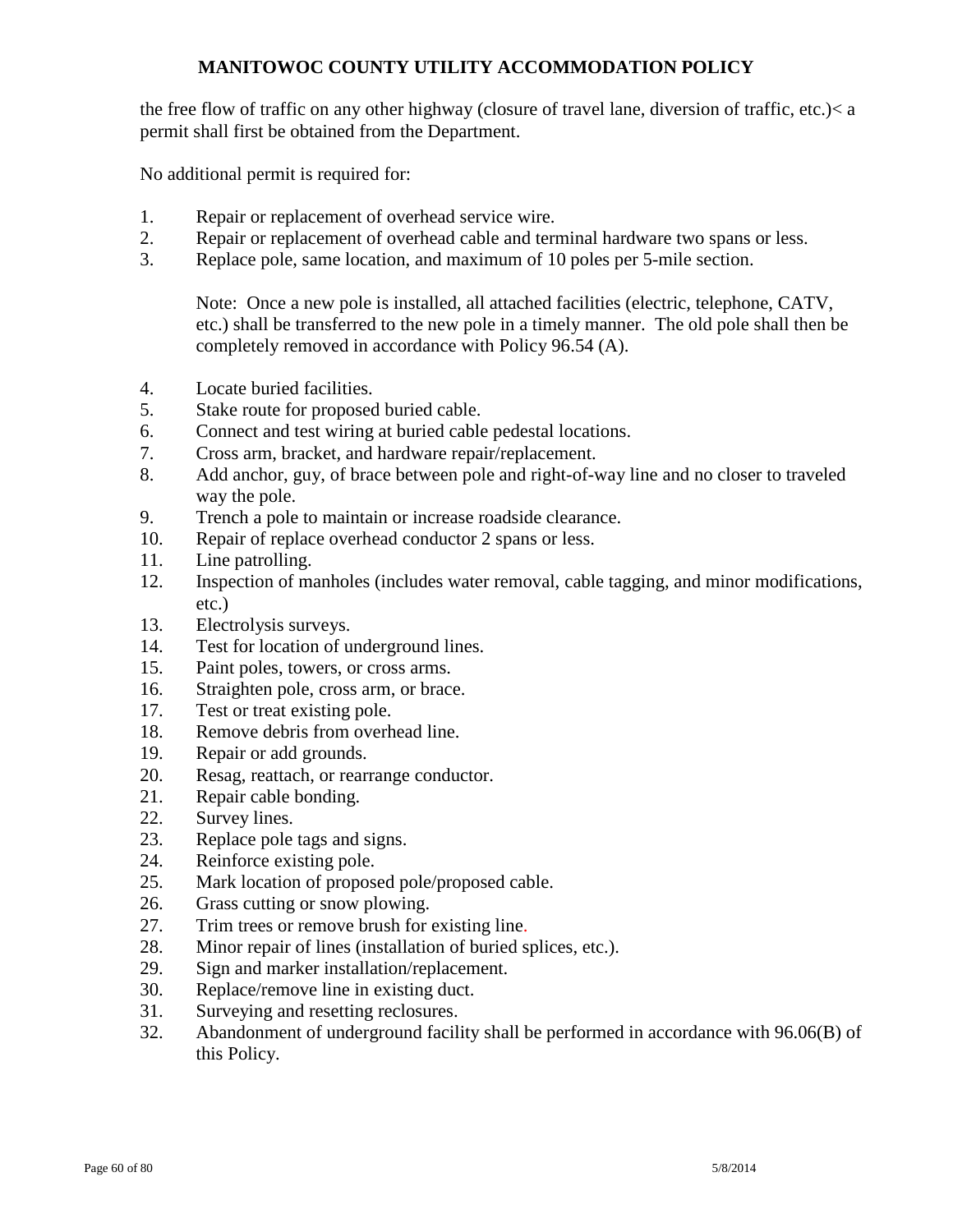| Effective: March 19, 2013<br>Supersedes: September 1, 2005 | 96.00 Utility Accommodations<br>96.62 Electric |             |
|------------------------------------------------------------|------------------------------------------------|-------------|
| By: County Highway Commissioner                            |                                                | Page 1 of 3 |

#### **A. Standards**

The minimum standards for the design, constructions, operation, and maintenance of electrictype utility facilities shall be those embodied in the Wisconsin Administrative Code for each of the various utilities and phases of utility activities covered therein. When the codes, ordinances, or laws of governmental agencies having jurisdiction are more restrictive, they shall govern. When neither the Wisconsin Administrative Codes nor the local governmental regulations apply, the electrical power facility shall at least conform to the currently applicable National Electrical Safety Code.

#### **B. Additional Permit Information**

For transmission-type installations, the permit application form shall specify the proposed operating voltage or voltages.

#### **C. Type of Construction**

For above ground (overhead) installations, the following should be considered:

1. Single Pole

Joint use single pole construction should be used:

- a. At locations where more than one utility or type of facility is involved.
- b. When the right-of-way widths approach the minimum needed for safe operations or maintenance requirements.
- c. When separate installations require extensive removal of alteration of trees.

#### **D. Down Guy Locations**

Guy wires to ground anchors and other supporting or bracing devices shall not be placed between a pole and the traveled way where they would encroach upon the clear zone unless specifically authorized by the Department utilizing breakaway technology.

#### **E. Maintenance Activities**

Certain maintenance and other type of utility activities are considered minor in nature and shall be allowed to be performed without an additional permit same as 96.61(D). However, should any of these selected maintenance activities be performed on facilities located within freeway right-of-way (except #37) or significantly impact the free flow of traffic on any other highway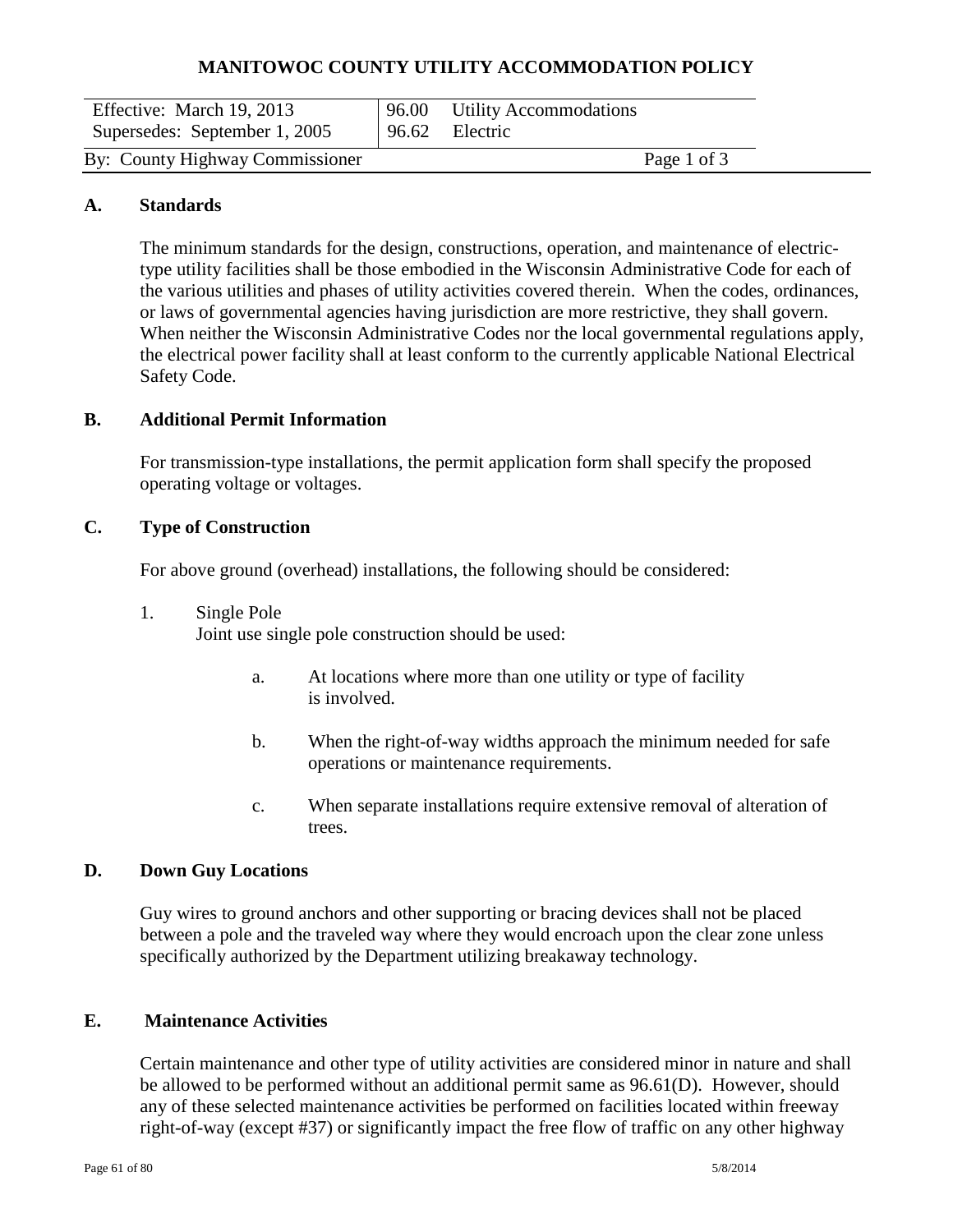(closure of travel lane, diversion of traffic, etc.), a permit shall first be obtained from the Department.

No additional permit is required for:

- 1. Switching.
- 2. Fuse replacement.
- 3. Transformation replacement.
- 4. Cross arm, bracket, and hardware repair/replacement.
- 5. Add anchor, guy, or brace between pole and right-of-way line or no closer to traveled way than pole.
- 6. Trench a pole to maintain or increase roadside clearance.
- 7. Replace pole, same location, and maximum of 10 poles per 5-mile section.

Note: Note: Once a new pole is installed, all attached facilities (electric, telephone, CATV, etc.) shall be transferred to the new pole and the old pole removed within 60 days. The old pole shall then be completely removed in accordance with Policy 96.54 (A).

- 8. Repair of replacement of overhead conductor 2 spans or less.
- 9. Line patrolling.
- 10. Manhole inspections (includes water removal, cable tagging, minor modifications, etc.)
- 11. Electrolysis surveys.
- 12. Test for location of underground lines.
- 13. Paint poles, towers, or cross arms.
- 14. Straighten pole, cross arm, or brace.
- 15. Test or treat existing pole.
- 16. Clean insulators.
- 17. Remove debris from overhead line.
- 18. Repair or add grounds.
- 19. Resag, reattach, or rearrange conductor.
- 20. Sample or test insulating oil.
- 21. Repair cable bonding.
- 22. Install of remove transformer or regulator.
- 23. Survey lines.
- 24. Replace outdoor lighting bulbs and cleaning glass.
- 25. Repair or replace outdoor lighting control.
- 26. Reset time clocks or control switch.
- 27. Replace pole tags or signs.
- 28. Reinforce existing pole.
- 29. Mark location of proposed pole/proposed cable.
- 30. Grass cutting or snow plowing.
- 31. Trim trees or remove brush for existing line.
- 32. Sign and marker installation/replacement.
- 33. Minor repair of lines (splice, etc.).
- 34. Replace/remove line in existing duct.
- 35. Repair or replace overhead service.
- 36. Reading service meters (access from expressway or free shoulders is allowed during nonpeak rush hours only).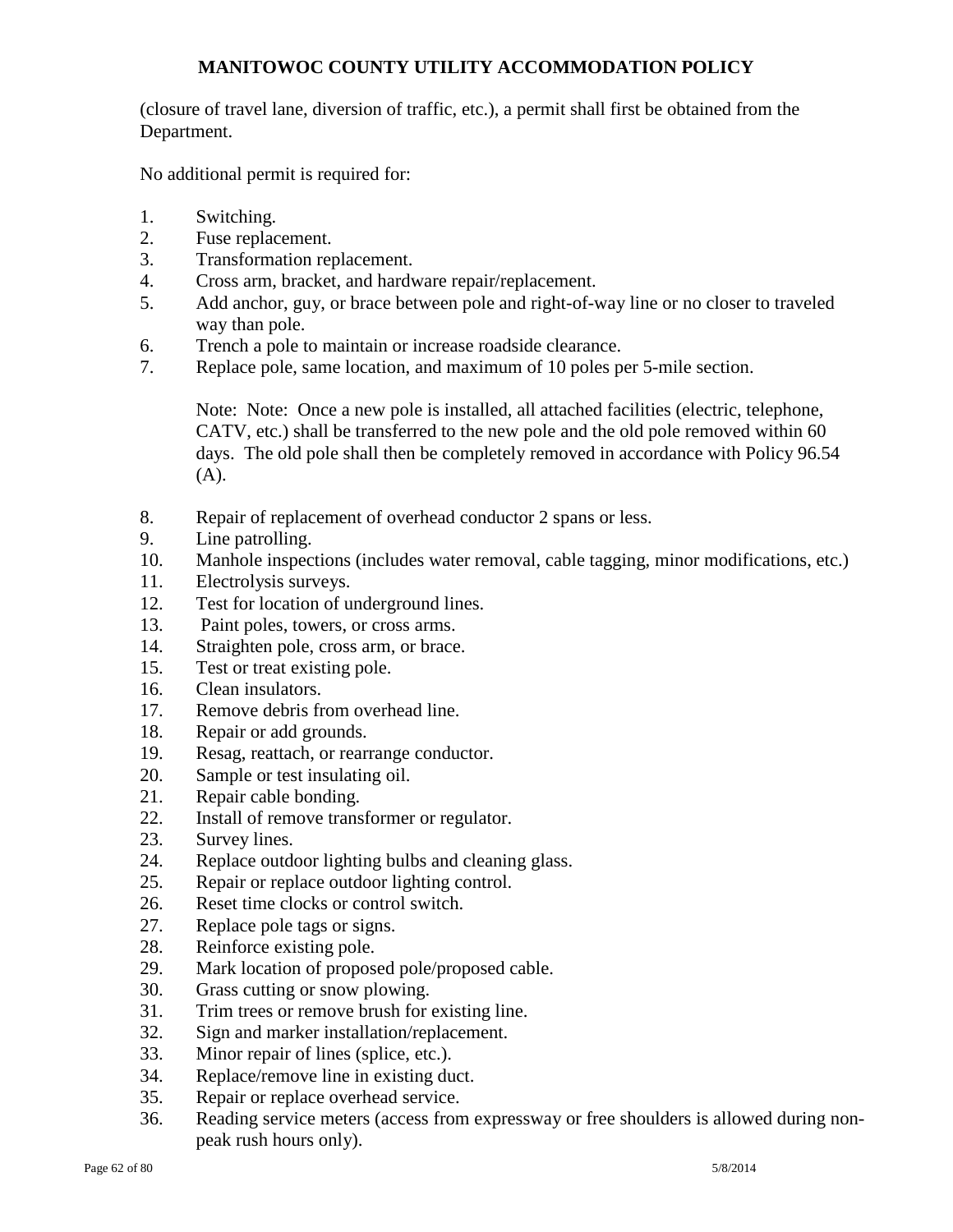- 37. Locate buried facilities.<br>38. Surveying and resetting
- 38. Surveying and resetting reclosures.<br>39. Abandonment of underground facili
- 39. Abandonment of underground facility shall be performed in accordance with 96.06(B) of this Policy.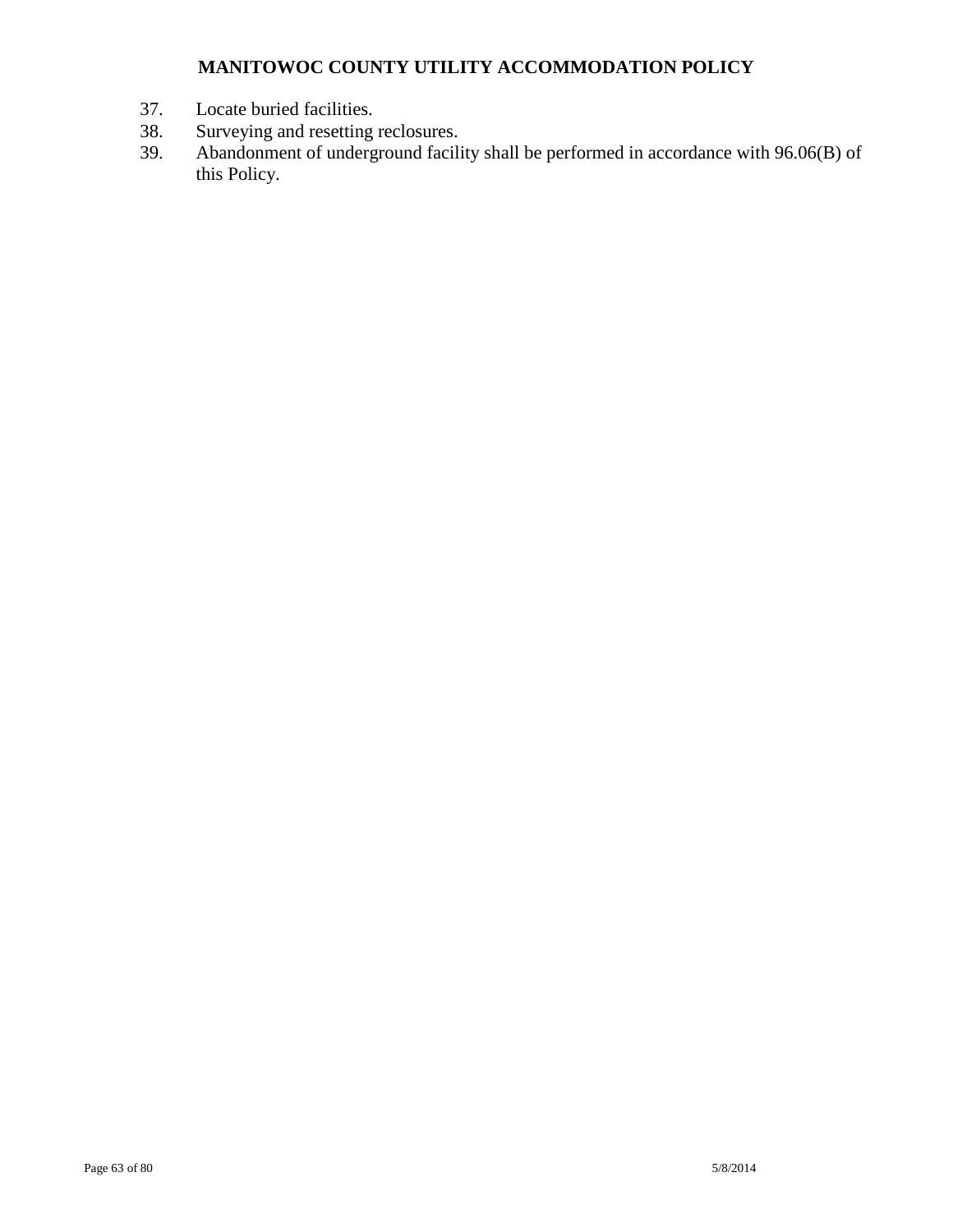| Effective: March 19, 2013       |       | 96.00 Utility Accommodations |             |  |
|---------------------------------|-------|------------------------------|-------------|--|
| Supersedes: September 1, 2005   | 96.63 | <b>Fluids and Gases</b>      |             |  |
| By: County Highway Commissioner |       |                              | Page 1 of 3 |  |

#### **A. Standards**

The minimum standard for the design, construction, operation and maintenance of fluid and gas type utility facilities shall be those embodied in the Wisconsin Administrative Code. For each of the various utilities and phases of utility activities covered therein. When the codes, ordinances, or laws of governmental agencies having jurisdiction are more restrictive, they shall govern.

In Addition to the Wisconsin Administrative Code and local governmental regulations, the utility installations shall at least meet the following requirements:

- 1. Water lines shall confirm with the currently applicable specifications of the American Water Works Association and the Standard Specifications for the Water and Sewer Construction in Wisconsin.
- 2. Pressure pipelines shall conform with the currently applicable requirements of Title 49, Code of Federal Regulations of the Office of Pipeline Safety.
- 3. Liquid petroleum pipelines shall conform to the currently applicable recommended practice of the American Petroleum Institute for pipeline crossings under railroads and highways.
- 4. Sanitary and storm sewers shall conform to the currently applicable specifications of the Standard Specifications for Water and Sewer Construction.

#### **B. Irrigation and Drainage, Pipes, Ditches, and Canals**

Irrigation and drainage facilities installed across the right-of-way generally shall be designed and constructed in accordance with the Wisconsin Department of Transportation's specifications as shown in Chapter 16, Standard Detail Drawings, of the Facilities Development Manual. Appurtenances which would constitute a hazard to traffic shall not be permitted within the clear zone and should be located outside of the right-of-way. Where ditch rider roads are adjacent to ditches or canals that cross the highway, consideration shall be given to safety, traffic, operations, and economic features when providing for the continuity of such roads.

#### **C. Requirement for Appurtenances**

Vent standpipes are not required for casings but when used, the vent shall be located and constructed to no interfere with maintenance of the highway no be concealed by vegetation. These pipes should stand near a fence of the right-of –way line.

If drains are provided for casings, tunnels, or galleries enclosing carriers or liquids, liquefied gases, or heavy gases, they shall not our fall into highway ditches or natural water courses.

#### **D. Special Treatment of Pipelines**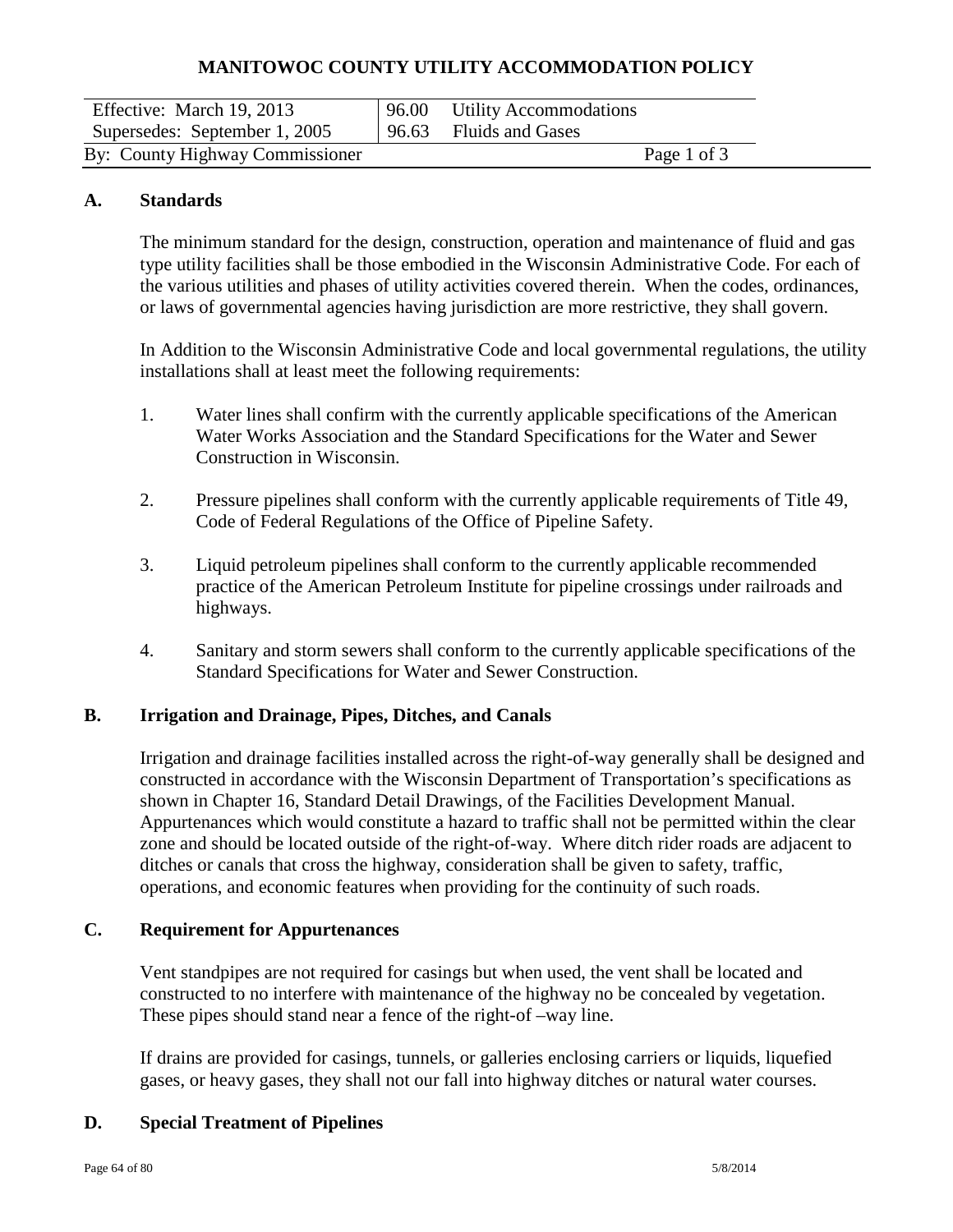## 1. General Policy

Special treatment of pipelines beneath highways, including interstates and other freeways and including any median, should not be required provided the pipe would be installed by jacking and/or dry boring the carrier pipe to an essentially snug fit.

## 2. Special Treatment

The Department shall require special treatment such as casing, cathodic protection, thickened wall carrier pipe, coating and wrapping concrete sleeves, or caps of particular pipe crossings if in the determination of the Department, such installation shall be more protective of the highway of or the safety and convenience of the traveling public. Some examples of locations where special treatment may be required include, but are not limited to, the following:

- a. Locations where a pipeline (whether crossing or a portion of pipe paralleling the highway) would pass in close proximity to a sub structural part of a highway structure. This refers to pipes underground and not to pipes suspended on a highway structure, the latter of which should not require special treatment.
- b. Locations where a pipeline would pass beneath the slope wall below a highway structure.
- c. Locations where restraints inhabit a pipe from being placed or remaining at the depth required by code.
- d. Locations where the ground conditions are known to be particularly unstable.
- e. Locations where restraints inhibit a water pipe from being placed or remaining below the frost line.

## **E. Attachments to Structures**

Pipelines that will be attached to a highway structure shall not exceed a maximum internal pressure of 150 PSIG. Pipelines carrying pressures in excess of 150 PSIG shall be considered only if no other alternative location off the structure is feasible.

#### **C. Maintenance Activities**

Certain maintenance and other types of utility activities are considered minor in nature and shall be allowed to be performed without an additional permit. However, should any of these selected maintenance activities be performed on facilities located within freeway right-of-way or significantly impact the free flow of traffic on any other highway (closure of a travel lane, diversion of traffic, etc.) a permit shall first be obtained from the Department.

No additional permit required for:

- 1. Leak surveys (vehicle or walk patrol) line patrolling.
- 2. Pressure surveys (gauge check or setting of charts).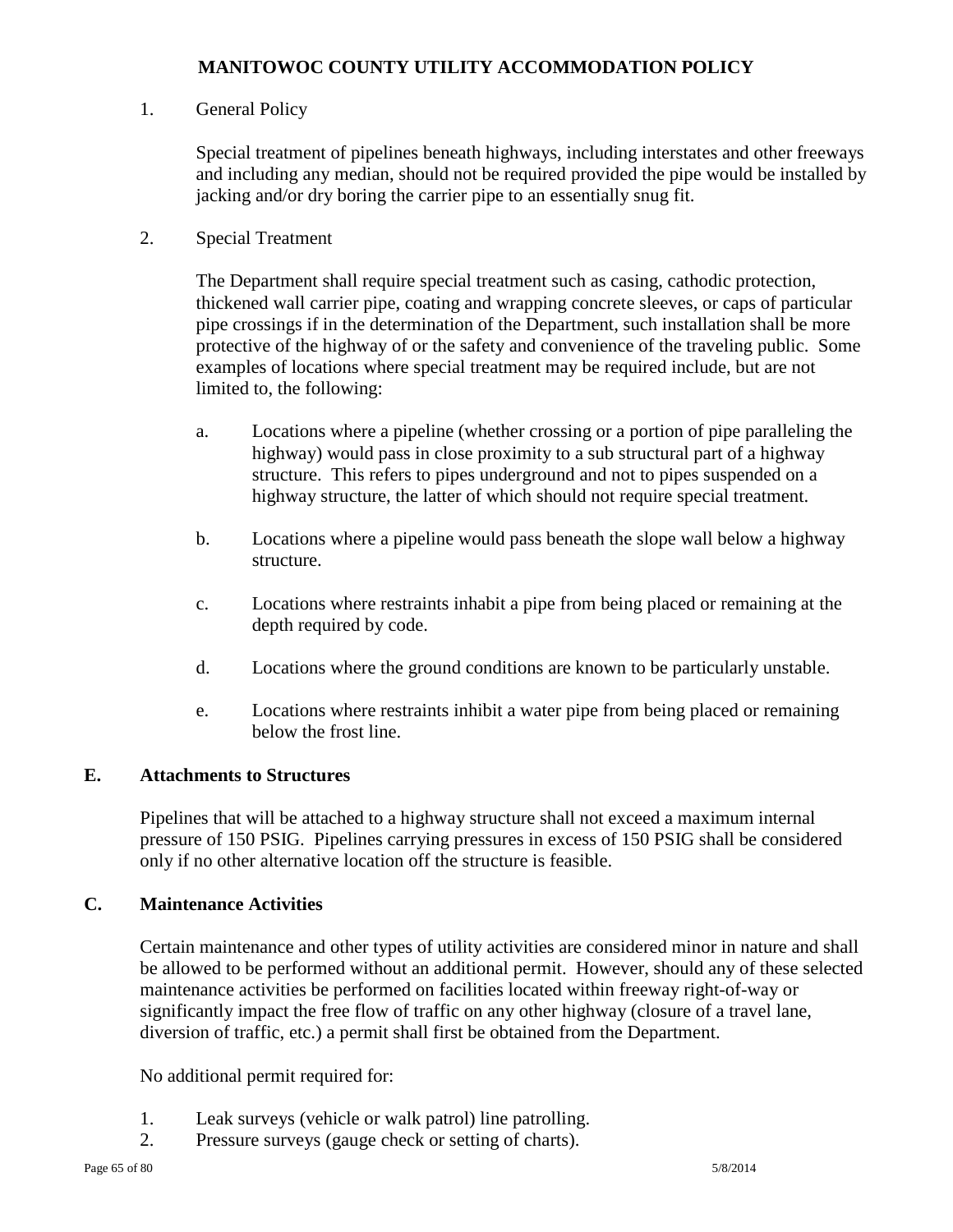- 3. Odorant checks.
- 4. Regulator maintenance (change out, lockup check, spring change, etc.).
- 5. Valve maintenance (activation check, grease, replacement, etc.).
- 6. Line purging
- 7. Exposed line survey and maintenance (on bridges, exposed valve assembly, etc.).
- 8. Line locates and facility marking.
- 9. Up rating pressure of main (monitoring).
- 10. Abandonment of underground facilities in place shall comply wit 96.06 (B) of this Policy.
- 11. Pit (vault) maintenance (water removal, painting, minor modifications).
- 12. Minor cutouts and repair of lines (installation of clamps, weld, etc.).
- 13. Cathodic protection checks and related repair.
- 14. Sign and marker installation/replacement.
- 15. Relief vent line inspection
- 16. Maintenance and repair of telemetering equipment.
- 17. Land surveying.
- 18. Painting above ground facilities.
- 19. Grass cutting or snow plowing.
- 20. Trim trees or remove brush for existing line.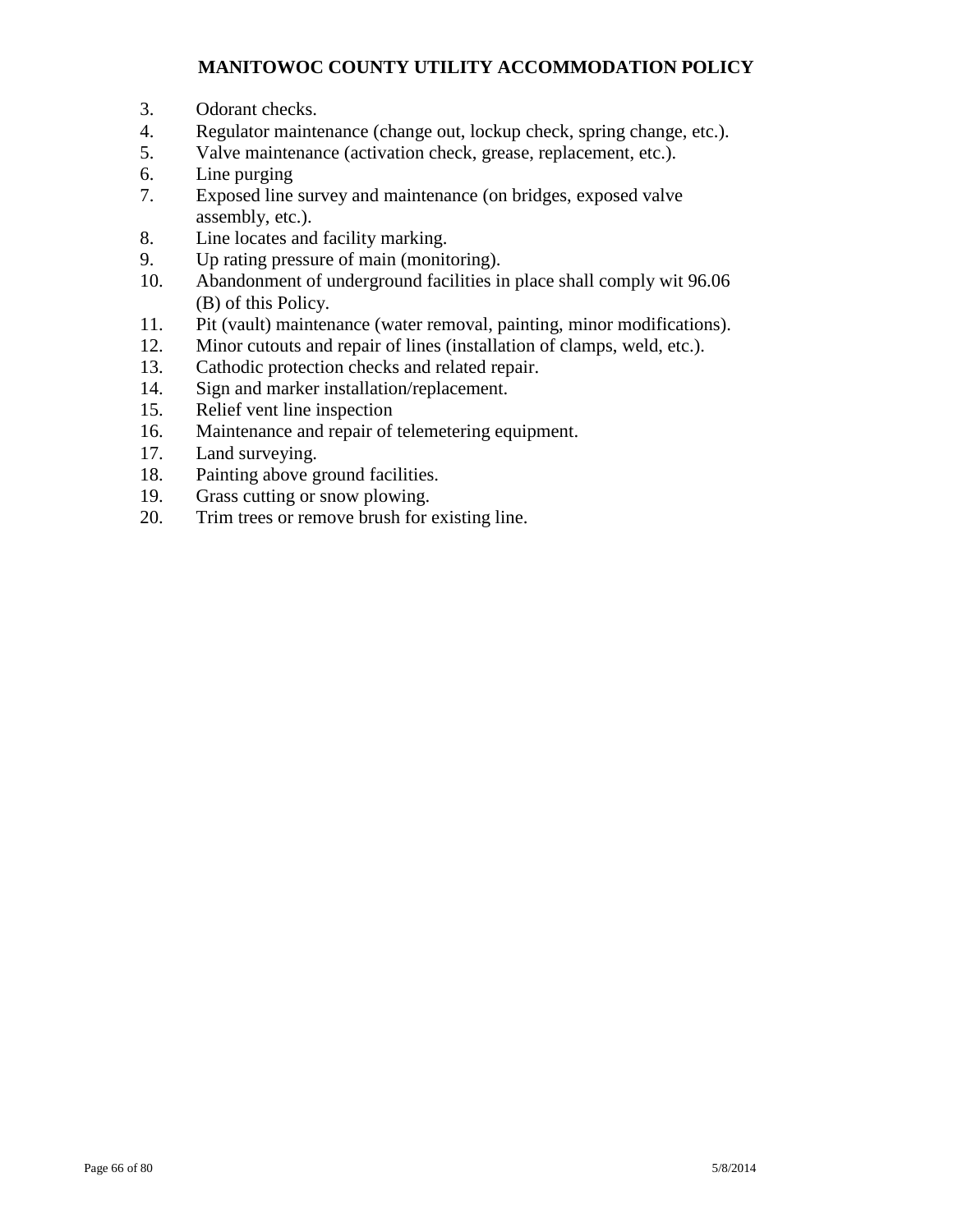| Effective: March 19, 2013       | 96.00 Utility Accommodations     |  |
|---------------------------------|----------------------------------|--|
| Supersedes: September 1, 2005   | 96.64 Private Utility Facilities |  |
| By: County Highway Commissioner | Page 1 of 1                      |  |

#### **A. General**

Private utility-type facilities may be allowed to cross Department highways and are not subject to approval by the Federal Administration (FHWA).

All private utility facilities shall follow the requirements of the Policy and shall be designed, constructed, operated, and maintained as described in the specific policies for communications, electric, fluid or gas lines, whichever more closely resembles the facility.

## **B. Occupation Fees**

Private utility installations may be assessed a fee by the Department for right-of-way crossing or occupation. The fee for each installation shall be determined on a case-by-case basis and may be based upon, but not limited to, the following:

- 1. The value of the facility.
- 2. Complexity of the installation.
- 3. Department review time.
- 4. Comparison with the value of private easements adjacent to the proposed location.
- 5. Comparison with fee schedules for other similar utility installations in Wisconsin and across the nation.

#### **C. Additional Requirements**

Based upon the proposed private utility installation's potential for damage to the highway, adjacent right-of-way, or the environment, the Department may require the following to be submitted with a permit application form:

- 1. Evidence of commercial general liability, workers compensation and employer's liability, workers compensation and employer's liability, and commercial motor vehicle liability insurance.
- 2. A certificate of insurance which names the Department as an additional insured.
- 3. Approval from the Department of Natural Resources that the project will have not significant impact upon the environment.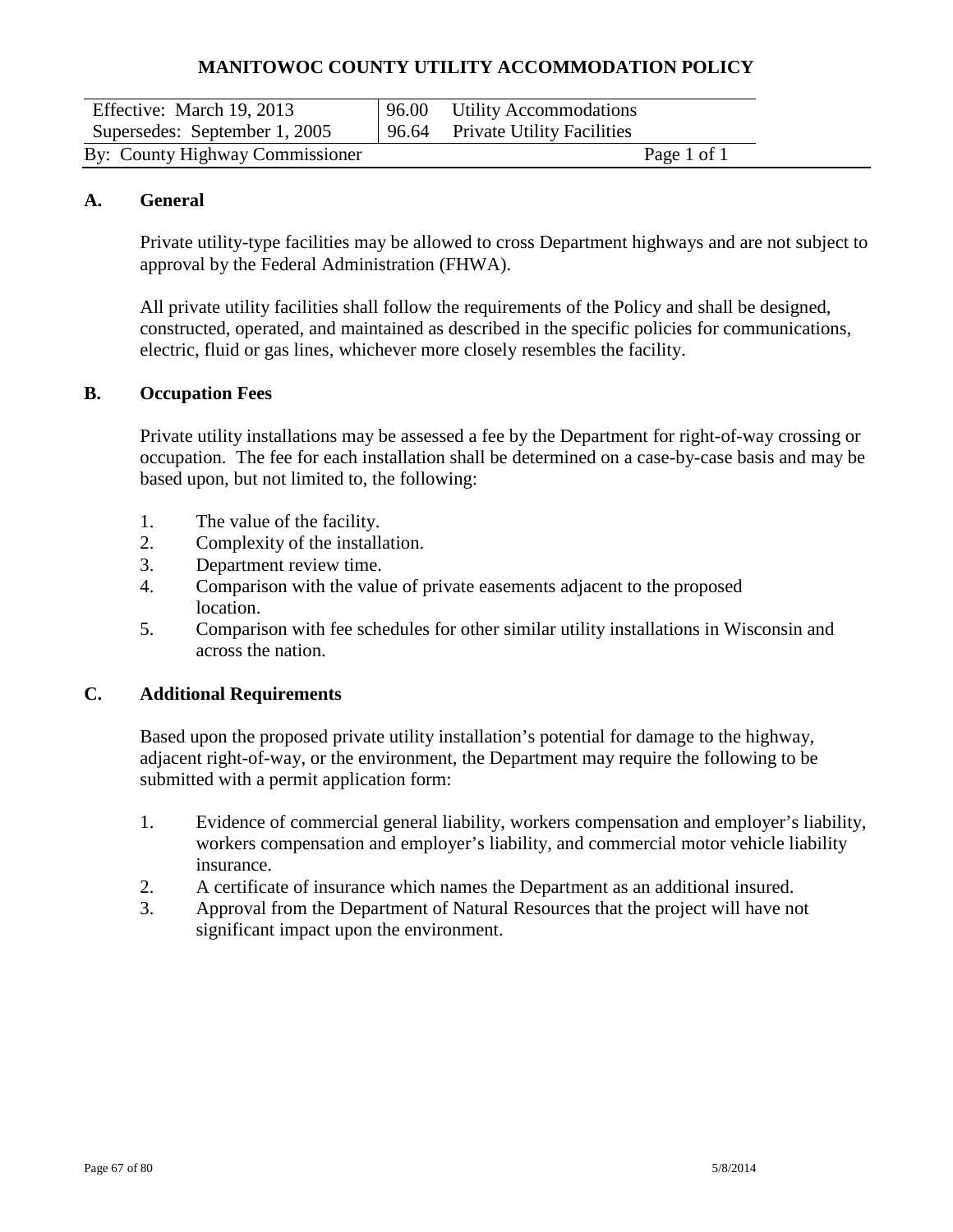| Effective: March 19, 2013       | 96.00 Utility Accommodations |  |
|---------------------------------|------------------------------|--|
| Supersedes: September 1, 2005   | 96.90 Appendices             |  |
| By: County Highway Commissioner | Page 1 of 1                  |  |

The following suggested sections may be included with this policy by individual counties to provide the user with additional information:

| Section 96.91 | County Map.                                                                                           |
|---------------|-------------------------------------------------------------------------------------------------------|
| Section 96.92 | County Staff Directory (list of Department utility contacts and<br>sheriff/law enforcement contacts). |
| Section 96.93 | Sample Permit Application Form.                                                                       |
| Section 96.94 | Highway Clearance Diagram.                                                                            |
| Section 96.95 | Backfilling Detail.                                                                                   |
| Section 96.96 | <b>DNR Region Service Centers.</b>                                                                    |
| Section 96.97 | <b>Environmental Conditions Discovery Checklist.</b>                                                  |
| Section 96.98 | Completion Certificate.                                                                               |
| Section 96.99 | Fees.                                                                                                 |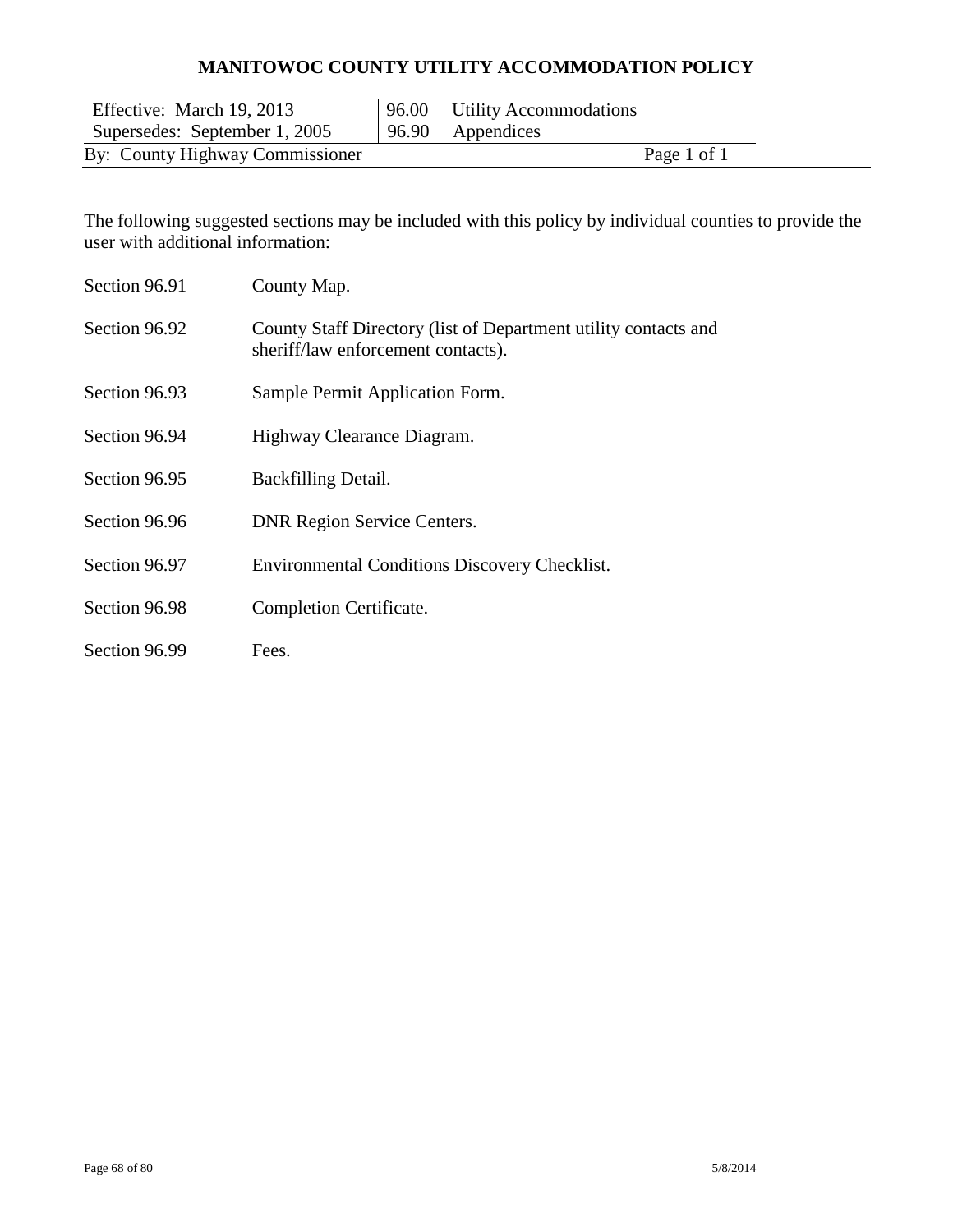| Effective: March 19, 2013       | 96             |
|---------------------------------|----------------|
| Supersedes: September 1, 2005   | S <sub>6</sub> |
| By: County Highway Commissioner |                |

6.00 Utility Accommodations<br>
ection 96.91 County Map County Map

Page  $1$  of 1

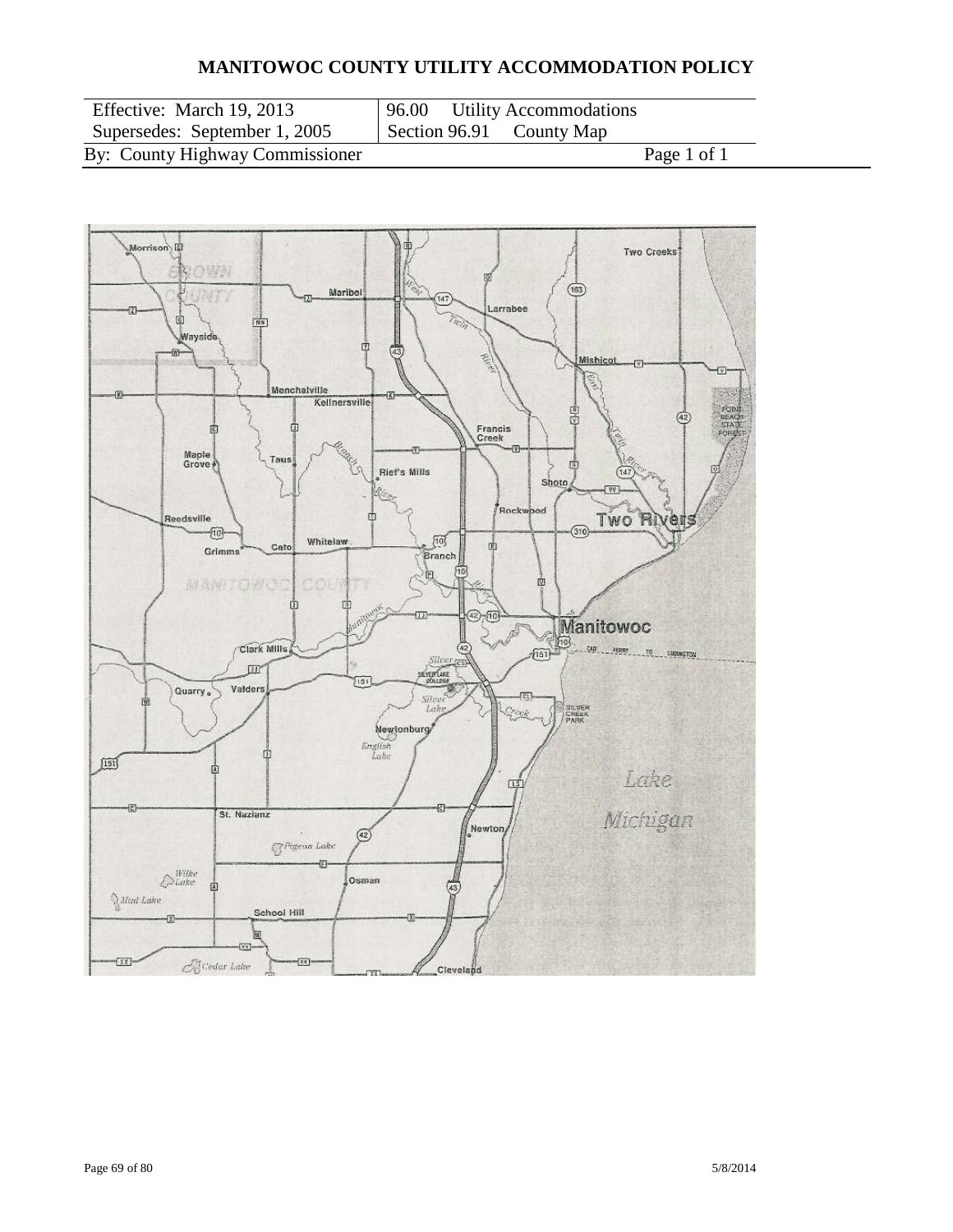| Effective: March 19, 2013       | 96.00 Utility Accommodations             |
|---------------------------------|------------------------------------------|
| Supersedes: September 1, 2005   | Section 96.92 County Contact Information |
| By: County Highway Commissioner | Page 1 of 1                              |
|                                 |                                          |
|                                 |                                          |
|                                 | MANITOWOC COUNTY STAFF                   |
|                                 |                                          |

# Commissioner Gary Kennedy (920) 683-4353 [garykennedy@co.manitowoc.wi.us](mailto:garykennedy@co.manitowoc.wi.us) Patrol Superintendent Gregory Grotegut (920) 683-4351 **State & County Permit** [gregorygrotegut@co.manitowoc.wi](mailto:gregorygrotegut@co.manitowoc.wi) Road Superintendent Brian Glaeser (920) 683-4346 brianglaese[r@co.manitowoc.wi.us](mailto:@co.manitowoc.wi.us) Non Emergency Dispatch (920) 683 4201 3500 STH "310"

Manitowoc, WI 54220 Phone: (920) 683-4345 Fax: (920) 683-4366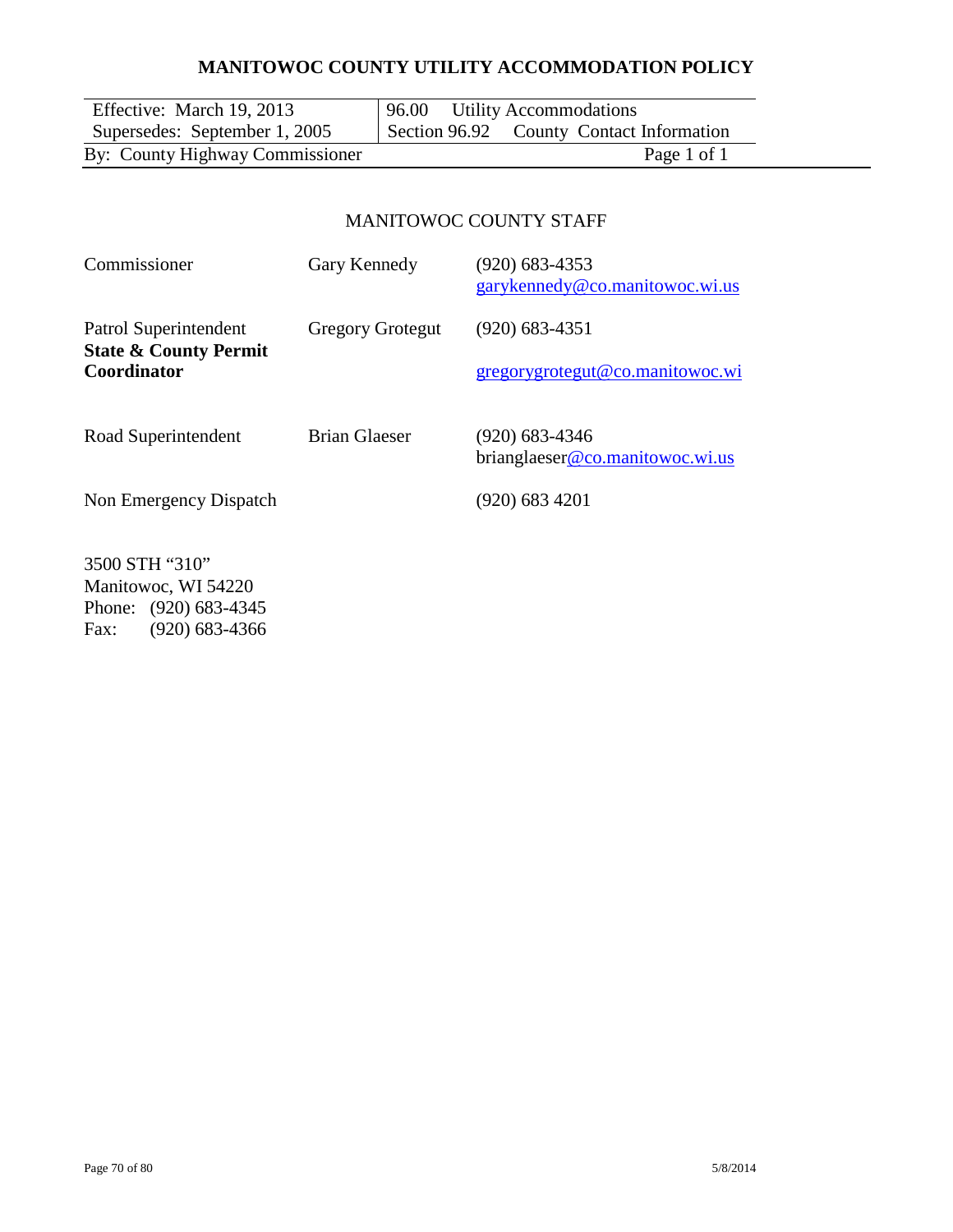| Effective: March 19, 2013<br>Supersedes: September 1, 2005 | 96.00 Utility Accommodations<br>Section 96.93 Sample Permit Application<br>Form |
|------------------------------------------------------------|---------------------------------------------------------------------------------|
| By: County Highway Commissioner                            | Page 1 of 2                                                                     |

Sample Permit Application Form on next page.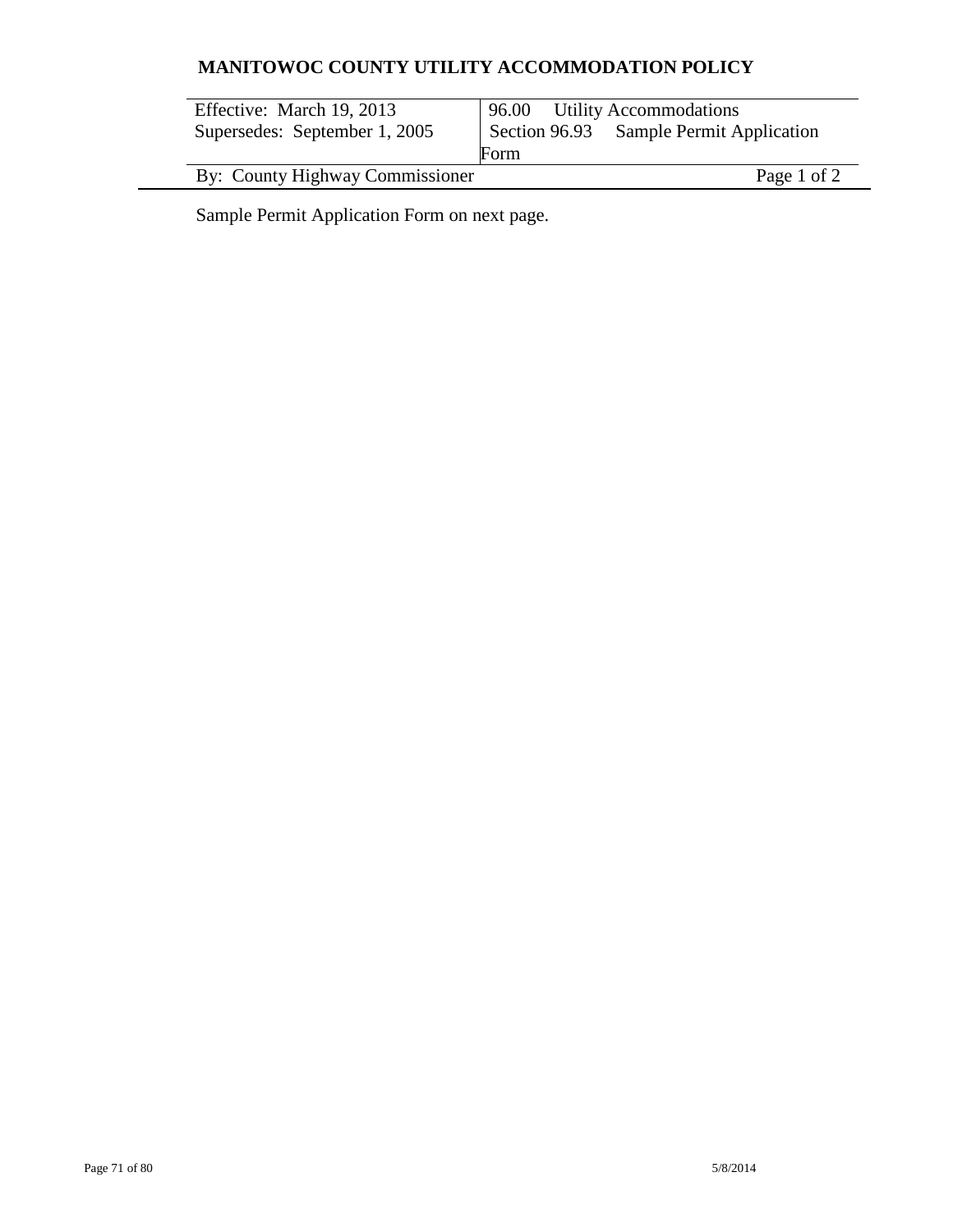| <b>MANITOWOC COUNTY HIGHWAY DEPARTMENT</b><br>APPLICATION/PERMIT to CONSTRUCT, OPERATE, |                                                                                                                                              |                                          |                                | <b>LOCATION INFORMATION</b><br>Highway(s):         |                                                                |                                     |                           |                                    |                           |  |
|-----------------------------------------------------------------------------------------|----------------------------------------------------------------------------------------------------------------------------------------------|------------------------------------------|--------------------------------|----------------------------------------------------|----------------------------------------------------------------|-------------------------------------|---------------------------|------------------------------------|---------------------------|--|
|                                                                                         | and MAINTAIN UTILITIES WITHIN HIGHWAY                                                                                                        |                                          |                                |                                                    | Town/Village/City of:                                          |                                     |                           |                                    |                           |  |
|                                                                                         | <b>RIGHT-OF-WAY</b>                                                                                                                          |                                          |                                |                                                    |                                                                |                                     |                           |                                    |                           |  |
|                                                                                         |                                                                                                                                              |                                          |                                |                                                    | $1/4$ of the                                                   |                                     | $1/4$ Sec                 | T.<br>N                            | R<br>E                    |  |
| Applicant/Company:                                                                      |                                                                                                                                              |                                          |                                |                                                    |                                                                |                                     |                           |                                    |                           |  |
| Address:                                                                                |                                                                                                                                              |                                          |                                |                                                    |                                                                | <b>ADDITIONAL INFORMATION</b>       |                           |                                    |                           |  |
|                                                                                         |                                                                                                                                              |                                          |                                |                                                    |                                                                |                                     |                           |                                    |                           |  |
| Office Phone:                                                                           |                                                                                                                                              |                                          |                                |                                                    | <b>Annual Service Connection Permit?</b>                       |                                     |                           | $\Box$ Yes                         | $\square$ No              |  |
|                                                                                         | Local Phone & Pager:                                                                                                                         |                                          |                                |                                                    | Utility Work Order #                                           |                                     |                           |                                    |                           |  |
| Plans Prepared By:                                                                      |                                                                                                                                              |                                          |                                | Fee Required?                                      |                                                                | $\square$ Yes                       | $\square$ No<br>Amount \$ |                                    |                           |  |
| Preparer's Phone:                                                                       |                                                                                                                                              |                                          |                                |                                                    |                                                                |                                     |                           |                                    |                           |  |
|                                                                                         |                                                                                                                                              |                                          |                                |                                                    |                                                                |                                     |                           |                                    |                           |  |
|                                                                                         | DESCRIPTION OF PROPOSED WORK (Check and fill out all that apply)                                                                             |                                          |                                |                                                    |                                                                |                                     |                           |                                    |                           |  |
| UTILITY TYPE:                                                                           | $\Box$ Electric $\Box$ Gas/Petroleum $\Box$ Communications                                                                                   |                                          |                                |                                                    | $\Box$ Water $\Box$ Sanitary Sewer                             |                                     |                           | $\Box$ Private Line                |                           |  |
|                                                                                         | $\Box$ Transmission $\Box$ Distribution $\Box$ Service                                                                                       |                                          |                                |                                                    | Facility Size/Capacity:                                        |                                     |                           |                                    |                           |  |
|                                                                                         |                                                                                                                                              |                                          |                                |                                                    |                                                                |                                     |                           | (diameter, #fibers, psi, Kv, etc.) |                           |  |
|                                                                                         | $\Box$ Temporary Draglines $\Box$ Roadside Transfer $\Box$ Permanent Piping                                                                  |                                          |                                |                                                    |                                                                |                                     |                           |                                    |                           |  |
|                                                                                         |                                                                                                                                              |                                          |                                |                                                    |                                                                |                                     |                           |                                    |                           |  |
|                                                                                         | ORIENTATION: $\Box$ Overhead $\Box$ Underground $\Box$ Parallel to Hwy Centerline $\Box$ Hwy Crossing $\Box$ Bridge Attachment $\Box$ Tunnel |                                          |                                |                                                    |                                                                |                                     |                           |                                    |                           |  |
|                                                                                         |                                                                                                                                              |                                          |                                |                                                    |                                                                |                                     |                           |                                    |                           |  |
| <b>WORK TYPE:</b>                                                                       | $\Box$ New Construction                                                                                                                      |                                          | $\Box$ Improve/Repair Existing |                                                    | $\Box$ Maintenance                                             |                                     | $\Box$ Removal            | $\Box$ Abandon in Place            |                           |  |
| CONSTRUCTION METHOD(S):                                                                 | $\Box$ Plow                                                                                                                                  | $\Box$ Trench                            | $\Box$ Bore                    | $\Box$ Suspend on Poles/Towers $\Box$ Open Cut Hwy |                                                                |                                     |                           |                                    | $\Box$ Cased              |  |
| $\Box$ Tree Cutting/Removal                                                             |                                                                                                                                              | $\Box$ Chemical Treatment of Trees/Brush |                                |                                                    |                                                                | <b>Erosion Control Designation:</b> |                           |                                    | $\Box$ Maior $\Box$ Minor |  |
|                                                                                         |                                                                                                                                              |                                          |                                |                                                    |                                                                |                                     |                           |                                    |                           |  |
|                                                                                         | Provide additional narrative if needed:                                                                                                      |                                          |                                |                                                    |                                                                |                                     |                           |                                    |                           |  |
|                                                                                         |                                                                                                                                              |                                          |                                |                                                    |                                                                |                                     |                           |                                    |                           |  |
|                                                                                         | <b>Estimated Starting Date:</b>                                                                                                              |                                          |                                | Estimated Completion/Restoration Date:             |                                                                |                                     |                           |                                    |                           |  |
|                                                                                         | The Applicant understands and agrees that the permitted work shall comply with all permit provisions and conditions of the                   |                                          |                                |                                                    |                                                                |                                     |                           |                                    |                           |  |
|                                                                                         | Utility Accommodation Policy of the above-named county in effect at the time of this application, and with any special provisions            |                                          |                                |                                                    |                                                                |                                     |                           |                                    |                           |  |
|                                                                                         | listed below or attached hereto, and any and all plans, details, or notes attached hereto and made a part thereof.                           |                                          |                                |                                                    |                                                                |                                     |                           |                                    |                           |  |
|                                                                                         |                                                                                                                                              |                                          |                                |                                                    |                                                                |                                     |                           |                                    |                           |  |
|                                                                                         |                                                                                                                                              |                                          |                                |                                                    |                                                                |                                     |                           |                                    |                           |  |
| By:                                                                                     |                                                                                                                                              |                                          |                                |                                                    |                                                                |                                     |                           |                                    |                           |  |
|                                                                                         | (Signature of Applicant/Company Authorized Representative)                                                                                   |                                          |                                |                                                    |                                                                | (Title)                             |                           |                                    | (Date)                    |  |
|                                                                                         |                                                                                                                                              |                                          |                                |                                                    |                                                                |                                     |                           |                                    |                           |  |
|                                                                                         | (Typed/Printed Name of Person Signing Above or Electronic Signature Code)                                                                    |                                          |                                |                                                    | (Authorized Applicant/Company Representative Telephone Number) |                                     |                           |                                    |                           |  |
|                                                                                         |                                                                                                                                              |                                          |                                |                                                    |                                                                |                                     |                           |                                    |                           |  |
|                                                                                         |                                                                                                                                              |                                          |                                | DO NOT WRITE BELOW THIS LINE                       |                                                                |                                     |                           |                                    |                           |  |
|                                                                                         | PERMIT APPROVAL BY PERMITTING AUTHORITY                                                                                                      |                                          |                                |                                                    |                                                                |                                     |                           |                                    |                           |  |
|                                                                                         | The foregoing application is hereby approved and permit issued by the Permitting Authority subject to full compliance by the                 |                                          |                                |                                                    |                                                                |                                     |                           |                                    |                           |  |
|                                                                                         | Applicant with all provisions and conditions stated in the Utility Accommodation Policy of the above-named county including the              |                                          |                                |                                                    |                                                                |                                     |                           |                                    |                           |  |
|                                                                                         | Indemnification as included in 96.03 of the WCHA Utility Accommodation Policy in effect on the date of this application.                     |                                          |                                |                                                    |                                                                |                                     |                           |                                    |                           |  |
|                                                                                         |                                                                                                                                              |                                          |                                |                                                    |                                                                |                                     |                           |                                    |                           |  |
|                                                                                         | <b>Supplemental Provisions Attached:</b>                                                                                                     | $\Box$ Yes                               | $\Box$ No                      |                                                    |                                                                | <b>General Permit Fee:</b>          |                           | \$150                              |                           |  |
|                                                                                         |                                                                                                                                              |                                          |                                |                                                    |                                                                | <b>Annual Service Fee:</b>          |                           | \$100                              |                           |  |
|                                                                                         |                                                                                                                                              |                                          |                                |                                                    |                                                                | <b>Open Cut Permit Fee:</b>         |                           | \$500                              |                           |  |
|                                                                                         |                                                                                                                                              |                                          |                                |                                                    |                                                                |                                     |                           |                                    |                           |  |
| By:                                                                                     |                                                                                                                                              |                                          |                                |                                                    |                                                                |                                     |                           |                                    |                           |  |
|                                                                                         | (Authorized Representative for County)                                                                                                       |                                          |                                |                                                    | <b>FEE RECEIVED:</b>                                           |                                     | \$                        |                                    |                           |  |
|                                                                                         |                                                                                                                                              |                                          |                                |                                                    | <b>CHECK NUMBER:</b>                                           |                                     |                           |                                    |                           |  |
|                                                                                         |                                                                                                                                              |                                          |                                |                                                    | <b>DATE ISSUED:</b>                                            |                                     |                           |                                    |                           |  |
|                                                                                         |                                                                                                                                              |                                          |                                |                                                    | <b>HWY PROJECT#:</b>                                           |                                     |                           |                                    |                           |  |
|                                                                                         | (Title)                                                                                                                                      |                                          | (Date)                         |                                                    | <b>PERMIT NUMBER:</b>                                          |                                     |                           |                                    |                           |  |
|                                                                                         |                                                                                                                                              |                                          |                                |                                                    |                                                                |                                     |                           |                                    |                           |  |
|                                                                                         |                                                                                                                                              |                                          |                                |                                                    |                                                                |                                     |                           |                                    |                           |  |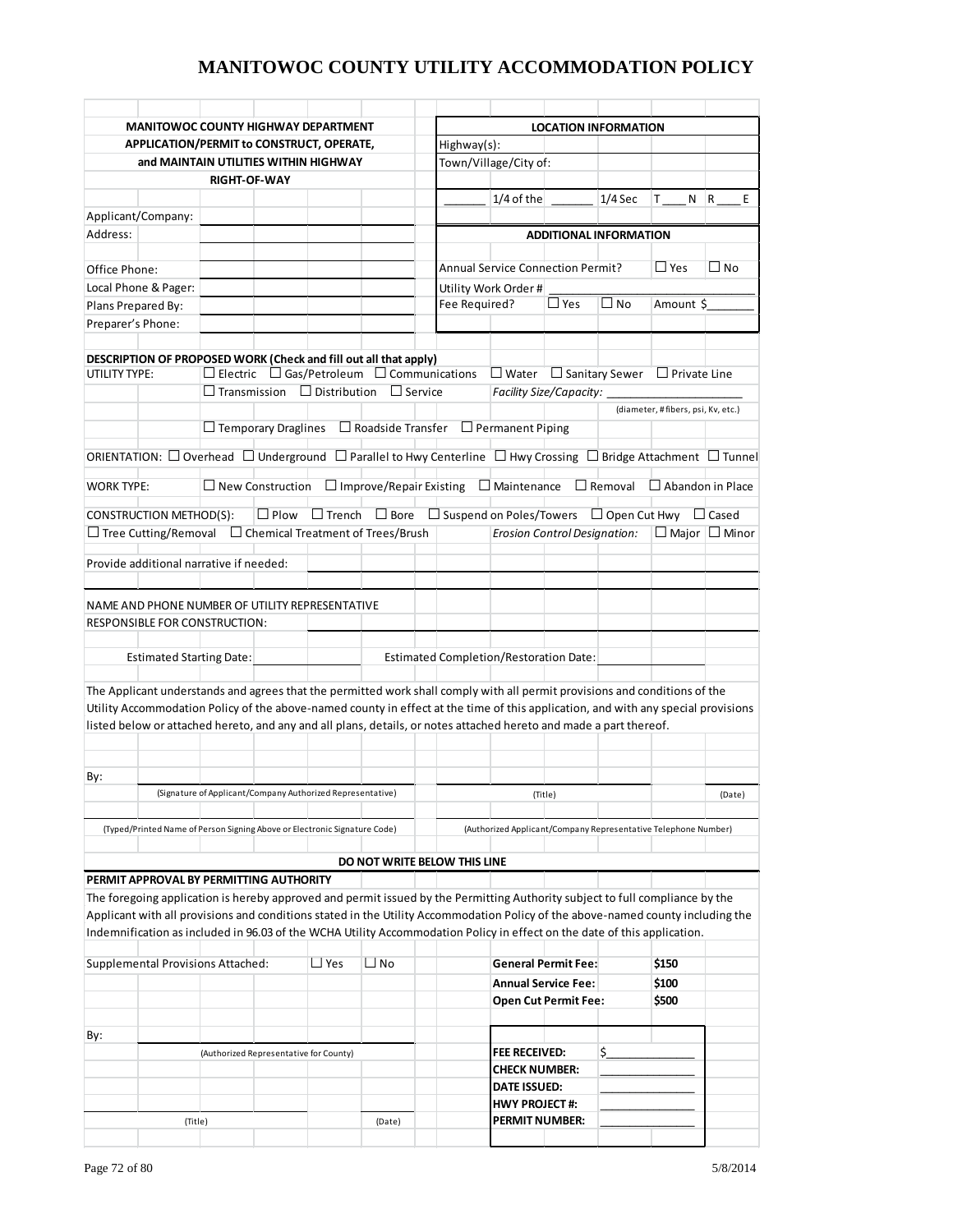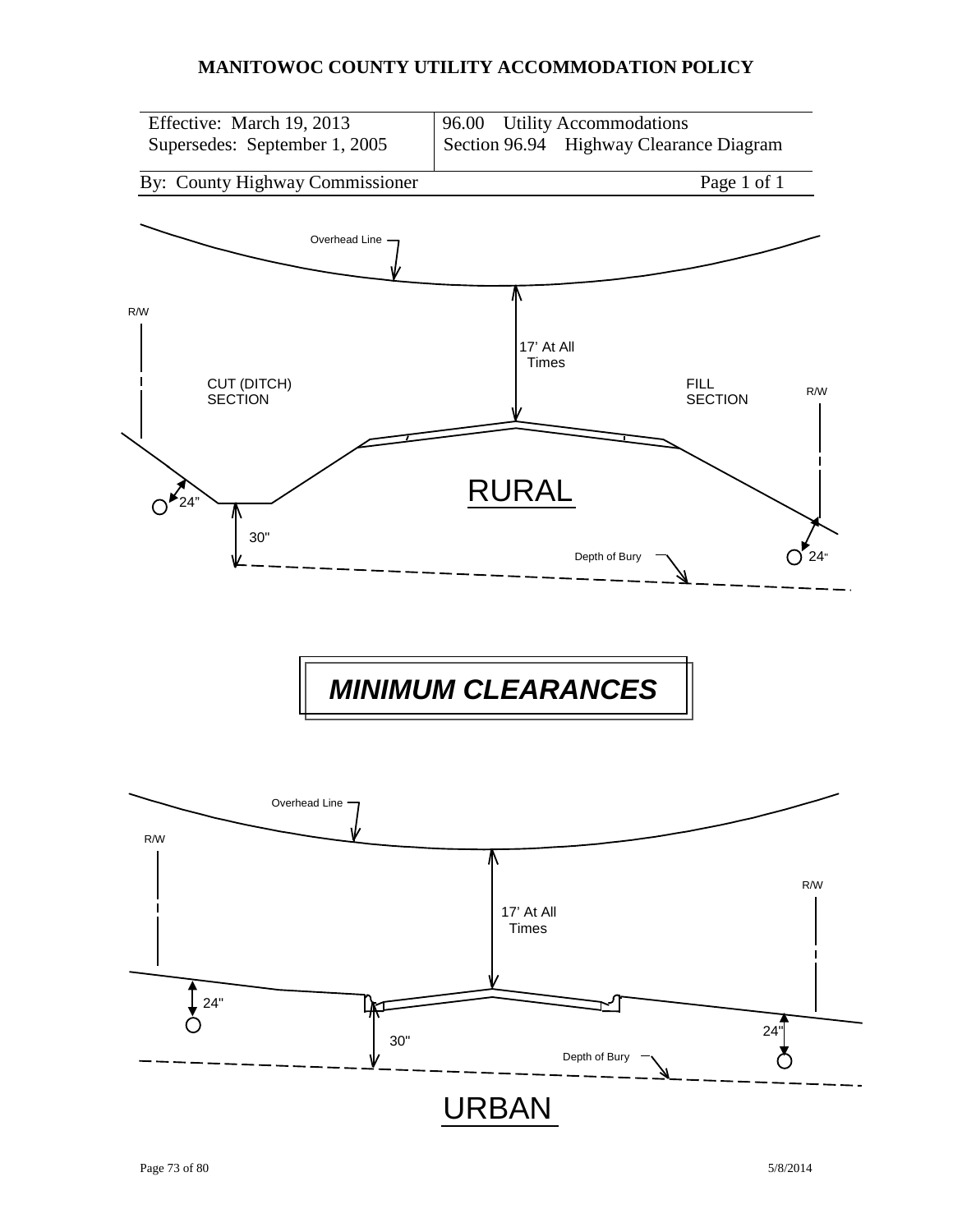| Effective: March 19, 2013     | 96.00 Utility Accommodations     |
|-------------------------------|----------------------------------|
| Supersedes: September 1, 2005 | Section 96.95 Backfilling Detail |

#### By: County Highway Commissioner Page 1 of 1

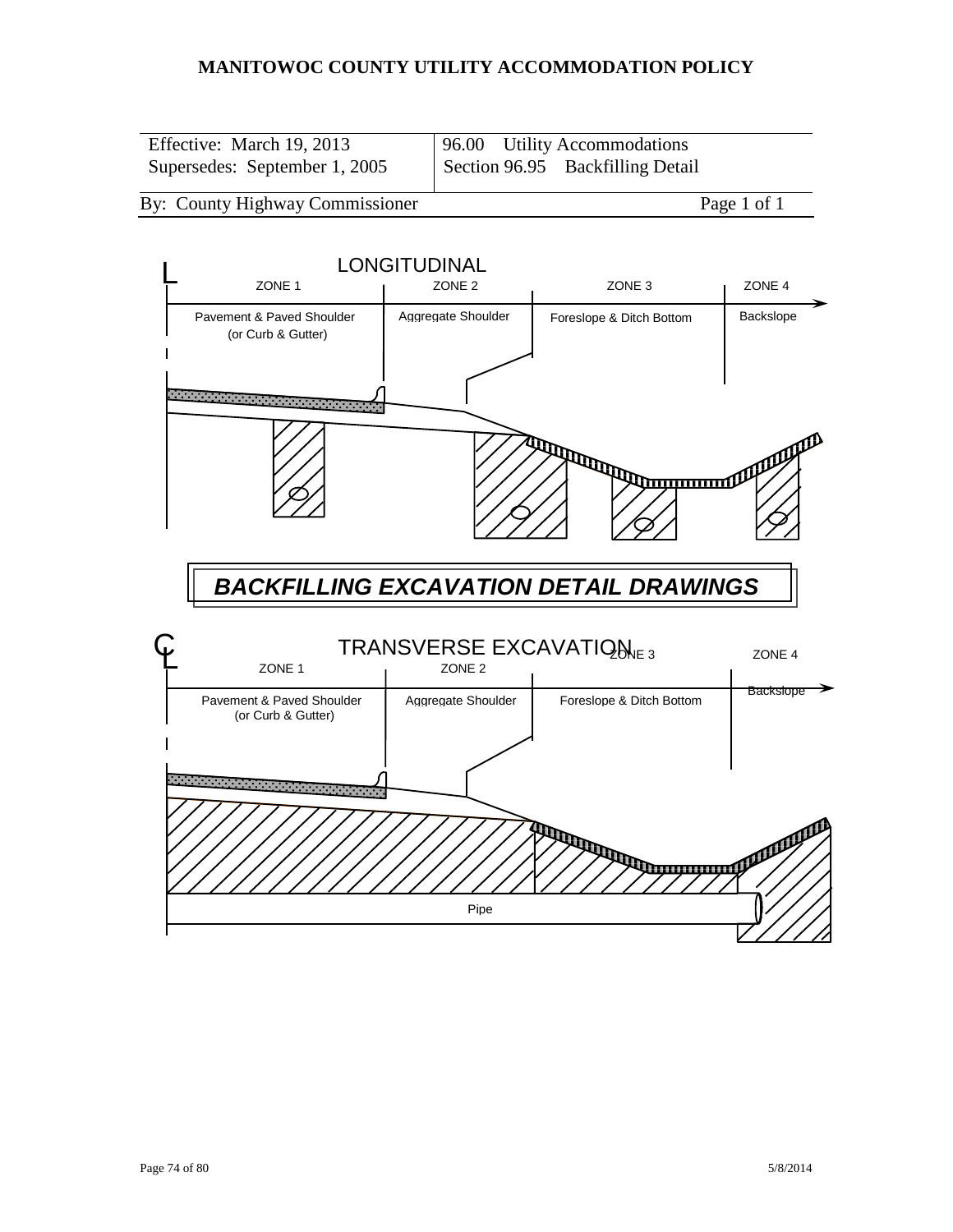| Effective: March 19, 2013       | 96.00 Utility Accommodations            |
|---------------------------------|-----------------------------------------|
| Supersedes: September 1, 2005   | Section 96.96 DNR District Offices List |
| By: County Highway Commissioner | Page 1 of 1                             |



# **Northeast Region (NER)**

Counties served: Brown, Calumet, Door, Fond du Lac, Green Lake, Kewaunee, Manitowoc, Marinette, Marquette, Menominee, Oconto, Outagamie, Shawano, Waupaca, Waushara, Winnebago.

GREEN BAY DNR SERVICE CENTER 2984 SHAWANO AVE GREEN BAY, WI 54313-6727 920-662-5100 phone 920-662-5413 fax Office Hours Monday thru Friday 8:30 a.m. to 4:00 p.m. remaining open over the lunch hour

**PESHTIGO** DNR SERVICE CENTER 101 N OGDEN RD Suite A PESHTIGO WI 54157 715-582-5000-phone 715-582-5005-fax Office Hours Monday thru Friday 11:00 a.m. to 2:00 p.m.

**OSHKOSH** DNR SERVICE CENTER 625 E COUNTY RD Y STE 700 OSHKOSH WI 54903-2565 920-424-3050-phone 920-424-4404-fax Office Hours Monday thru Friday 11:00 a.m. to 2:00 p.m.

STURGEON BAY DNR SERVICE CENTER 110 S NEENAH AVE STURGEON BAY WI 54235- 2718 920-746-2860-phone 920-746-2863-fax Office Hours Monday thru Friday 11:00 a.m. to 2:00 p.m.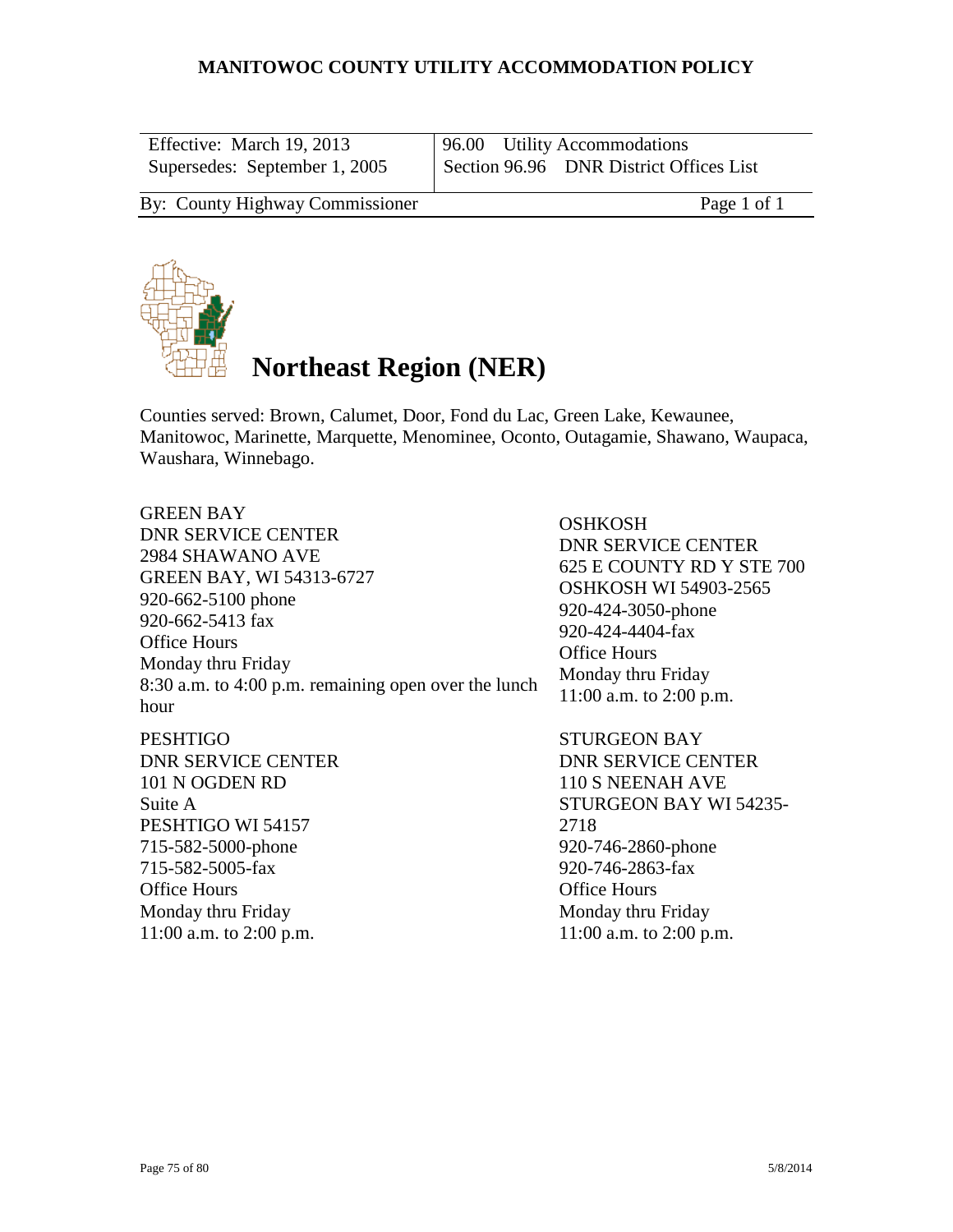| Effective: March 19, 2013       | 96.00 Utility Accommodations           |
|---------------------------------|----------------------------------------|
| Supersedes: September 1, 2005   | Section 96.97 Environmental Conditions |
|                                 | Discovery Checklist                    |
| By: County Highway Commissioner | Page 1 of 3                            |

As soon as environmental conditions are discovered in the Department's right-of-way, **STOP WORK IMMEDIATELY**

and be prepared to report the following information to the contacts listed in 96.08(E)

#### **SITE LOCATION:**

| Highway          | If divided, please indicate direction NB                          | -SB | ЕB | WB. |
|------------------|-------------------------------------------------------------------|-----|----|-----|
| $Country_$       | City, Town, Village of                                            |     |    |     |
|                  | Distance from nearest public roadway intersection or mile marker_ |     |    |     |
| Other landmarks? |                                                                   |     |    |     |

\_\_\_\_\_\_\_\_\_\_\_\_\_\_\_\_\_\_\_\_\_\_\_\_\_\_\_\_\_\_\_\_\_\_\_\_\_\_\_\_\_\_\_\_\_\_\_\_\_\_\_\_\_\_\_\_\_\_\_\_\_\_\_\_\_\_\_\_\_\_\_\_

\_\_\_\_\_\_\_\_\_\_\_\_\_\_\_\_\_\_\_\_\_\_\_\_\_\_\_\_\_\_\_\_\_\_\_\_\_\_\_\_\_\_\_\_\_\_\_\_\_\_\_\_\_\_\_\_\_\_\_\_\_\_\_\_\_\_\_\_\_\_\_

\_\_\_\_\_\_\_\_\_\_\_\_\_\_\_\_\_\_\_\_\_\_\_\_\_\_\_\_\_\_\_\_\_\_\_\_\_\_\_\_\_\_\_\_\_\_\_\_\_\_\_\_\_\_\_\_\_\_\_\_\_\_\_\_\_\_\_\_\_\_\_\_

## **ENVIRONMENTAL CONDITION:**

#### **1. Archaeological/Historical**

What was found (burials, foundation, arrowheads)?

Is the location of the find marked? YES NO If yes, how is it marked?

Approximate area (dimensions) of the find?\_\_\_\_\_\_\_\_\_\_\_\_\_\_\_\_\_\_\_\_\_\_\_\_\_\_\_\_\_\_\_\_\_\_\_\_

#### **2. Contaminated Sites, UST's LUST's**

#### **CONTACTS:**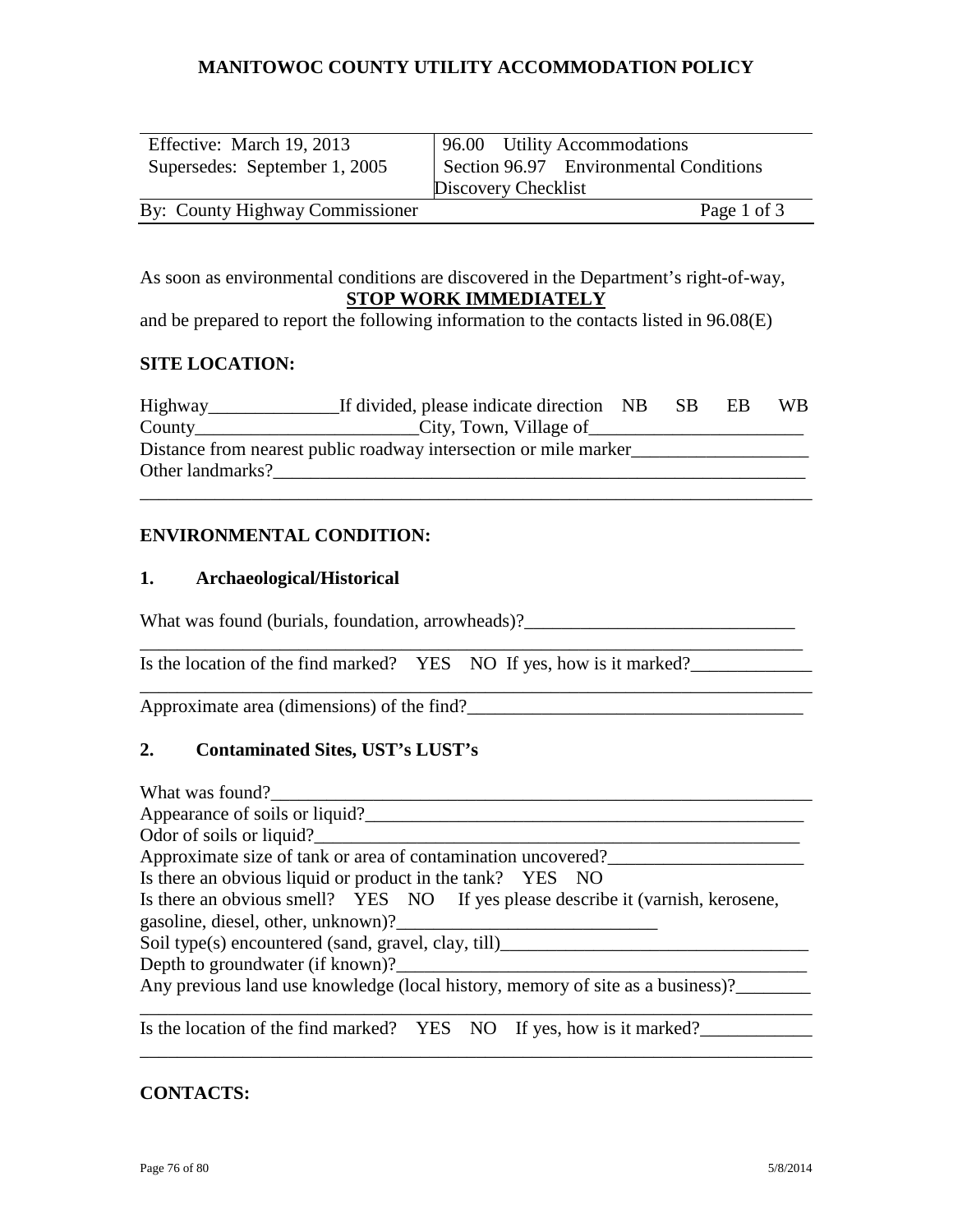|                                                                                                         | If arrowheads or buildings were discovered, has the State Historic Preservation Officer            |
|---------------------------------------------------------------------------------------------------------|----------------------------------------------------------------------------------------------------|
| been notified? $\Box$ Yes $\Box$ No By whom?                                                            | <u> 1980 - Jan Samuel Barbara, martin di</u>                                                       |
|                                                                                                         |                                                                                                    |
| If a burial was encountered, has the Burial Sites Preservation Office been notified?                    |                                                                                                    |
|                                                                                                         | $Yes \Box$ No By whom?                                                                             |
|                                                                                                         |                                                                                                    |
| N <sub>0</sub>                                                                                          | If a contaminated site, UST or LUST was discovered, has DNR been notified? $\square$ Yes $\square$ |
| By whom?                                                                                                |                                                                                                    |
|                                                                                                         |                                                                                                    |
|                                                                                                         | Has WisDOT been contacted? $\square$ Yes $\square$ No By whom?                                     |
|                                                                                                         |                                                                                                    |
|                                                                                                         |                                                                                                    |
| Has the Bureau of Environment been notified (this is not a utility responsibility)?                     |                                                                                                    |
| П                                                                                                       | $Yes \Box$ No By whom?                                                                             |
|                                                                                                         |                                                                                                    |
|                                                                                                         |                                                                                                    |
|                                                                                                         | Other contacts:                                                                                    |
|                                                                                                         |                                                                                                    |
|                                                                                                         |                                                                                                    |
| <b>STATUS OF PROJECT:</b>                                                                               |                                                                                                    |
| Has work stopped in the area? $\square$ Yes $\square$ No <b>IF NO, STOP WORK</b><br><b>IMMEDIATELY!</b> |                                                                                                    |

Has the area been secured (fenced, staked or marked, roped off or delineated by traffic control

devices)?  $\Box$  Yes  $\Box$  No

Can project work continue in another area?  $\Box$  Yes  $\Box$  If yes, for how long?

Can the affected area be avoided (utility facility placed in another location)?  $\Box$  Yes $\Box$ No

Has any completed utility work been clearly marked (staked, paint marked, or flagged)?

| $\Box$ Yes $\Box$ No |  |
|----------------------|--|
|                      |  |

Is any of the completed utility facility active, energized, etc.?  $\Box$  Yes  $\Box$  No

Is this utility being relocated to facilitate a highway project?  $\square$  Yes  $\square$  No

# **RESUMING WORK:**

| Did WisDOT indicate a timeframe in which someone would respond? $\Box$ Yes $\Box$ No |  |
|--------------------------------------------------------------------------------------|--|
| What is that time frame?                                                             |  |
| Who will authorize resuming work?                                                    |  |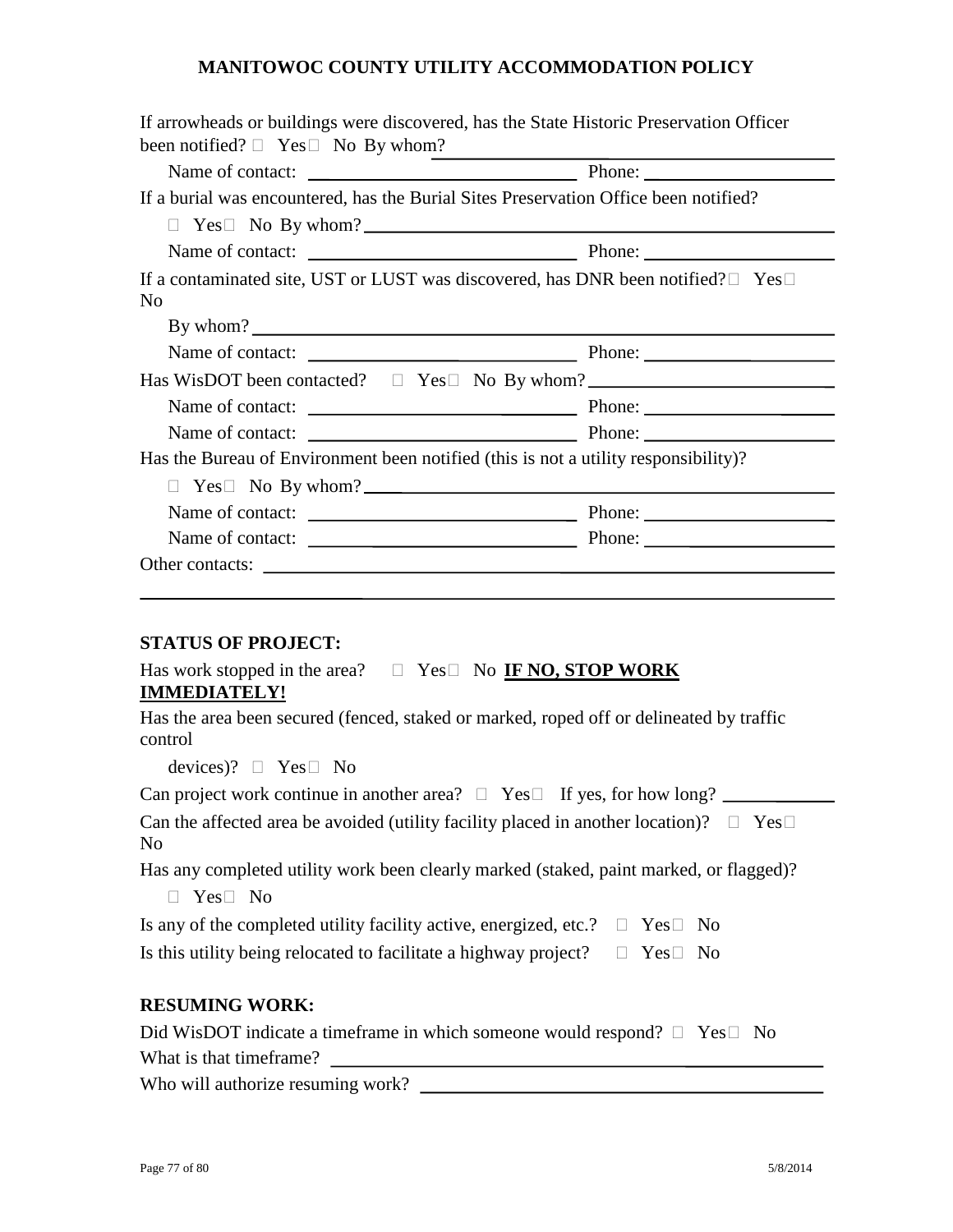When can the work be resumed?

Date authorization received?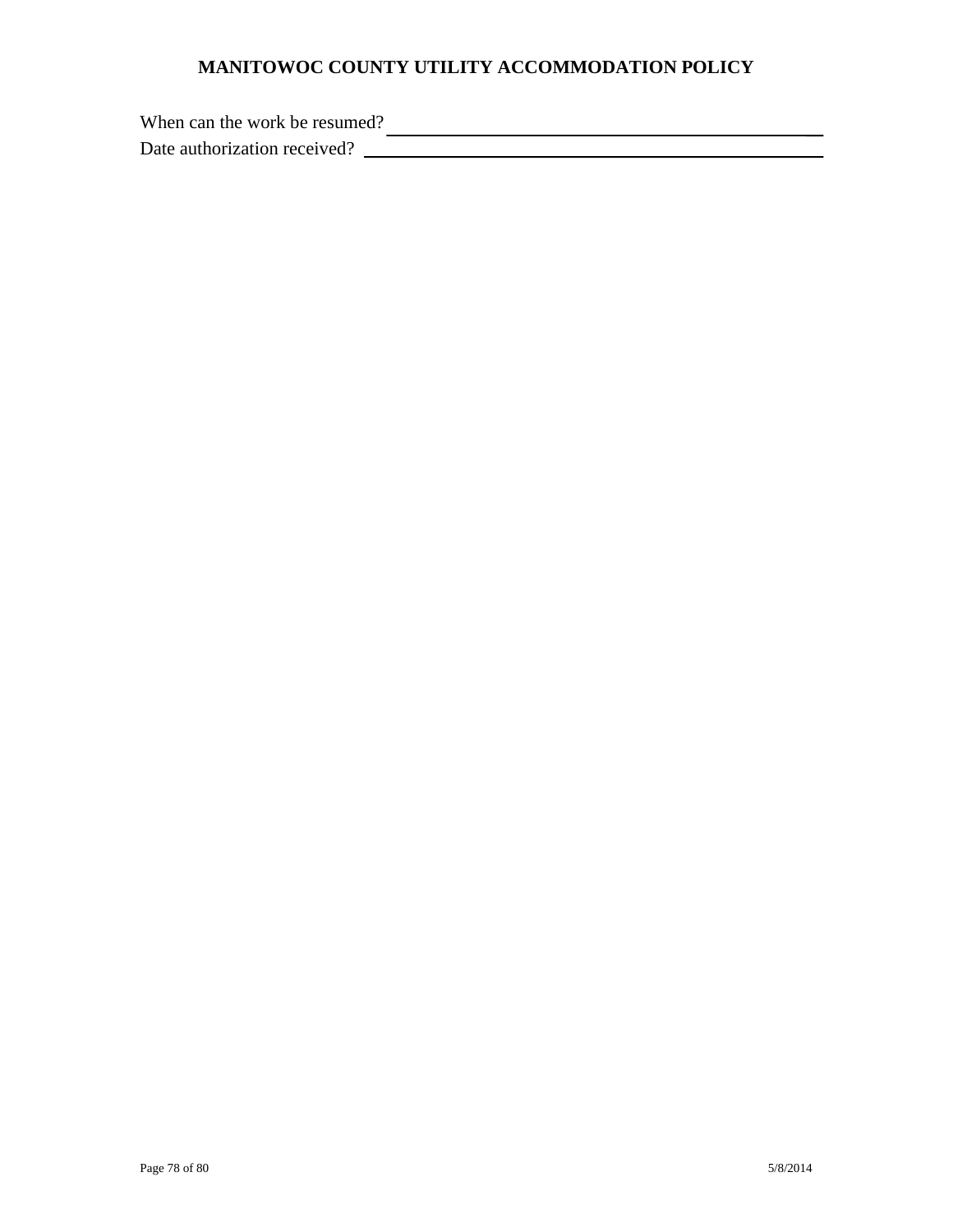| Effective: March 19, 2013       | 96.00 Utility Accommodations         |
|---------------------------------|--------------------------------------|
| Supersedes: September 1, 2005   | Section 96.98 Completion Certificate |
| By: County Highway Commissioner | Page 1 of 1                          |

# **MANITOWOC COUNTY HIGHWAY DEPARTMENT**

#### COMPLETION CERTIFICATE (For Utility Permits)

Mail or Fax to Address Listed Below

Date\_\_\_\_\_\_\_\_\_\_\_\_\_\_\_\_\_\_\_\_\_\_\_\_\_\_

| TO:             | MANITOWOC COUNTY HIGHWAY DEPARTMENT |                                     |  |  |
|-----------------|-------------------------------------|-------------------------------------|--|--|
|                 | 3500 STH "310"                      |                                     |  |  |
|                 | MANITOWOC, WI 54220                 |                                     |  |  |
|                 |                                     | ATTN: GREG GROTEGUT                 |  |  |
|                 |                                     | PHONE: 920-683-4351 or 920-323-6505 |  |  |
|                 | FAX:                                | 920-683-4366                        |  |  |
|                 | <b>E-MAIL</b>                       | greggrotegut@co.manitowoc.wi.us     |  |  |
| FROM:           |                                     |                                     |  |  |
|                 |                                     |                                     |  |  |
| <b>ADDRESS:</b> |                                     |                                     |  |  |
|                 |                                     |                                     |  |  |
| <b>CONTACT:</b> |                                     |                                     |  |  |
| FAX:            |                                     |                                     |  |  |
|                 |                                     |                                     |  |  |
| PHONE:          |                                     |                                     |  |  |
|                 |                                     |                                     |  |  |
|                 |                                     |                                     |  |  |

**The work requested under the above-mentioned highway permit has been completed. The Department can now review to insure proper restoration to the affected highway right-of-way has been made.**

Signature: